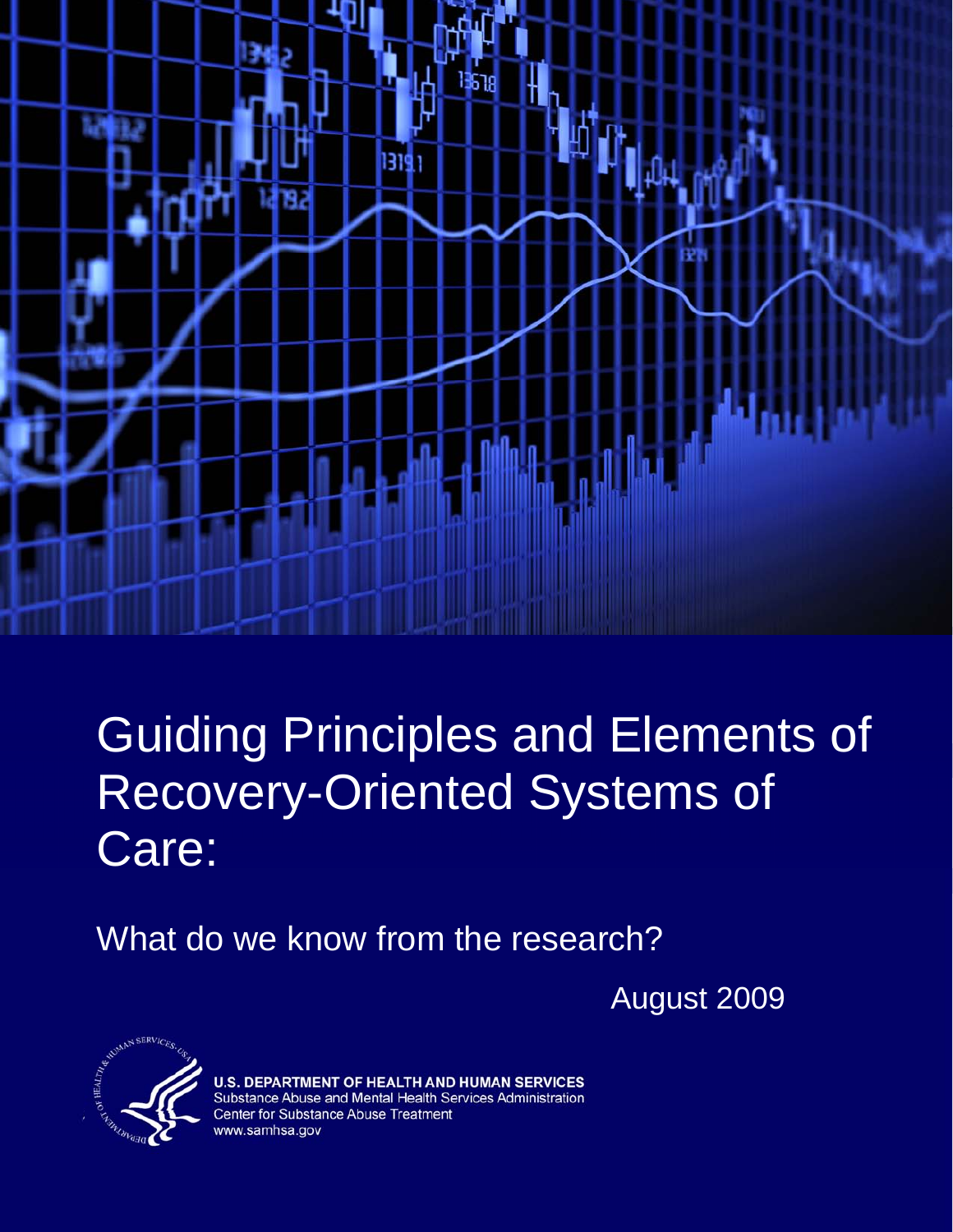Guiding Principles and Elements of Recovery-Oriented Systems of Care: What do we know from the research?

U.S. Department of Health and Human Services Substance Abuse and Mental Health Services Administration Center for Substance Abuse Treatment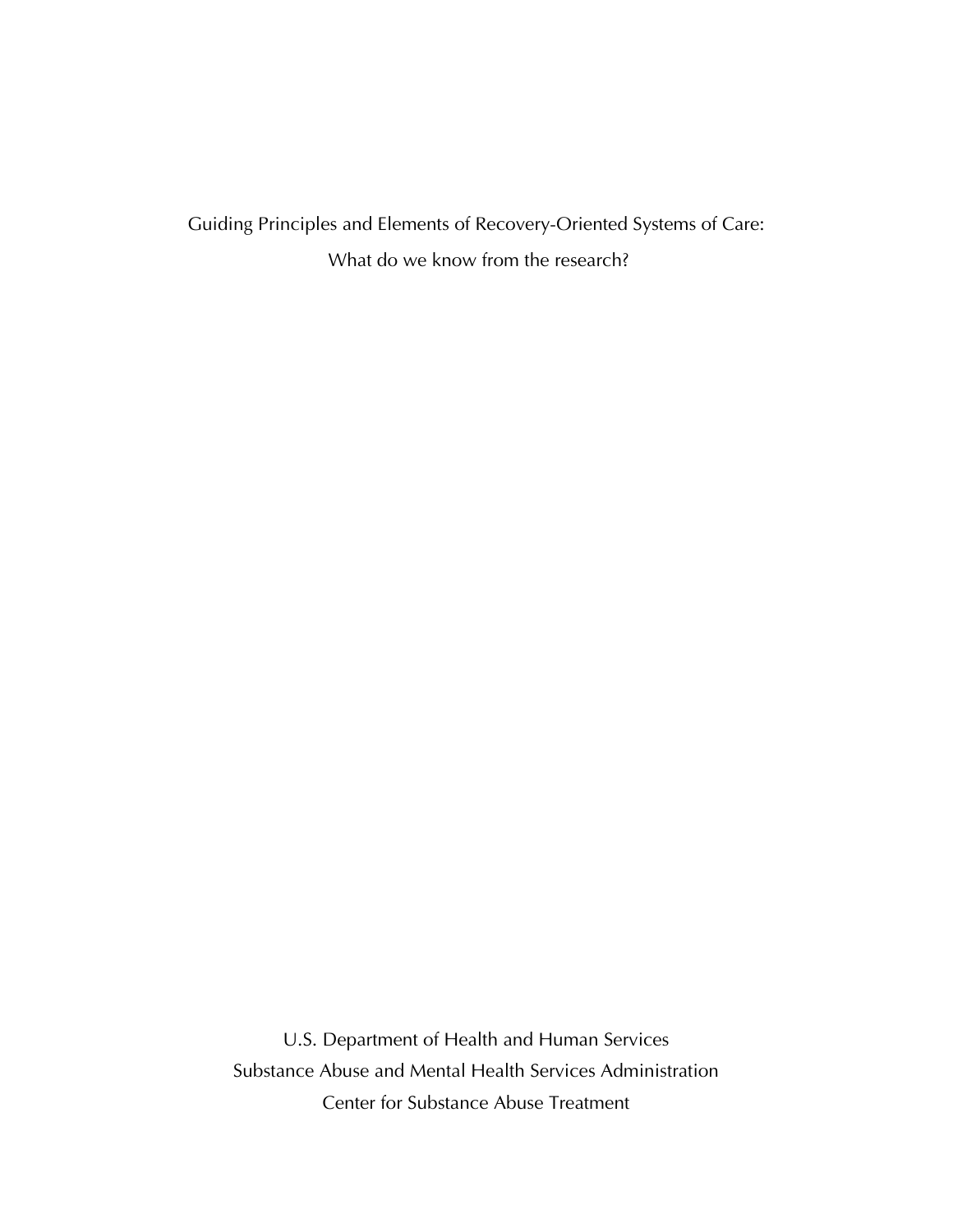### Acknowledgments

This publication was prepared for the Substance Abuse and Mental Health Services Administration (SAMHSA) by Cori Kautz Sheedy, M.A., of Abt Associates Inc., under the direction of Melanie Whitter, Abt Associates Inc., under contract number 270-03-9000, with SAMHSA, U.S. Department of Health and Human Services (HHS). Shannon B. Taitt, M.P.A., served as the Government Project Officer.

### Disclaimer

The views, opinions, and content of this publication are those of the authors and do not necessarily reflect the views, opinions, or policies of SAMHSA or HHS.

### Public Domain Notice

All material appearing in this report is in the public domain and may be reproduced or copied without permission from SAMHSA. Citation of the source is appreciated. However, this publication may *not* be reproduced or distributed for a fee without the specific, written authorization of the Office of Communications, SAMHSA, HHS.

### Electronic Access and Copies of Publication

This publication may be downloaded at<http://www.samhsa.gov/shin>or http://pfr.samhsa.gov/rosc.html. Or, please call SAMHSA's Health Information Network at 1-877-SAMHSA-7 (1-877-726-4727) (English and Español).

### Recommended Citation

Sheedy C. K., and Whitter M., Guiding Principles and Elements of Recovery-Oriented Systems of Care: What Do We Know From the Research? HHS Publication No. (SMA) 09-4439. Rockville, MD: Center for Substance Abuse Treatment, Substance Abuse and Mental Health Services Administration, 2009.

### Originating Office

Office of Program Analysis and Coordination, Center for Substance Abuse Treatment, Substance Abuse and Mental Health Services Administration, 1 Choke Cherry Road, Rockville, MD 20857.

HHS Publication No. (SMA) 09-4439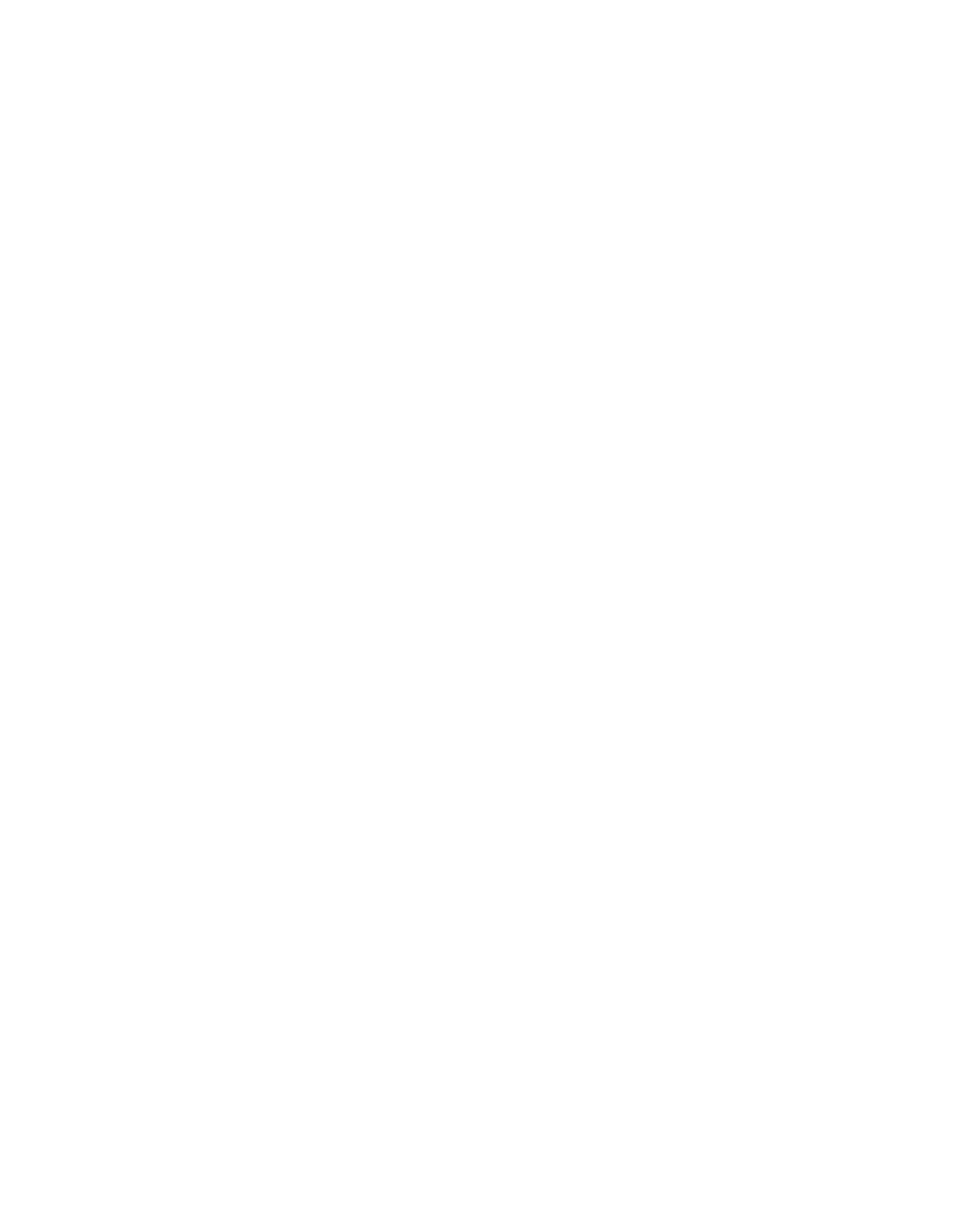## **Table of Contents**

| 4. Research Supporting the Conceptual Framework of Recovery-Oriented    |  |
|-------------------------------------------------------------------------|--|
| 5. Research Supporting the Principles and Systems of Care Elements 13   |  |
|                                                                         |  |
|                                                                         |  |
| 8. Research Supporting the Implementation of Recovery-Oriented Services |  |
|                                                                         |  |
|                                                                         |  |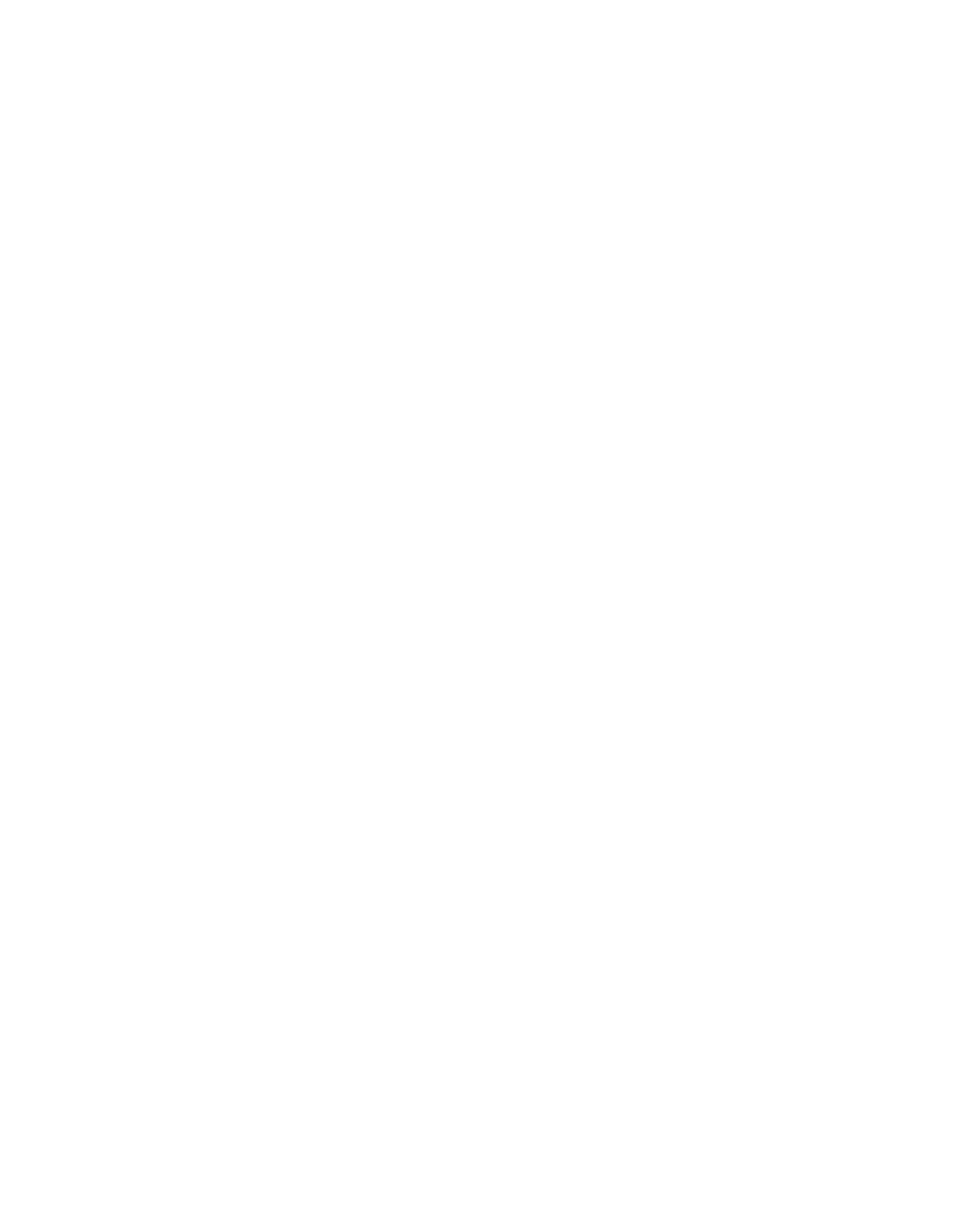# 1. Background

he concept of recovery lies at the core of the Substance Abuse and Mental Health Services Administration's (SAMHSA's) mission, and fostering the development of recovery-oriented systems of care and services is a Center for Substance Abuse Treatment (CSAT) priority. In support of that commitment, in 2005, SAMHSA's CSAT convened a National Summit on Recovery. Participants at the Summit represented a broad group of stakeholders, policymakers, advocates, consumers, clinicians, and administrators from diverse ethnic and professional backgrounds. Although the substance use problems and disorders treatment and recovery field has discussed and lived recovery for decades, the Summit represented the first broad-based national effort to reach a definition of recovery and a common understanding of the guiding principles of recovery and the elements of recovery-oriented systems of care. **T** 

Through a multistage process, key stakeholders formulated guiding principles of recovery and key elements of recovery-oriented systems of care. Summit participants then further refined the guiding principles and key elements in response to two questions: 1) What principles of recovery should guide the field in the future? and 2) What ideas could help make the field more recovery oriented?

A working definition of recovery, 12 guiding principles of recovery, and 17 elements of recovery-oriented systems of care emerged from the Summit process; these are subsequently defined in this paper and in the

National Summit on Recovery: Conference *Report*.<sup>[1](#page-46-0)</sup> These principles and elements can now provide a philosophical and conceptual framework to guide SAMHSA/CSAT and other stakeholder groups and offer a shared language for dialog.

Summit participants agreed on the following working definition of recovery:

Recovery from alcohol and drug problems is a process of change through which an individual achieves abstinence and improved health, wellness, and quality of life.

The guiding principles that emerged from the Summit are broad and overarching. They are intended to give general direction to SAMHSA/CSAT and other stakeholder groups as the treatment and recovery field moves toward operationalizing recovery-oriented systems of care and developing core measures, promising approaches, and evidence-based practices. The principles also helped Summit participants define the recovery-oriented elements and guided recommendations for the field.

Following are the 12 guiding principles identified by participants (defined in this paper):

- There are many pathways to recovery.
- Recovery is self-directed and empowering.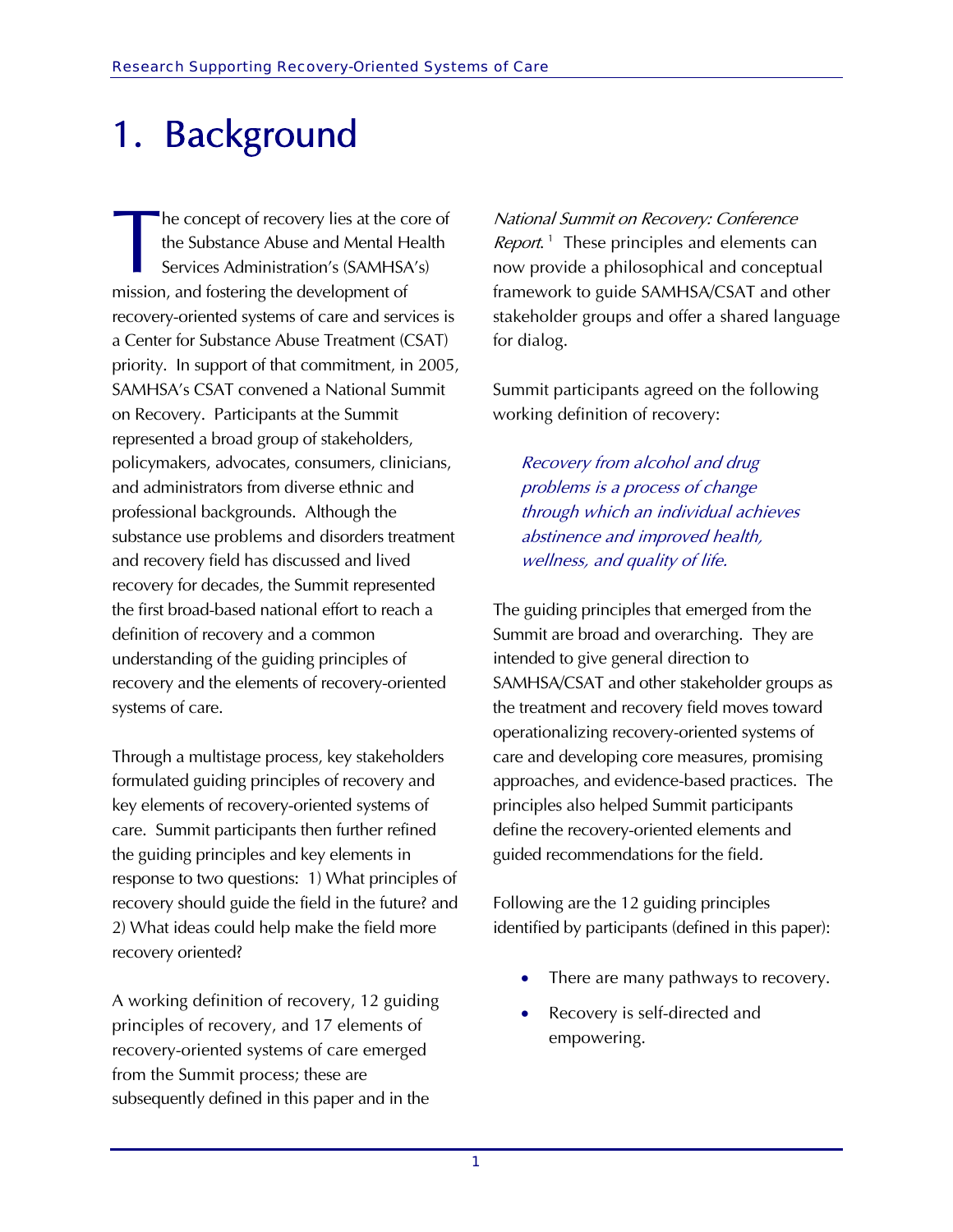- Recovery involves a personal recognition of the need for change and transformation.
- Recovery is holistic.
- Recovery has cultural dimensions.
- Recovery exists on a continuum of improved health and wellness.
- Recovery emerges from hope and gratitude.
- Recovery involves a process of healing and self-redefinition.
- Recovery involves addressing discrimination and transcending shame and stigma.
- Recovery is supported by peers and allies.
- Recovery involves (re)joining and (re)building a life in the community.
- Recovery is a reality.

Participants at the Summit agreed that recoveryoriented systems of care are as complex and dynamic as the process of recovery itself. They are designed to support individuals seeking to overcome substance use problems and disorders across their lifespan. Participants at the Summit declared, "There will be no wrong door to recovery" and also recognized that recovery-oriented systems of care need to provide "genuine, free and independent choice" among an array of treatment and recovery support options. Services should optimally be provided in flexible, unbundled packages that evolve over time to meet the changing needs of recovering individuals. Individuals should also be able to access a comprehensive array of services that are fully coordinated to provide support to individuals

throughout their unique journeys to sustained recovery.

Summit participants identified the following 17 elements of recovery-oriented systems of care and services (defined in this paper):

- Person-centered;
- Inclusive of family and other ally involvement;
- Individualized and comprehensive services across the lifespan;
- Systems anchored in the community;
- Continuity of care;
- Partnership-consultant relationships;
- Strength-based;
- Culturally responsive;
- Responsiveness to personal belief systems;
- Commitment to peer recovery support services;
- Inclusion of the voices and experiences of recovering individuals and their families;
- Integrated services;
- System-wide education and training;
- Ongoing monitoring and outreach;
- Outcomes driven;
- Research based; and
- Adequately and flexibly financed.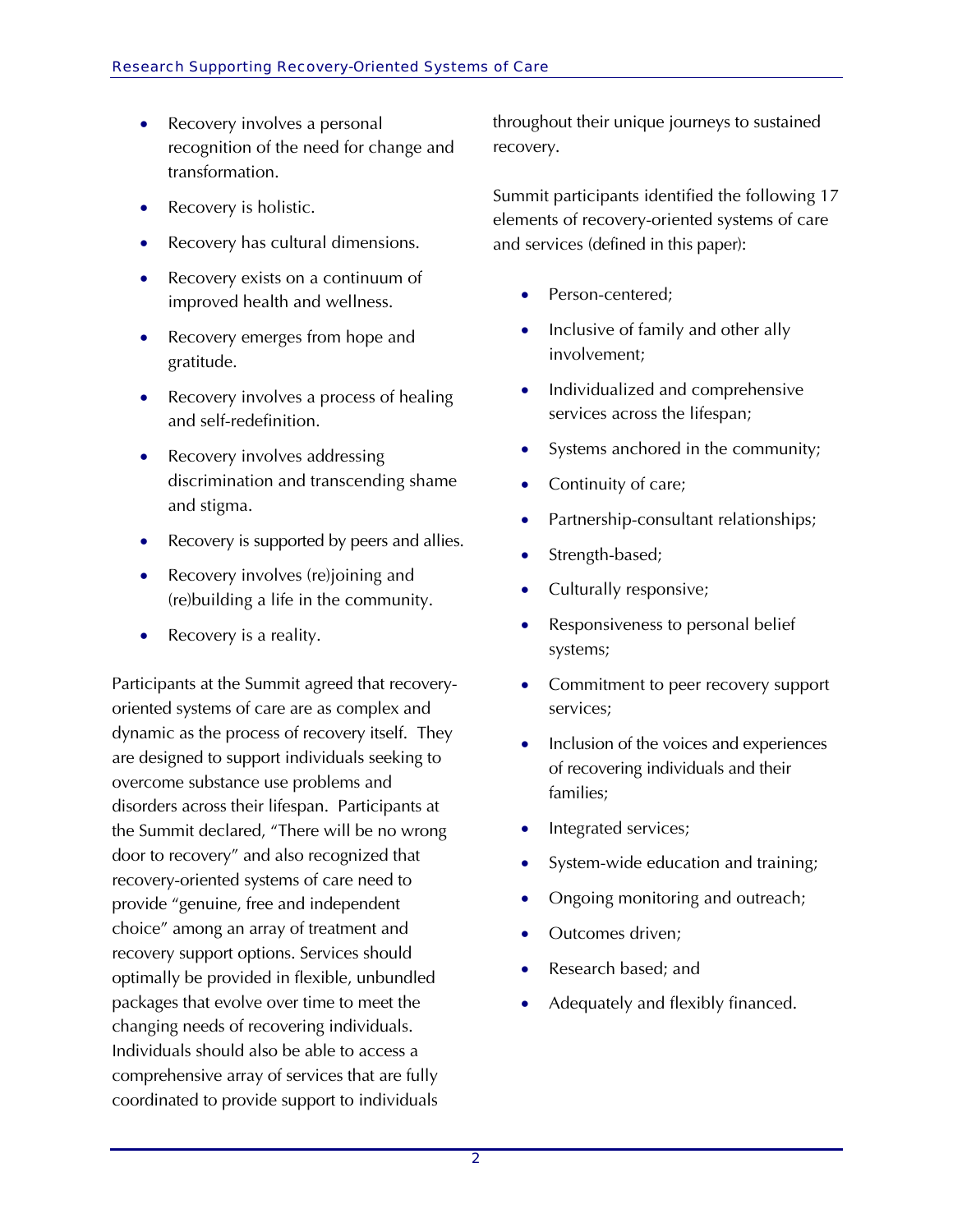Work conducted after the Summit defined recovery-oriented systems of care as networks of organizations, agencies, and community members that coordinate a wide spectrum of services to prevent, intervene in, and treat

substance use problems and disorders. Figure 1 illustrates the components of the recoveryoriented systems of care framework.



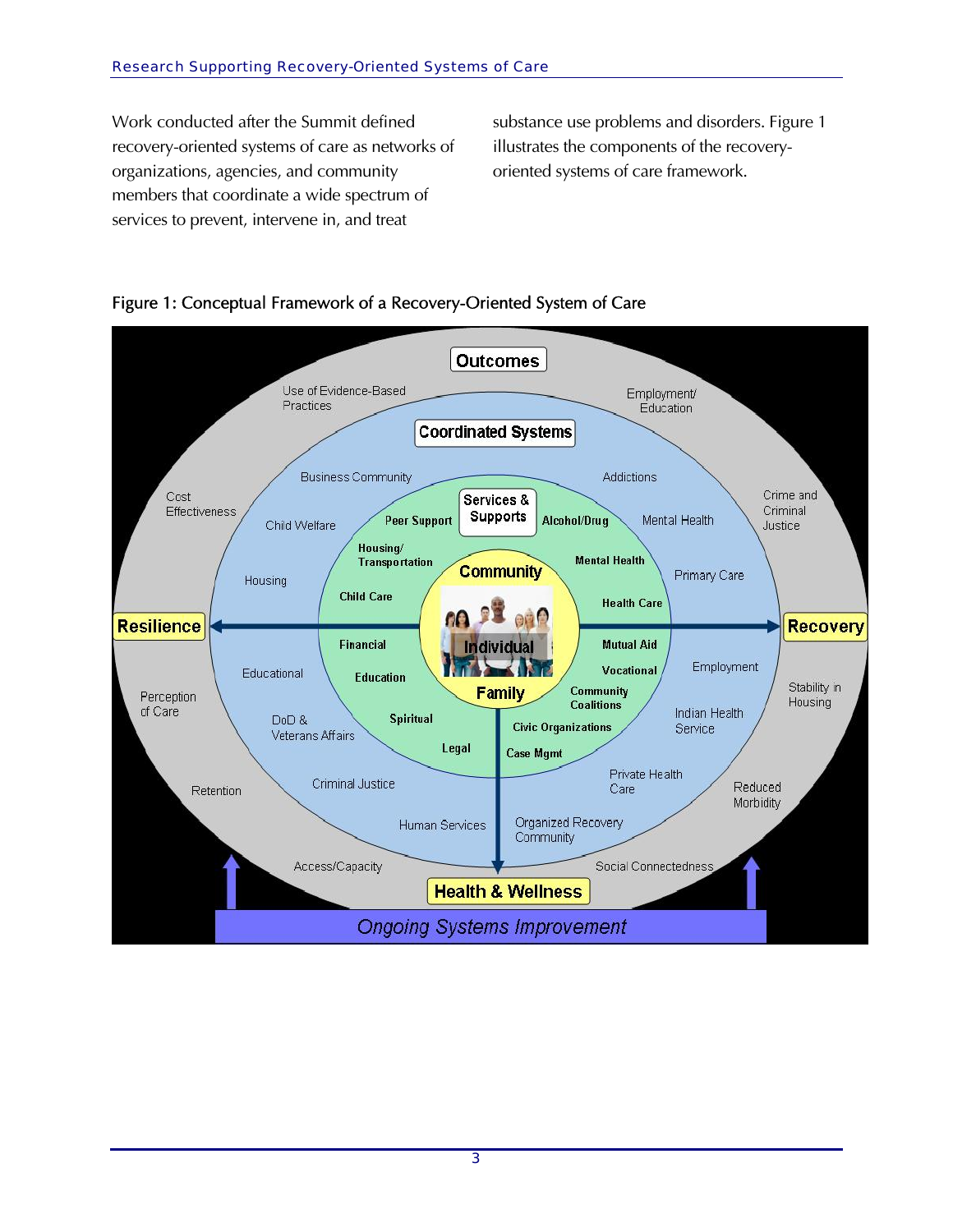### 2. Purpose Statement

The purpose of this white paper is to review the research related to the 12 guiding principles of recovery and the 17 elements of recoveryoriented systems of care developed through the National Summit on Recovery. It also offers an appraisal of scientific literature discussing the recovery-oriented systems of care conceptual framework and literature on recovery-oriented service and systems implementation.

Policymakers, providers, practitioners, researchers, recovery support staff, and others interested in the concepts of recovery and recovery-oriented systems of care and services frequently seek data to inform policy development, planning, and program and systems development. This white paper has been prepared as a resource to those seeking information on the research related to recovery. States, communities, and organizations across the nation are developing and implementing recovery-oriented services and systems. In this paper, they will find evidence that supports and validates services and systems improvements based on recovery-oriented approaches.

Finally, this paper establishes a baseline of existing research upon which the treatment and recovery field can continue to build an understanding of recovery and recoveryoriented systems of care. This paper also identifies areas in the recovery research where additional data are needed.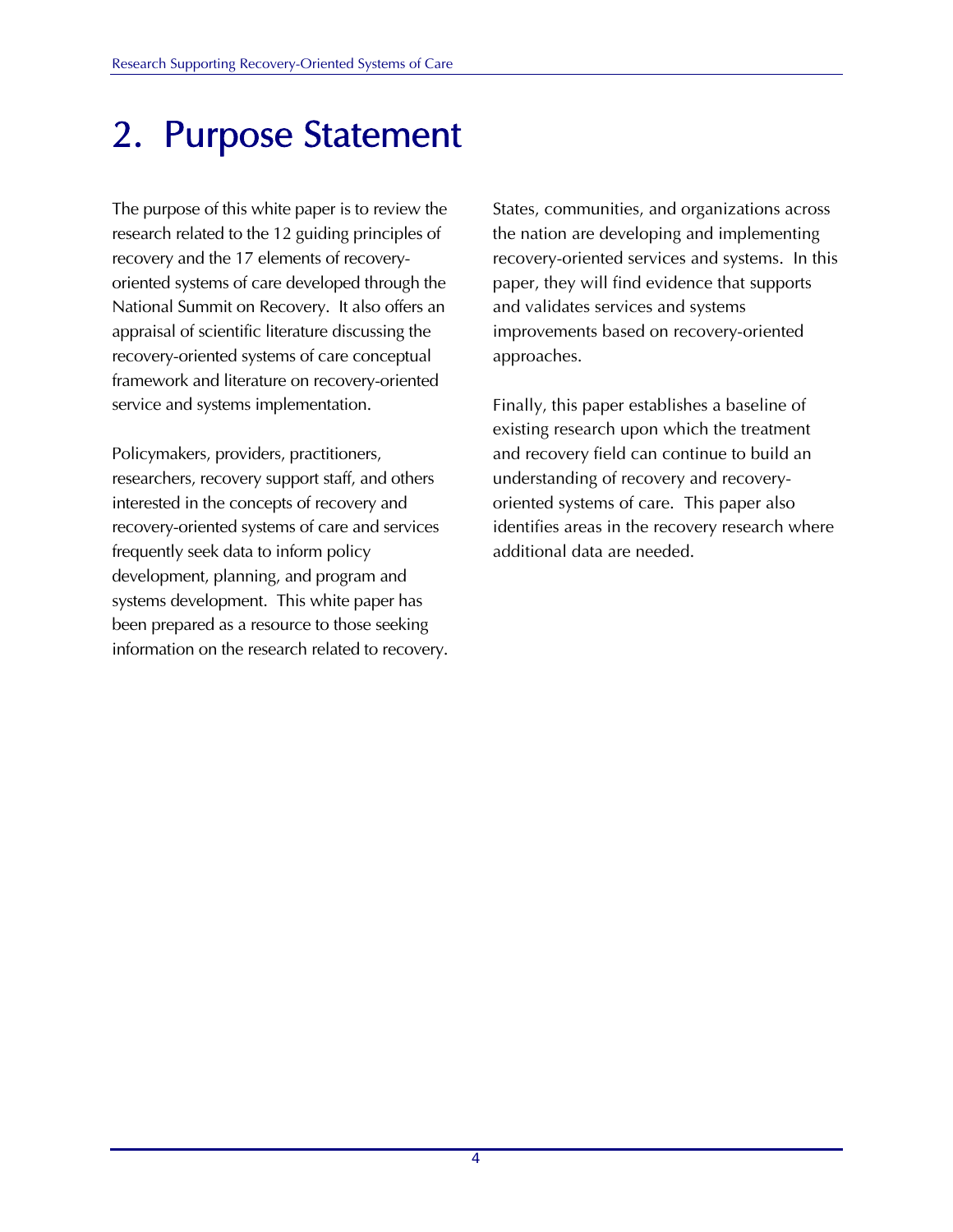# 3. Methodology

Studies included in this paper were identified by searches of electronic bibliographic databases (PsychINFO, PubMed) as well as citations in published studies. Using keywords and established selection criteria related to the principles and systems elements, we conducted a computerized search of health, addictions, financial, and trade journals and newsletters. Many

relevant studies were identified. This paper includes a review of research related to recovery-oriented systems of care and services for addiction published in peerreviewed journals, books, and government publications within the past 20 years, with a focus on the last 10 years.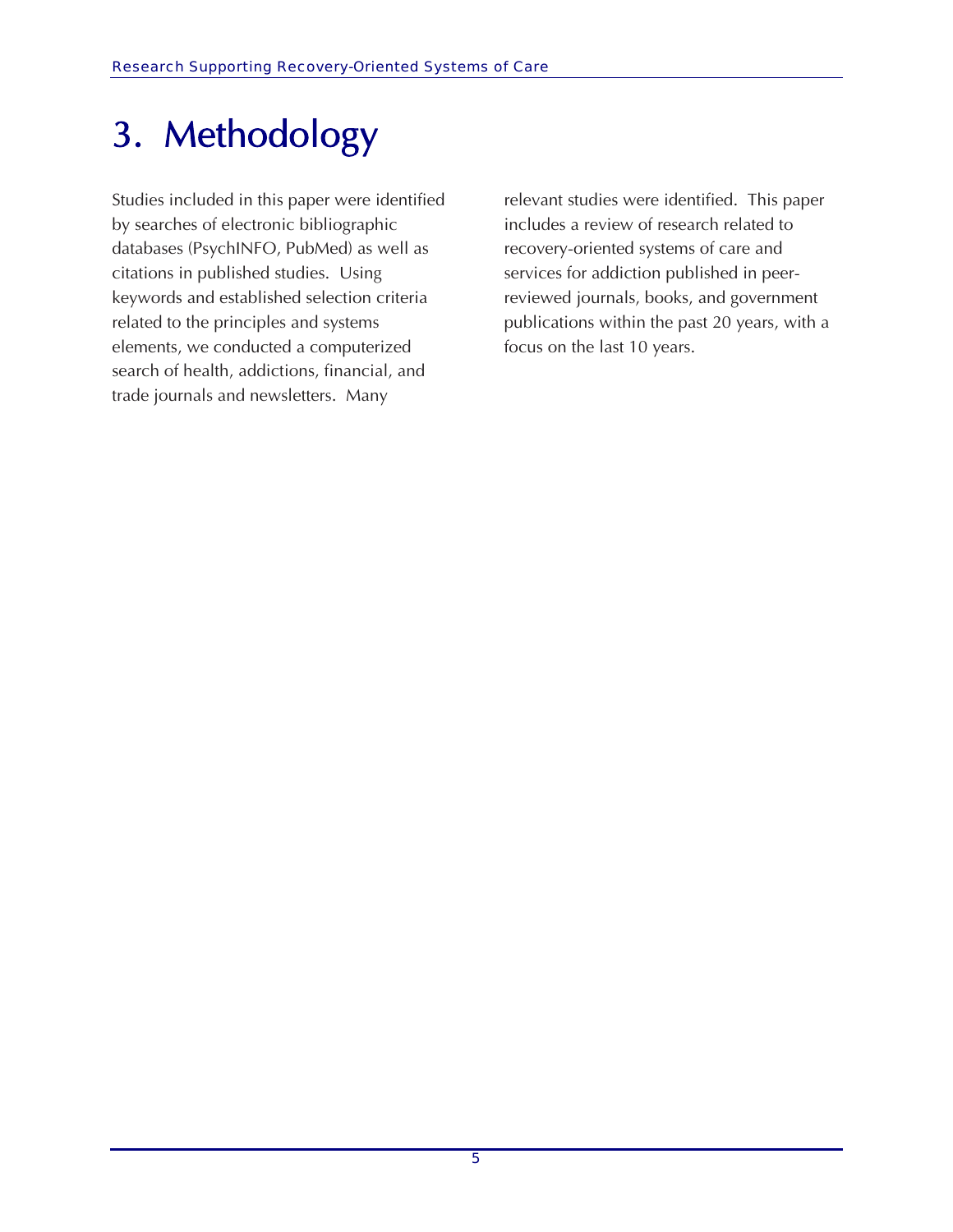### 4. Research Supporting the Conceptual Framework of Recovery-Oriented Systems of Care

Recovery has been called the "organizing construct" for the addictions field.<sup>[2](#page-46-1)</sup> Recently, a conceptual framework that describes and coordinates the delivery of care for individuals with substance use problems and disorders has begun to emerge. Recovery-oriented systems of care are networks of organizations, agencies, and community members that coordinate a wide spectrum of services to prevent, intervene in, and treat substance use problems and disorders. Although States and communities are implementing a variety of services and activities to create recovery-oriented systems, there is minimal research in peer-reviewed journals that examines the framework and the effectiveness and outcomes of this framework. Research is beginning to emerge within the mental health and addictions field related to the recovery-oriented systems of care framework, but the literature is scant. Systems of care research in the addictions field, although conducted within a treatment construct, provides helpful systems information. This section outlines research from the addictions and mental health fields supporting the recovery-oriented systems of care framework, supplemented by research on a systems of care approach within a treatment construct.

In a 2005 article in the Psychiatric Rehabilitation Journal, O'Connell, Tondora, Croog, Evans, and Davidson<sup>[3](#page-46-1)</sup> conducted a comprehensive review of the literature on mental illness and addictions recovery that

identified the elements of a recovery-oriented environment. According to the authors, a recovery-oriented environment is one that:

- Encourages individuality;
- Promotes accurate and positive portrayals of psychiatric disability while fighting discrimination;
- Focuses on strengths;
- Uses a language of hope and possibility;
- Offers a variety of options for treatment, rehabilitation, and support;
- Supports risk-taking, even when failure is a possibility;
- Actively involves service users, family members, and other natural supports in the development and implementation of programs and services;
- Encourages user participation in advocacy activities;
- Helps develop connections with communities; and
- Helps people develop valued social roles, interests and hobbies, and other meaningful activities.

Gagne, White, and Anthony in a 2007 article in the Psychiatric Rehabilitation Journal describe the recovery vision and the values of recovery-oriented care that intersect the addiction and mental health fields:<sup>[4](#page-46-1)</sup>

• Recovery is a personal and individualized process of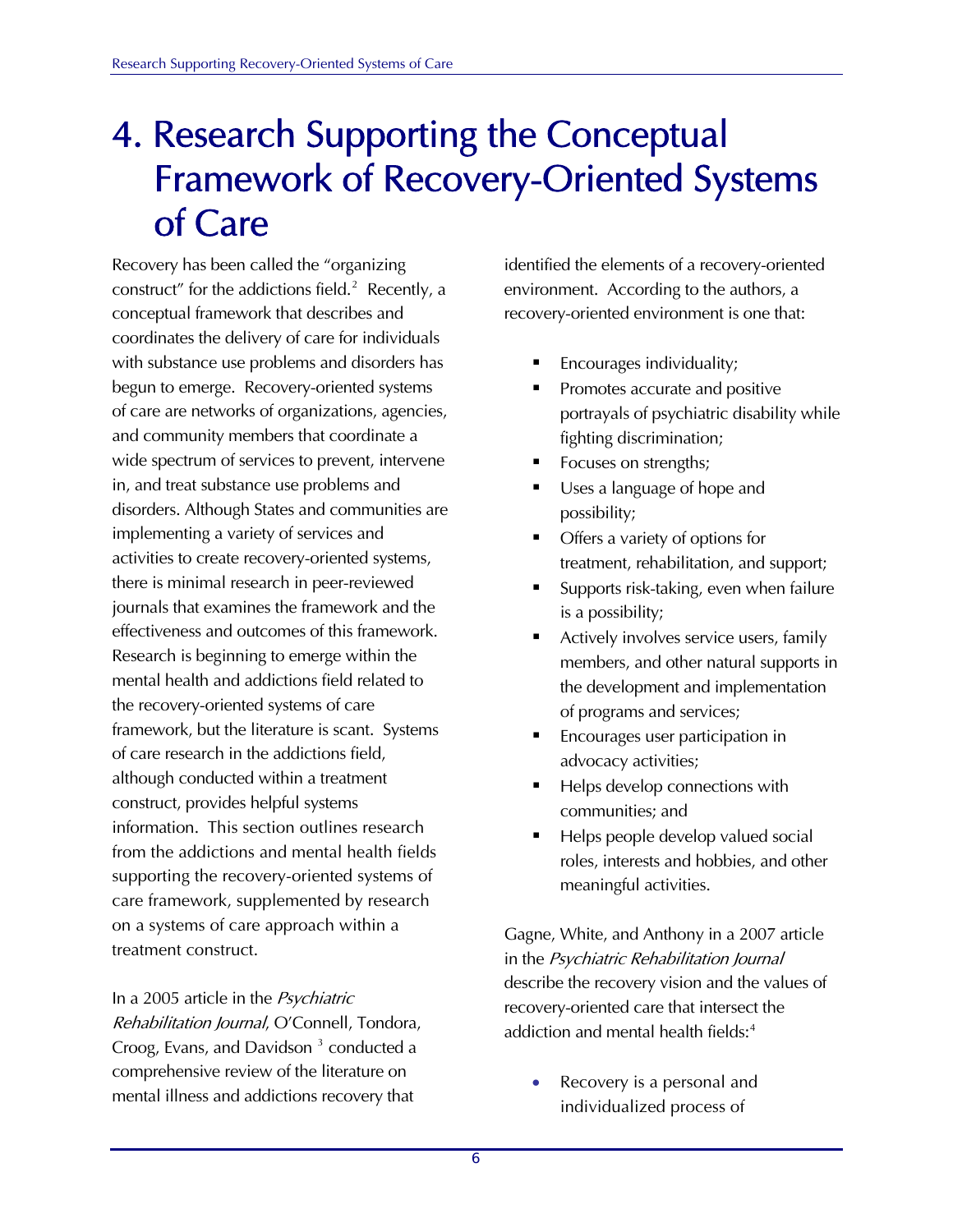growth that unfolds along a continuum, and there are multiple pathways to recovery.

- People in recovery are active agents of change in their lives and not passive recipients of services.
- People in recovery from mental illness and/or addiction disorders often note the important role of family and peer support in making the difference in their recovery.
- The values of recoveryoriented mental health and addictions systems are based on the recognition that each person is the agent of his or her own recovery and all services can be organized to support recovery. Personcentered services offer choice, honor each person's potential for growth, focus on a person's strengths, and attend to the overall health and wellness of a person with mental illness and/or addiction.

The authors conclude their discussion by presenting a synopsis of where the mental health and addictions fields concur on how to redesign the systems to assist people in their recovery from mental illness and/or addiction (some are extracted here). According to the authors, recovery should serve as the organizing construct for service provision and for systems improvement.

Additionally, to overcome the limitations of the current acute care model for delivering treatment services, it should be shifted to a community model, where recovery-oriented services are provided in communities, in specific environments of need, and be provided by professionals, family members, and peers. Services are structured to address the long-term and complex needs of people living with addiction and mental health issues. Moreover, to create and operate a recovery-oriented system it should include:

- − Principles, e.g., multiple pathways to recovery, recovery is supported by peers, and recovery is non-linear;
- − Values, e.g., person-centered services, client choice and, focus on health and wellness;
- − Service strategies, e.g., treatment, posttreatment monitoring, early re-intervention, and community support; and
- − Essential strategies, e.g., treatment, peer and community support, legal aid, basic support and family formation.<sup>[5](#page-46-1)</sup>

Substance use problems and disorders are preventable and treatable chronic conditions. One aspect of providing recovery-oriented services is the shift from acute care methods to the broader adoption of chronic care strategies throughout the systems of care. Multiple articles have been published in which researchers provide a discussion of the chronic care conceptual framework and the effectiveness of addictions treatment.<sup>[6](#page-46-1)-27</sup> Research in the addictions field uses the treatment system as its organizing construct. Within the recovery-oriented systems of care framework, although the treatment system is central, it is but one of multiple systems. To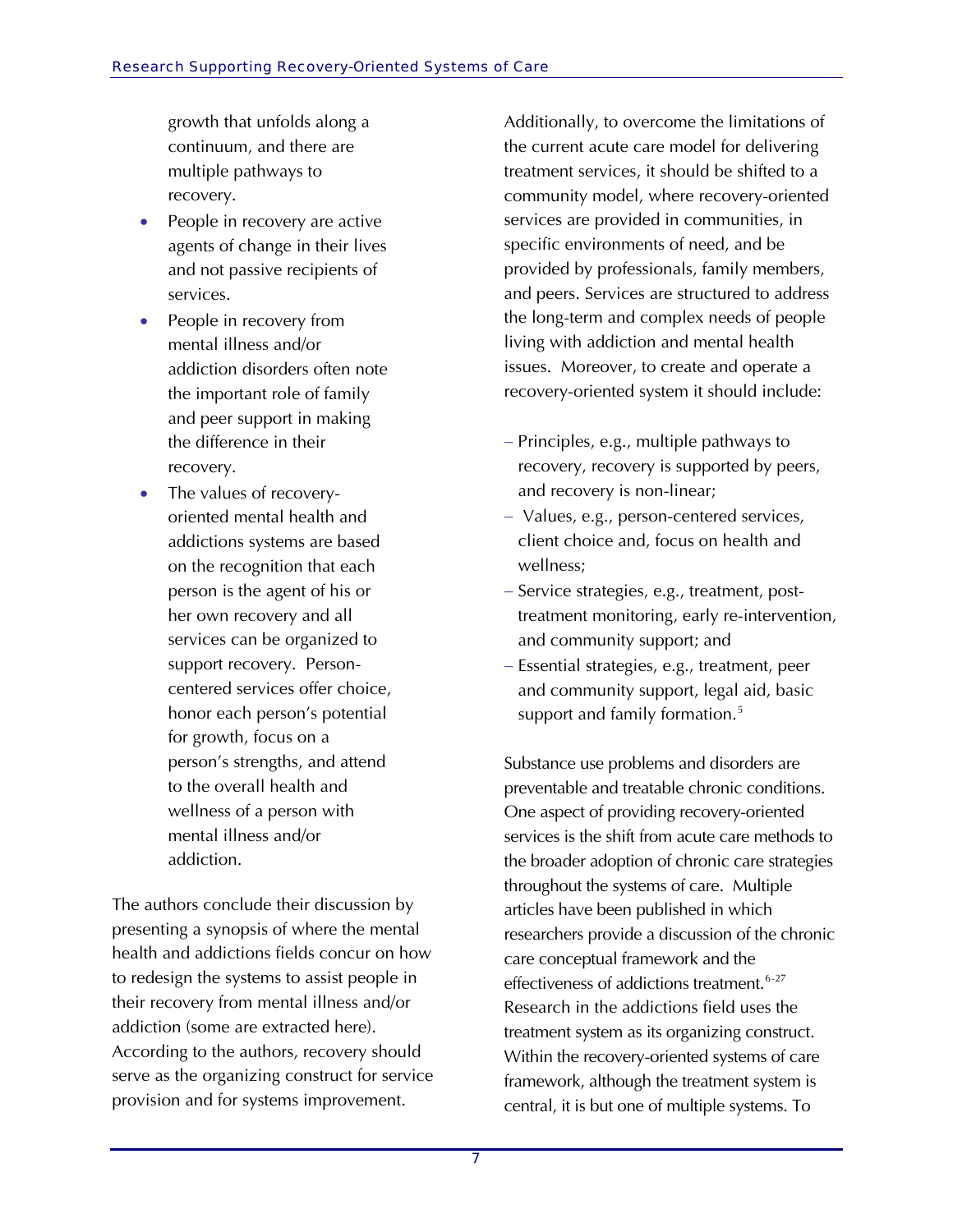illustrate this point, research suggests that the service systems that support the initiation of recovery may be different from those that sustain recovery. [28](#page-46-1)-[30](#page-46-1)

The life course perspective on drug use is a conceptual framework for understanding drug use trajectories. This framework classifies varying drug use trajectories, identif[ies] critical events and factors contributing to the persistence or change in drug use, analytically order[s] events that occur during the lifespan, and determin[es] contributory relationships".<sup>[31](#page-47-0), p.515</sup> Hser, Longshore, and Anglin (2007), in presenting the life course perspective on drug use, discuss the evidence demonstrating the multiple service systems that drug users often come in contact with, including drug treatment, criminal justice, mental health, welfare, and primary health. They further state that the interactions with the varied social services system can "trigger turning points" for some individuals and aid in recovery.[32](#page-47-0) Turning points are changes in an existing life pathway initiated earlier in one's life and can be positive (e.g., cohesive marriage, meaningful work) or negative (e.g., incarceration, heavy drinking or drug use). The authors' framework incorporates the "patterns or trajectories of drug use across

individuals' lives and the ways in which the patterns are shaped by a broader historical context and social structures." [33](#page-47-0),p.517

Babor, Stenius, and Romelsjo (2008) describe elements of a public health approach and conceptual model for the delivery of services and the service systems for people with substance use problems and disorders.<sup>[34](#page-47-0)</sup> The authors primarily focus on the importance of treatment as the organizing construct of the service systems. The model includes specialized services for alcohol and drug dependence as well as medical care and social welfare services that interact with and complement specialized alcohol and drug services.<sup>[35](#page-47-0)</sup> The model also includes the mediators (treatment policies) and moderators contributing to successful outcomes.

The model (Figure 2) outlines the structural resources and qualities of alcohol and drug treatment systems and includes the policy determinants and the population impact of treatment systems. The policy determinants include authoritative decisions made by governmental agencies and legislative policies, regulatory and allocative policies, treatment policies, and system qualities.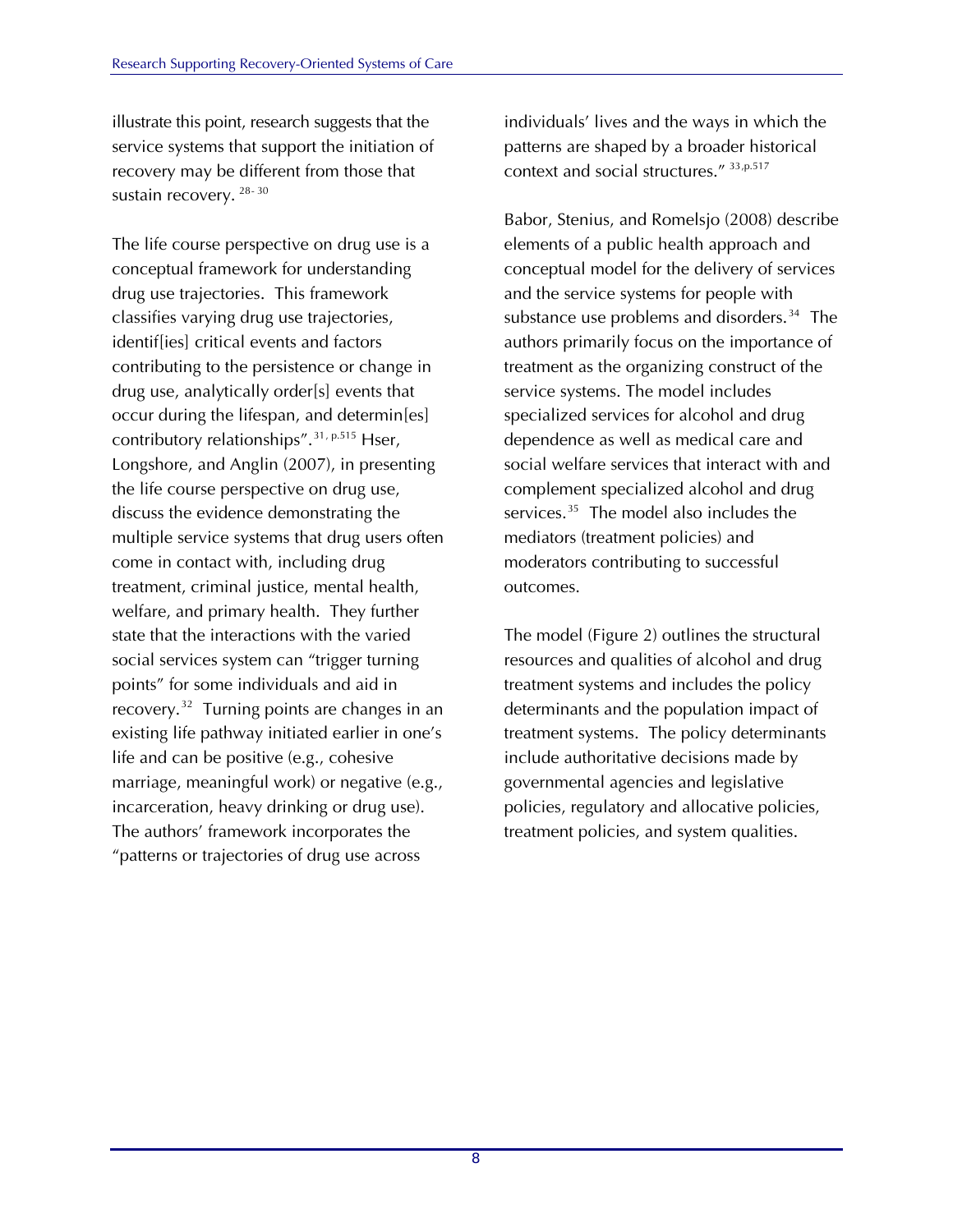

**Figure 2: Conceptual Model of Population Impact of Treatment Systems** 

In this model:<sup>[36](#page-47-1)</sup>

- Treatment policies are authoritative decisions made by governmental agencies that affect the planning, financing, and monitoring of drug and alcohol services, as well as the development of a professional workforce to operate them.
- Regulatory and allocative policies are major determinants of the structural resources available to treat persons with substance use problems and disorders, including the number of facilities, the types of programs (e.g., detoxification, methadone maintenance, therapeutic communities), the settings where programs operate (e.g., hospitals, social service agencies, specialized drug and alcohol facilities) and the personnel who

work there (e.g., drug and alcohol counselors, social workers, psychiatrists, psychologists).

• Treatment policies may also affect system qualities, specifying not only where services are located, but also how they are organized and integrated. System qualities include equity (the extent to which services are equally available and accessible to all population groups), efficiency (the most appropriate mix of services), and economy (the most costeffective services).

As demonstrated by Babor et al., individuals receive alcohol and drug services from a variety of systems, including the specialized alcohol and drug service system; the medical, psychiatric, criminal justice, and social services systems; mutual aid groups; and voluntary organizations.<sup>[37](#page-47-1)</sup> Individuals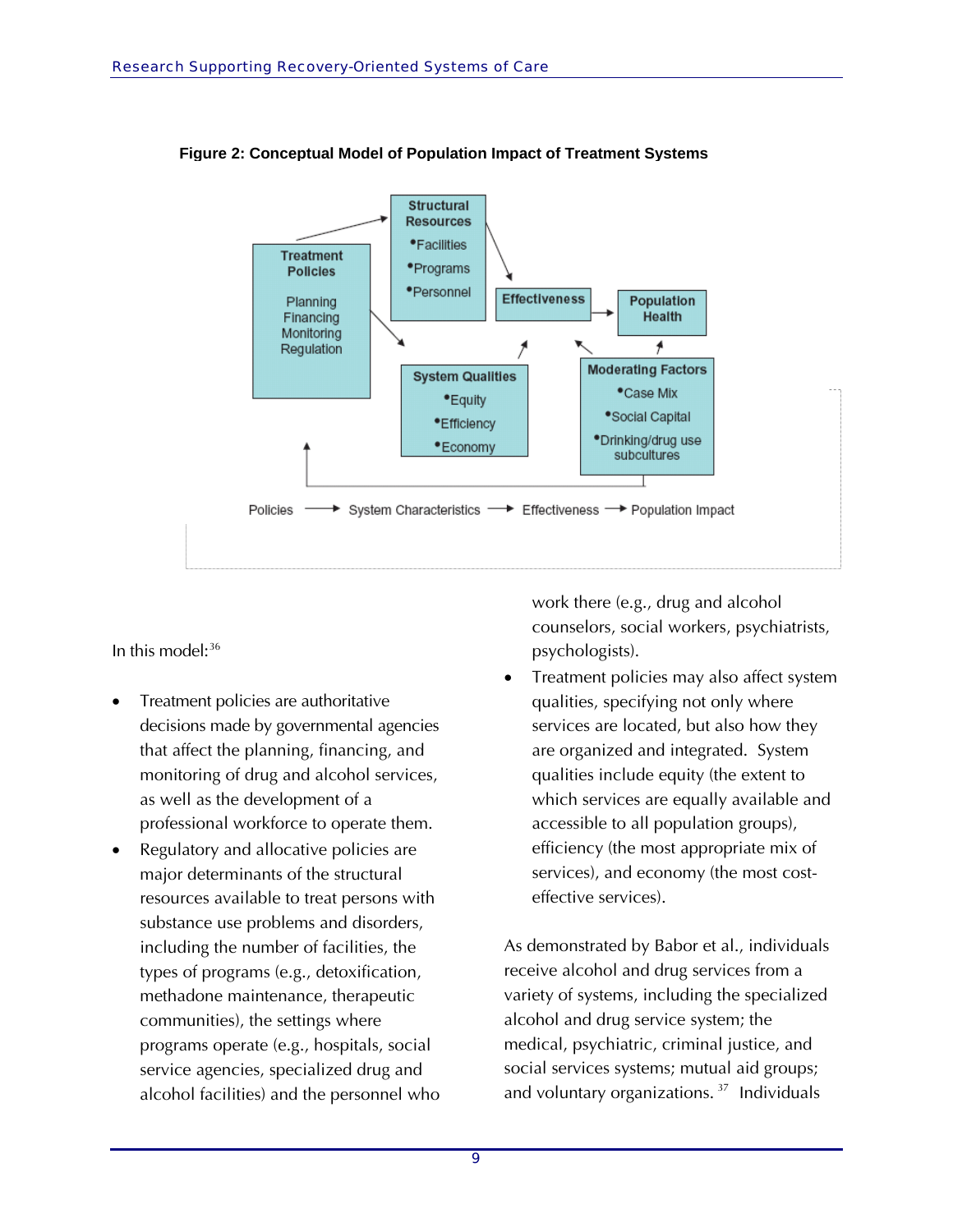also receive informal support provided by family and friends, churches and religious organizations, workplace programs, and impaired drivers programs. There are linkages and connections between these formal and informal systems and, depending on the structural resources and system qualities, these sectors will be more or less integrated with specialized treatment and will assume a greater or lesser amount of the responsibility for managing persons with substance use problems and disorders. The authors present an interesting conceptual framework for providing addictions treatment services from a systems perspective.<sup>[38](#page-47-1)</sup> This framework can contribute to the development of the broader recoveryoriented systems of care framework that focuses on providing services throughout the continuum of care and promotes and sustains individual and community recovery.

Minkoff and Cline (2004) present four characteristics of the comprehensive, continuous, integrated systems of care model for organizing services for individuals with co-occurring psychiatric and substance use problems and disorders and the eight principles of treatment for this model.<sup>[39](#page-47-1)</sup> The model's four characteristics are as follows:

- 1. System level of change: The model is implemented into the entire system of care, not only for individual programs or training initiatives.
- 2. *Efficient use of existing resources:* The model is implemented within the context of current service resources, but emphasizes strategies between each program's requirements and environments.
- 3. Incorporation of best practices: The model is recognized by SAMHSA as a best practice for implementation for those with co-occurring psychiatric and substance disorders.
- 4. *Integrated treatment philosophy:* The model utilizes a common language for both the mental health and addictions fields.

Minkoff and Cline outline the eight researchand consensus-derived principles that guide the implementation of the model of care and the approach for implementing the complex multilayered system model. [40](#page-47-1) The implementation of the model includes the following steps, which the authors detail:

- 1. Integrated system planning process;
- 2. Formal consensus on the model;
- 3. Formal consensus on funding the model;
- 4. Identification of priority populations and locus of responsibility for each;
- 5. Development and implementation of program standards;
- 6. Structures for intersystem and interprogram care coordination;
- 7. Development and implementation of practice guidelines;
- 8. Facilitation of identification, welcoming, and accessibility;
- 9. Implementation of continuous integrated treatment;
- 10. Development of basic dual diagnosis–capable competencies for all clinicians;
- 11. Implementation of a system-wide training plan; and
- 12. Development of a plan for a comprehensive program array.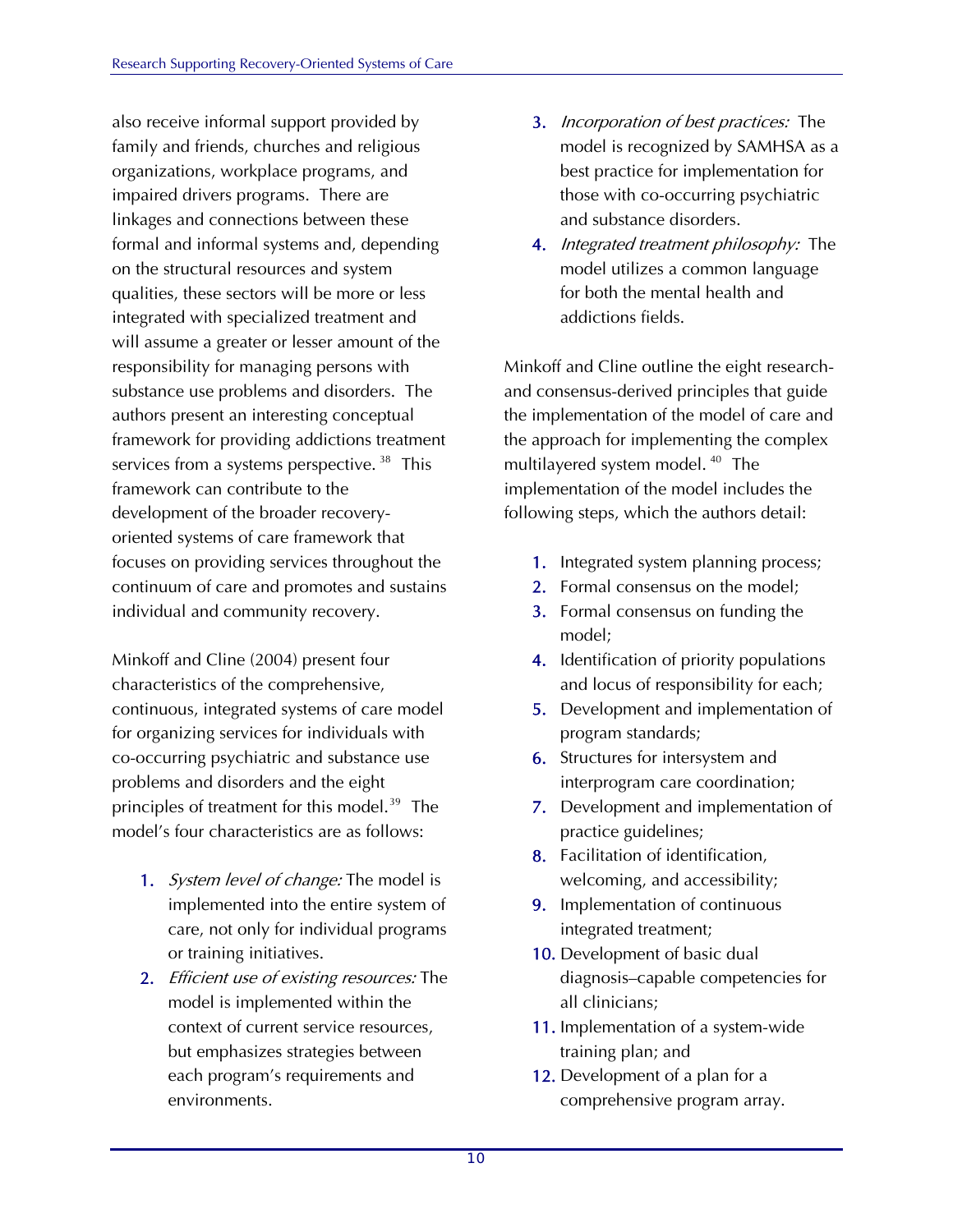There is a sizable amount of literature on recovery as the focus of recovery-oriented systems of care in the mental health field. Starting in the early 1990s, the mental health field focused on the process of recovery to guide decisions related to the mental health system. A recovery mental health model puts the locus of control and decision-making in the hands of the person who has the mental health condition.[41](#page-47-1)- 43 "Recovery is pushing systems, as well as providers, to see beyond the diagnostic and categorical services, to treating the individual consumer and his/her multiple needs. The [recovery] vision … is of an external system that reflects the internal reality of its consumers."[44](#page-47-1),p.318

Anthony (1993, 2000) describes the recovery vision and the community support system perspective that provided a framework and essential services of a recovery-oriented systems of care for mental health disorders. [45,46](#page-47-1) The author's latest work outlines the relevant systems-level research that provi des the foundation for his development of recove ry system standard dimensions. The author delineates the essential services in recoveryoriented systems of care, including treatment, crisis intervention, case management, rehabilitation, rights protection, basic support, self-help, and wellness/prevention.<sup>[47](#page-47-1)</sup> The standards incorporate the importance of recovery as the basis of the system and provide guidance and direction to reinforce the development of recovery-oriented systems of care. The standards are grouped by systemslevel dimensions (for specific detail on the essential services and standards, please see Anthony, 2000): [48](#page-47-1)

- Design
- Evaluation
- Leadership
- Management
- Integration
- Comprehensiveness
- Consumer involvement
- Cultural relevance
- Advocacy
- **Training**
- Funding
- Access

Jacobson and Curtis (2000) reviewed existing literature on the conceptualizations of recovery that are integrated within recoveryoriented systems of care for the mental health field: $49$ 

- Recovery is generally seen as a process. It does not represent a cure, but a state of being and becoming.
- The path to recovery is highly singular or unique; no two people will have identical paths or use the same benchmarks to measure their journeys.
- In contrast to the passivity of being a patient or a voiceless recipient of services, recovery is active and requires that an individual take personal responsibility for his or her own recovery, often in collaboration with friends, family, supporters, and professionals.
- A recovery orientation includes an emphasis on choice, a concept that encompasses support for autonomous action, the requirement that the individual have a range of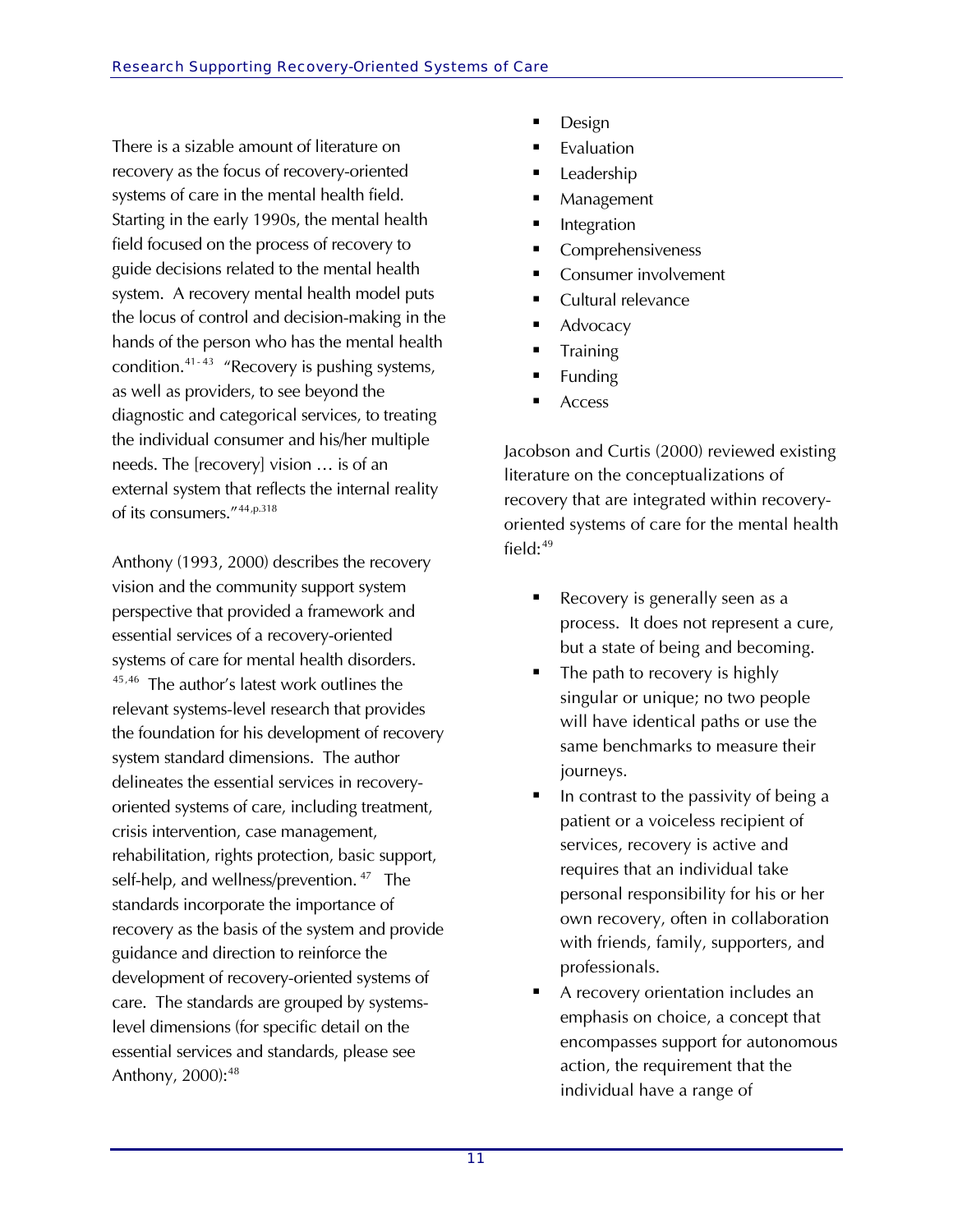opportunities from which to choose and full information about those choices, and increasing personal responsibility for the consequences of choice.

- The emotional essence of recovery is hope, a promise that things can and do change, that today is not the way it will always be.
- A key theme is that of meaning, or the discovery of purpose and direction in one's life. The search for meaning is highly personal. For some people meaning may be reflected through work or social relationships. Others derive meaning from advocacy and political action. For others, the pursuit of meaning takes on strongly spiritual elements.

Finally, as discussed by Barton (1998), the three models for delivering care within a fragmented mental health system—the medical, rehabilitation, and community support system models—are responsible for the outcomes of care.<sup>[50](#page-47-1)</sup> The recovery philosophy articulates the "process through which this occurs in partnership with the recovering consumer. From this perspective, the consumer-centered recovery philosophy is the umbrella over all models, disciplines, practices, and activities in the hospital and the community."[51](#page-48-0) In this philosophy, system principles include:

- Empowerment of staff and consumers,
- Integration of the rehabilitation and medical model services across hospital and community settings,
- Provision of client-centered services,
- Validation of client choice,
- Generation of hope, and
- Collaboration and partnership, e.g., consumers, professionals, and disciplines.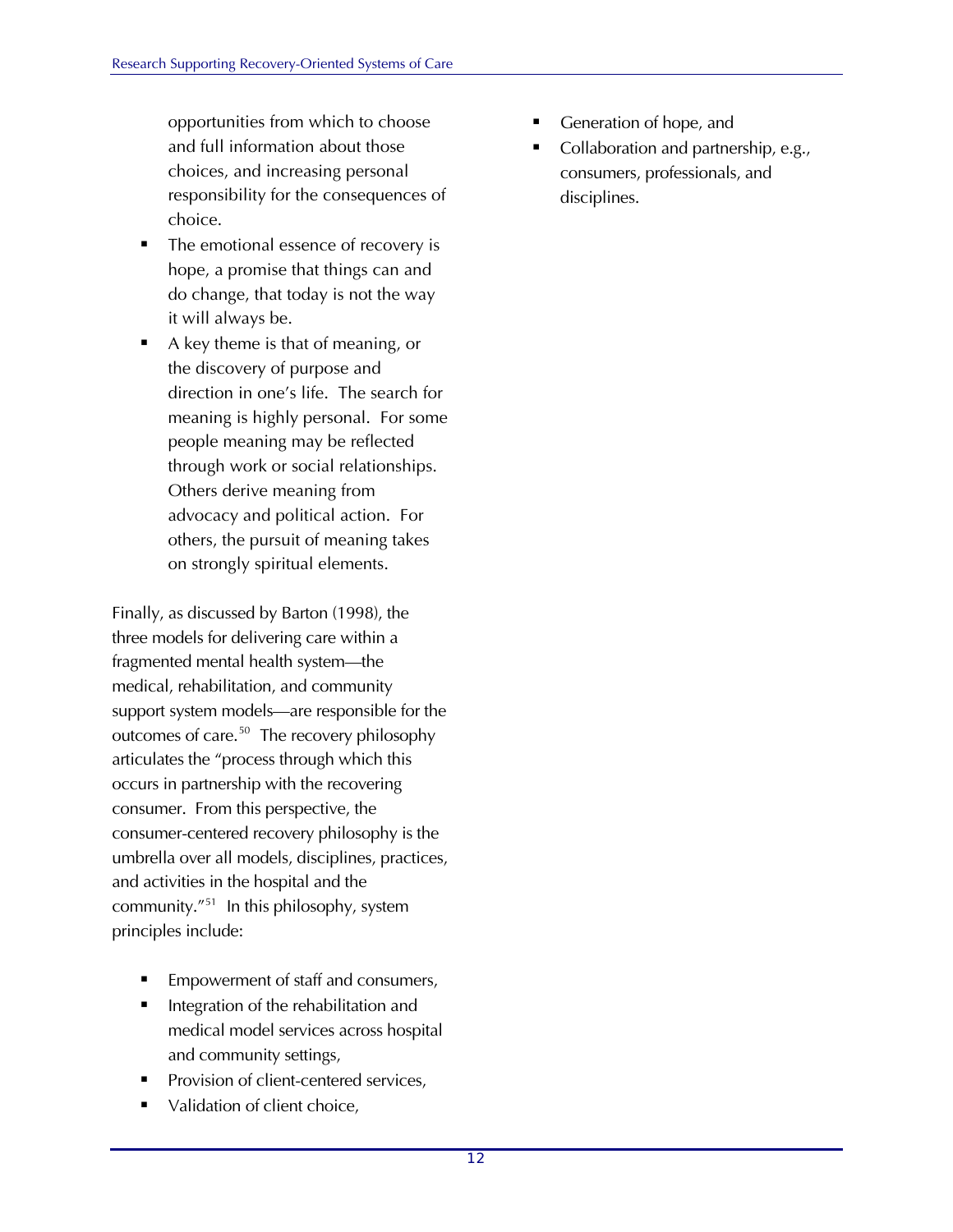### 5. Research Supporting the Principles of Recovery and Systems of Care Elements

Previous research efforts have outlined principles of effective addictions treatment. In 1999, the National Institute on Drug Abuse (NIDA) produced a research-based guide entitled Principles of Drug Addiction Treatment. It identified 13 principles that research has found to be associated with effective addictions treatment:<sup>[52](#page-48-1)</sup>

- 1. No single treatment is appropriate for all individuals.
- 2. Treatment needs to be readily available.
- 3. Effective treatment attends to multiple needs of the individual, not just his or her drug use.
- 4. An individual's treatment and services plan must be assessed continually and modified as necessary to ensure that the plan meets the person's changing needs.
- 5. Remaining in treatment for an adequate period of time is critical for treatment effectiveness.
- 6. Counseling (individual and/or group) and other behavioral therapies are critical components of effective treatment for addiction.
- 7. Medications are an important element of treatment for many patients, especially when combined with counseling and other behavioral therapies.
- 8. Addicted or drug-abusing individuals with coexisting mental disorders should have both disorders treated in an integrated way.
- 9. Medical detoxification is only the first stage of addictions treatment and by itself does little to change long-term drug use.
- 10. Treatment does not need to be voluntary to be effective.
- 11. Possible drug use during treatment must be monitored continuously.
- 12. Treatment programs should provide assessment for HIV/AIDS, hepatitis B and C, tuberculosis, and other infectious diseases, and counseling to help patients modify or change behaviors that place themselves or others at the risk of infection.
- 13. Recovery from drug addiction can be a long-term process and frequently requires multiple episodes of treatment.

NIDA's principles focus on the process of delivering effective treatment. The National Summit on Recovery's 12 principles of recovery provides guidelines on the process of and outcomes associated with recovery. The NIDA principles relate most closely to the following principles of recovery:

There are many pathways to recovery. The pathway to recovery may include one or more episodes of psychosocial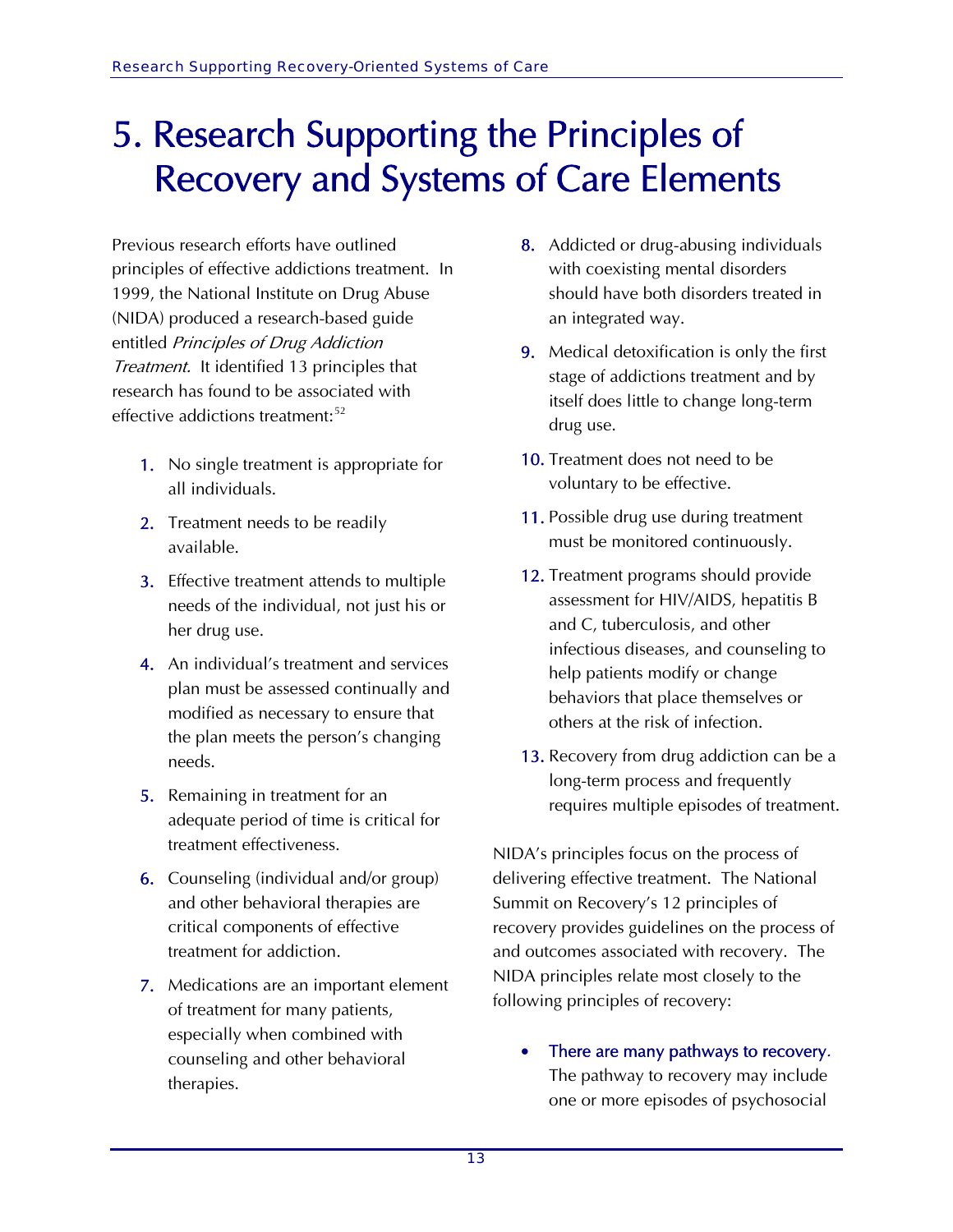and/or pharmacological treatment. For some, recovery involves neither treatment nor involvement with mutual aid groups. Recovery is a process of change that permits an individual to make healthy choices and improve the quality of his or her life.

- Recovery is holistic. Recovery is a process through which one gradually achieves greater balance of mind, body, and spirit in relation to other aspects of one's life, including family, work, and community.
- Recovery exists on a continuum of improved health and wellness. Recovery is not a linear process. It is based on continual growth and

improved functioning.

- Recovery involves a process of healing and self-redefinition. Recovery is a holistic healing process in which one develops a positive and meaningful sense of identity.
- Recovery is a reality. It can, will, and does happen.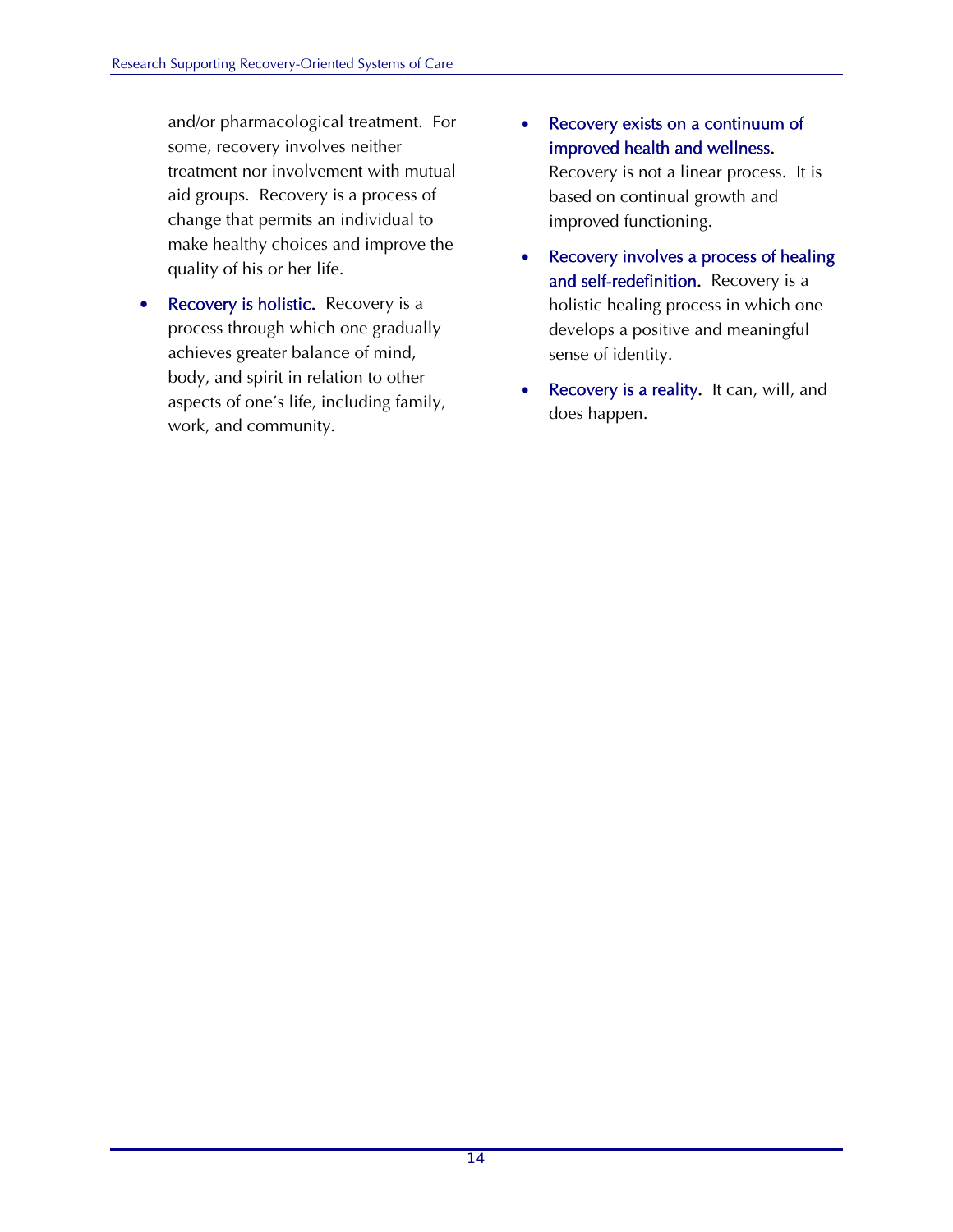# 6. Research Supporting the Principles of **Recovery**

#### There are many pathways to recovery.

Individuals are unique with specific needs, strengths, goals, health attitudes, behaviors and expectations for recovery. Pathways to recovery are highly personal, and generally involve a redefinition of identity in the face of crisis or a process of progressive change. Furthermore, pathways are often social, grounded in cultural beliefs or traditions and involve informal community resources, which provide support for sobriety. The pathway to recovery may include one or more episodes of psychosocial and/or pharmacological treatment. For some, recovery involves neither treatment nor involvement with mutual aid groups. Recovery is a process of change that permits an individual to make healthy choices and improve the quality of his or her life.

Research has shown that there are a variety of methods that assist individuals in their process of recovery.<sup>[53](#page-48-2),[54](#page-48-2)</sup> Some people recover naturally; others recover through treatment and/or the assistance of self-help and mutual aid groups.<sup>[55](#page-48-2)</sup>

Natural recovery involves using one's own personal resources to resolve one's addictions without the use of treatment or involvement in a mutual aid or self-help group. It is believed to be the most common recovery pathway.<sup>[56](#page-48-2)-64</sup>

[In](#page-48-2) studies examining the existence and success of natural recovery, alcohol was th e

most studied substance, with heroin a dis tant second. [65](#page-48-2) Research has shown that natural recovery is a viable and successful pathway for people with shorter and less severe substance use problems and disorders and for those with higher incomes and more stable social and occupational supports and resources.<sup>[66](#page-48-2)-7[2](#page-48-2)</sup> Additionally, individuals who recover naturally typically have fewer interpersonal conflicts and rely less on avoidance coping.<sup>[73](#page-48-2)-[75](#page-48-2)</sup>

Granfield and Cloud (2001) attribute the success of natural recovery to an individual's social capital, which they define as "the benefits that accrue to an individual as a result of the network of personal contacts and associations that surround them."[76](#page-48-2), p.1566 The "natural communities of friends, family members, and relatives, and the social capital available through these connections, contribute significantly" to recovery success.<sup>[77](#page-48-2)</sup>

Of individuals with chronic dependence who Longitudinal studies have repeatedly shown that substance use problems and disorders treatment is associated with major reductions in substance use, problems, and costs to society, and improved patient recovery.<sup>[78](#page-48-2)-8[5](#page-48-2)</sup> achieved sustained recovery, the majority did so after participating in treatment— cannabis (43 percent), cocaine (61 percent), alcohol (81 percent), and heroin (92 percent). <sup>[86](#page-48-2),[87](#page-48-2)</sup> For some, treatment is part of the recovery process, while for others, they recover outside of the treatment system without the aid of treatment.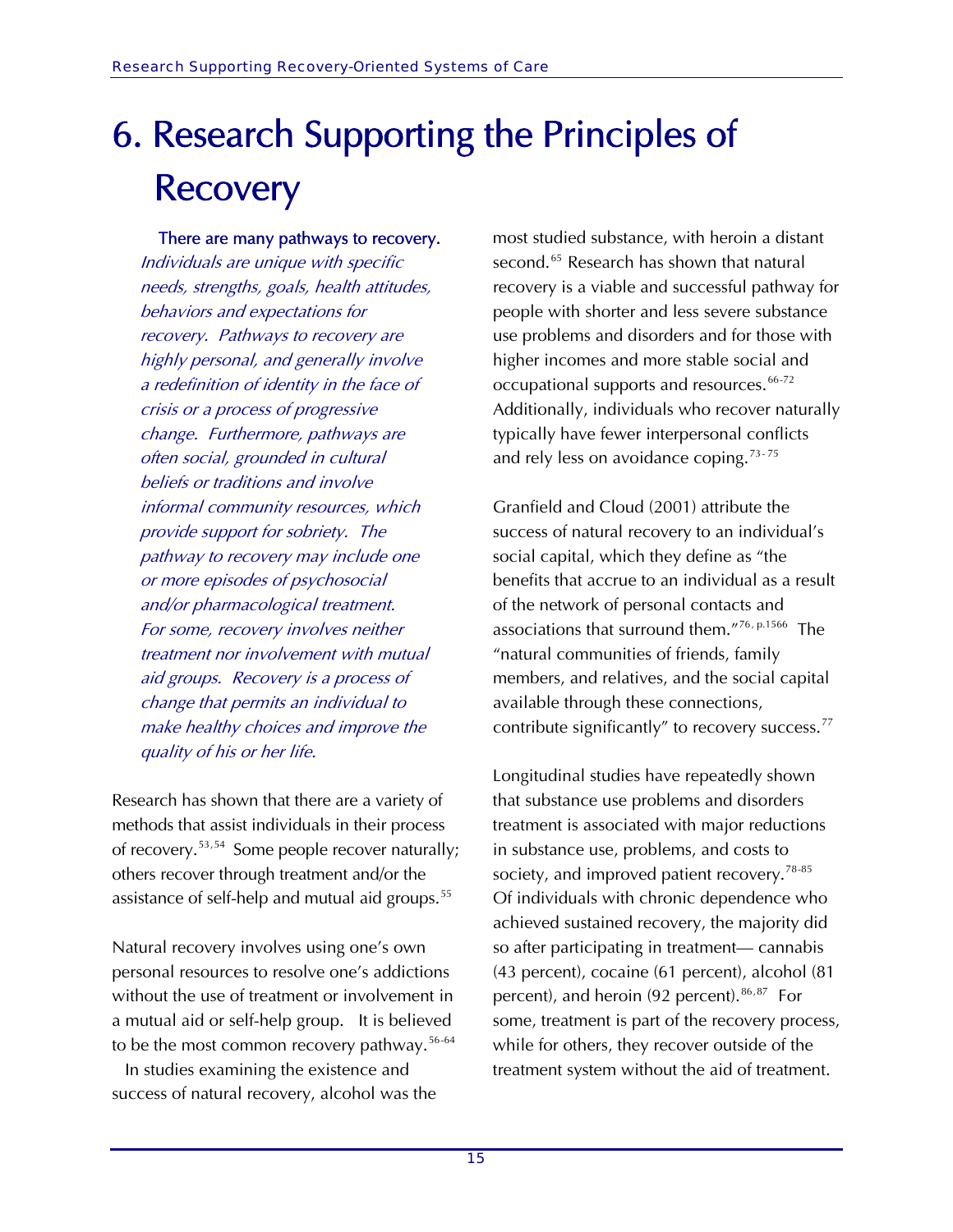Participation in mutual aid groups has also been shown to be effective in supporting recovery. [88-](#page-49-0)98 [L](#page-49-0)audet, Savage, and Mahmood (2002) and Scott, Dennis, and Fo ss (2005) found that for many individuals in long term recovery, recovery coaches, 12-step programs, spirituality, and social and community support are integral to sustaining recovery.<sup>[99](#page-49-0),[100](#page-49-0)</sup> One of the most widely studied patients who attend AA regularly experience than do patients who attend infrequently or participation in AA contributes to continued symptoms. <sup>104-106</sup> self-help/12-step groups is Alcoholics Anonymous (AA). Research has shown that better short-term alcohol-related outcomes  $irregularly.<sup>101-103</sup>$  $irregularly.<sup>101-103</sup>$  $irregularly.<sup>101-103</sup>$  $irregularly.<sup>101-103</sup>$  $irregularly.<sup>101-103</sup>$  Furthermore, ongoing improvement of substance use disorder

Methadone is one of the most thoroughly studied with 179,000 individuals enrolled in MMT (out persons in the United States) and 100,000 reduced criminal activity, enhanced productive academic/vocational functioning, and improved global health and social functioning.<sup>108</sup> pharmaceuticals in modern medicine. Methadone maintenance therapy (MMT) is one of the most widespread treatment approaches, of an estimated 900,000 opiate-dependent individuals receiving another form of treatment.<sup>[107](#page-49-0)</sup> Methadone, combined with psychosocial support, leads to improved outcomes, such as decreased death rates, reduced transmission of sexually transmitted diseases, eliminated or reduced illicit opiate use, behavior through employment and

### Recovery is self-directed and empowering.

when activities are directed or guided While the pathway to recovery may involve one or more periods of time

, to a substantial degree by others recovery is the "agent of recovery" and and make decisions based on his or her the process. The process of recovery capable. Through self-empowerment, individuals become optimistic about life goals. recovery is fundamentally a selfdirected process. The person in has the authority to exercise choices recovery goals that have an impact on leads individuals toward the highest level of autonomy of which they are

Doty, Kasper, and Litvak (1996) and Tilly and Wiener (2001a, 2001b), reporting on the Wisconsin), demonstrated the effectiveness of services they choose. Moreover, participants as a result of consumer direction or at least did health problems, and were more likely to be satisfied with life.<sup>112</sup> results of initiatives in several States (California, Colorado, Kansas, Maine, Michigan, Oregon, Washington, and consumer-directed services.<sup>[109](#page-50-0)-111</sup> These evaluations show that clients who direct their own care express greater satisfaction over the in these State consumer-directed programs perceived that quality of care either improved not suffer. An evaluation of an Arkansas consumer-directed care program found that individuals in the program were less likely than control subjects to have unmet needs, were at least as safe from adverse events and

a variety of chronic illnesses. This is also the outcomes,<sup>113-116</sup> and self-management has been Research shows that a sense of self-efficacy is critical to successful self-management, where individuals direct and manage their own care of case in achieving improvements in health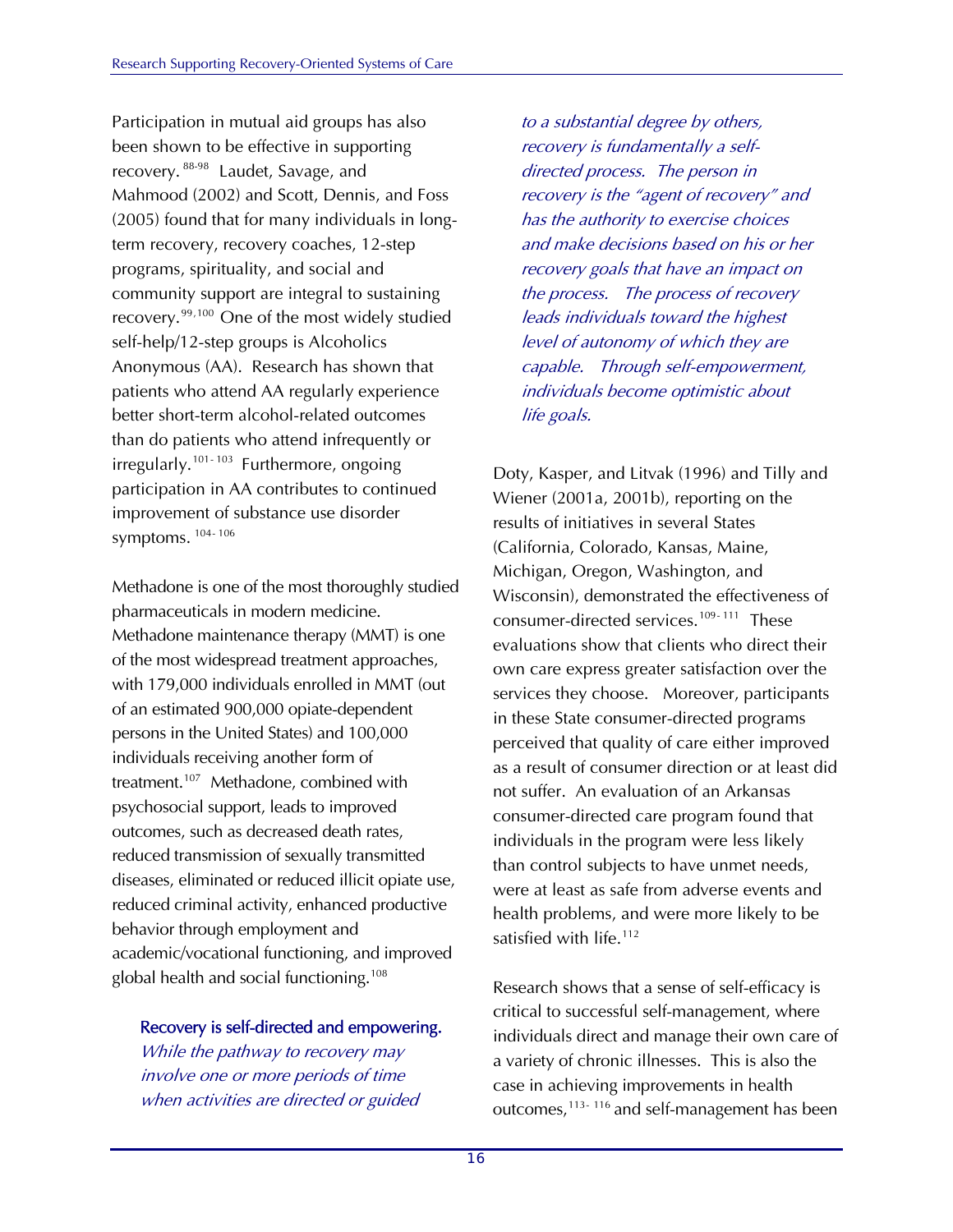shown to be an important component of recovery from substance use.<sup>[117](#page-50-0)</sup>

Morgenstern, Labouvie, McCrady, Kahler, and Frey (1997) found that maintaining motivation and self-efficacy for abstinence and increasing active coping post treatment were predictive of more favorable outcomes.<sup>[118](#page-50-0)</sup> Motivational interviewing (MI) has been shown to decrease substance use and improve outcomes.<sup>[119](#page-50-0)</sup> MI is based on a partnership between the provider and the individual receiving services, and it acknowledges that individual's personal responsibility and freedom of choice.<sup>[120](#page-50-0)</sup> It replaces the concept of "resistance" with that of "ambivalence." MI allows individuals to explore their own goals and take an active role in treatment,  $121,122$  $121,122$  $121,122$  thereby assisting individuals in changing their substance use behavior.<sup>[123](#page-50-0)</sup> The clinician using MI assists the individual in clarifying personal goals, identifying discrepancies between the individual's current reality and his or her goals, and developing strategies to achieve those goals.<sup>[124](#page-50-0),[125](#page-50-0)</sup>

### Recovery involves a personal recognition of the need for change and transformation.

Individuals must accept that a problem exists and be willing to take steps to address it; these steps usually involve seeking help for a substance use disorder. The process of change can involve physical, emotional, intellectual and spiritual aspects of the person's life.

Research shows that the motivation to change drug-using behavior is a major contributing factor to a successful recovery process, [126](#page-50-0)-130 [and the effect of motivation varies based on](#page-50-0)  [severity of an individual's substance use](#page-50-0) 

[disorder.131](#page-50-0) Joe, Simpson, and Broome (1999) identified motivation as the best predictor of engagement and retention.<sup>[132](#page-50-0)</sup> The substanceusing individual must accept that he or she has a problem, make a conscious choice to change, and be willing and motivated to take action to change his or her behavior.<sup>[133](#page-50-0)</sup>

### Recovery is holistic.

Recovery is a process through which one gradually achieves greater balance of mind, body and spirit in relation to other aspects of one's life, including family, work and community.

Some literature demonstrates that the integration of the physical, emotional, and spiritual realms of an individual is influential in the quest for recovery.<sup>[134](#page-51-0)</sup> Alternative (e.g., acupuncture) and traditional medicine approaches for substance use treatment and recovery programs promote a balance between mind, body, and spirit, and other aspects of an individual's life, and have been shown to be valuable in helping an individual achieve recovery.<sup>[135](#page-51-0)</sup> For example, individuals who participated in a comprehensive, holistic, therapeutic community that offered many specialized services had sustained positive outcomes, including abstinence from drug and alcohol use 12 months post treatment.<sup>[136](#page-51-0)</sup>

### Recovery has cultural dimensions.

Each person's recovery process is unique and impacted by cultural beliefs and traditions. A person's cultural experience often shapes the recovery path that is right for him or her.

The literature demonstrates that an individual's culture plays a vital role in his/her life and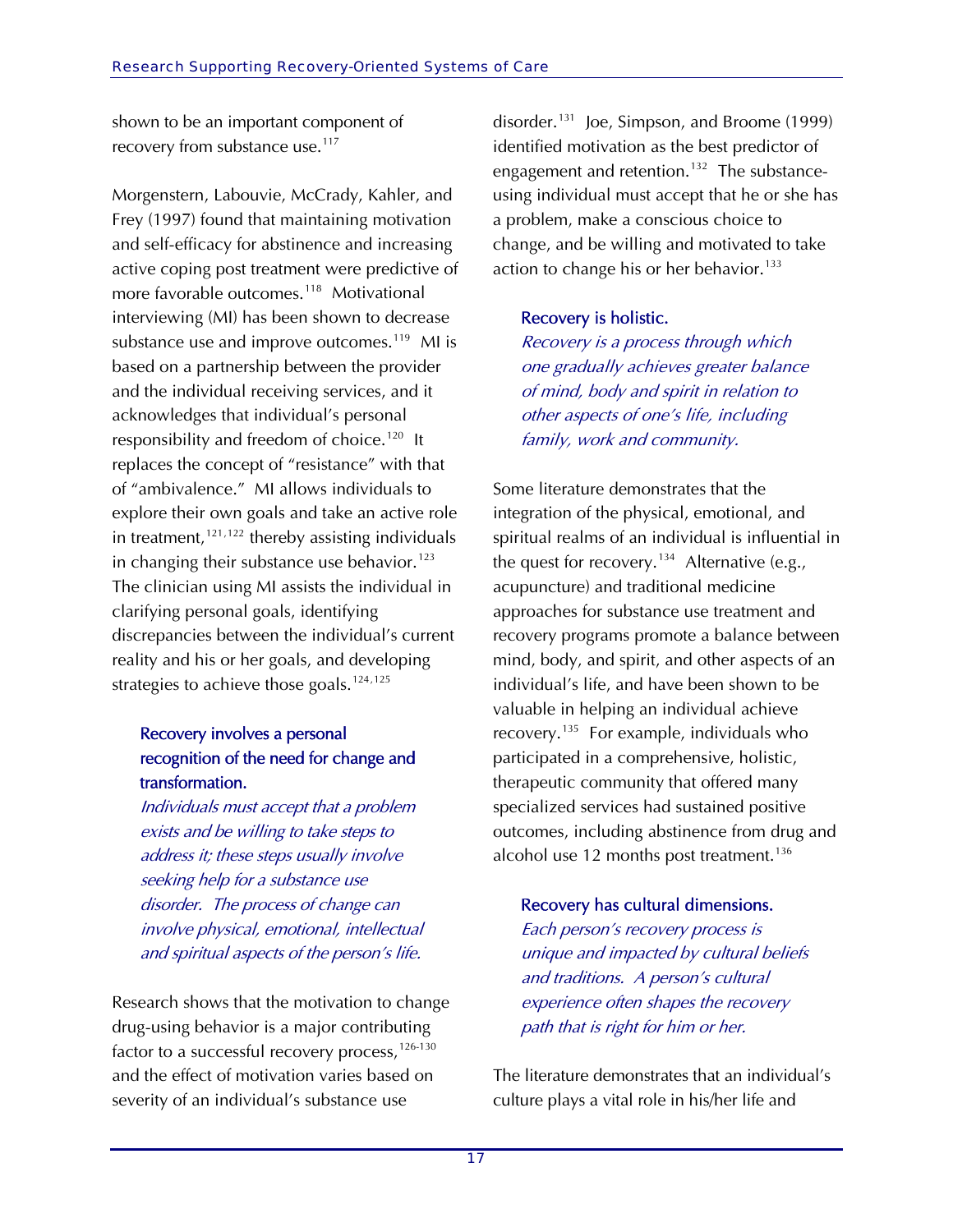health status and that culture must be acknowledged, addressed, and effectively utilized in recovery. $137-141$  $137-141$  Cross-cultural studies have demonstrated the importance of delivering culturally competent care.<sup>[142](#page-51-0),[143](#page-51-0)</sup> Research shows that culturally competen t care improves recovery and remission rates for minority populations who are at risk for relapse.<sup>144-146</sup>

Flores (2000), in his meta-analysis of research on implications of culture on clinical care, care.<sup>[147](#page-51-0)</sup> He further states that it is essential for linguistic issues; the failure to do so has been with care, nonadherence, poor continuity of miscommunication," <sup>[148](#page-51-0)</sup> which leads to repercussions in care delivery. concludes that culture has significant implications on the patient-provider relationship and the delivery of efficacious providers to consider a patient's culture and shown to result in inefficiencies and inequalities in patient care, such as "inaccurate histories, decreased satisfaction care, less preventive screening,

, have argued that other aspects of culture religion, and heritage, are also important.<sup>[15](#page-51-0)3,154</sup> the failure of treatment providers and Traditional theories of counseling and treatment are reflective of the Western cultures. It is essential that providers develop awareness, knowledge, and skills appropriate to the client's culture.<sup>[149](#page-51-0),[150](#page-51-0)</sup> This is particularly important when the counselor is working with individuals who do not share the counselor's racial or ethnic heritage.<sup>[151](#page-51-0),[152](#page-51-0)</sup> Some scholars including sexual orientation, ethnicity, [Researchers believe that recovery rates of](#page-51-0)  [African-Americans, American Indians, and](#page-51-0)  [Asians are lower than other populations due to](#page-51-0) 

[researchers to see race as a cultural rather than](#page-51-0)  a physical phenomenon.<sup>155-[157](#page-51-0)</sup>

### Recovery exists on a continuum of improved health and wellness.

Recovery is not a linear process. It is based on continual growth and improved functioning. It may involve relapse and other setbacks, which are a natural part of the continuum but not inevitable outcomes. Wellness is the result of improved care and balance of mind, body and spirit. It is a product of the recovery process.

The literature consistently demonstrates that for many people, substance use problems and disorders are chronic conditions involving cycles of relapse and treatment readmissions over multiple years.<sup>[158-](#page-51-0)163</sup> Scholars and researchers agree that recovery is a developmental and continuous process that varies from person to person.<sup>[164](#page-51-0),[165](#page-51-0)</sup> Individuals continuously grow and improve their functioning throughout the recovery process. Additionally, individuals benefit from lessons learned throughout the process.<sup>[166](#page-51-0)</sup>

### Recovery emerges from hope and gratitude.

Individuals in or seeking recovery often gain hope from those who share their search for or experience of recovery. They see that people can and do overcome the obstacles that confront them and they cultivate gratitude for the opportunities that each day of recovery offers.

Several authors have written about growth beyond maintaining abstinence or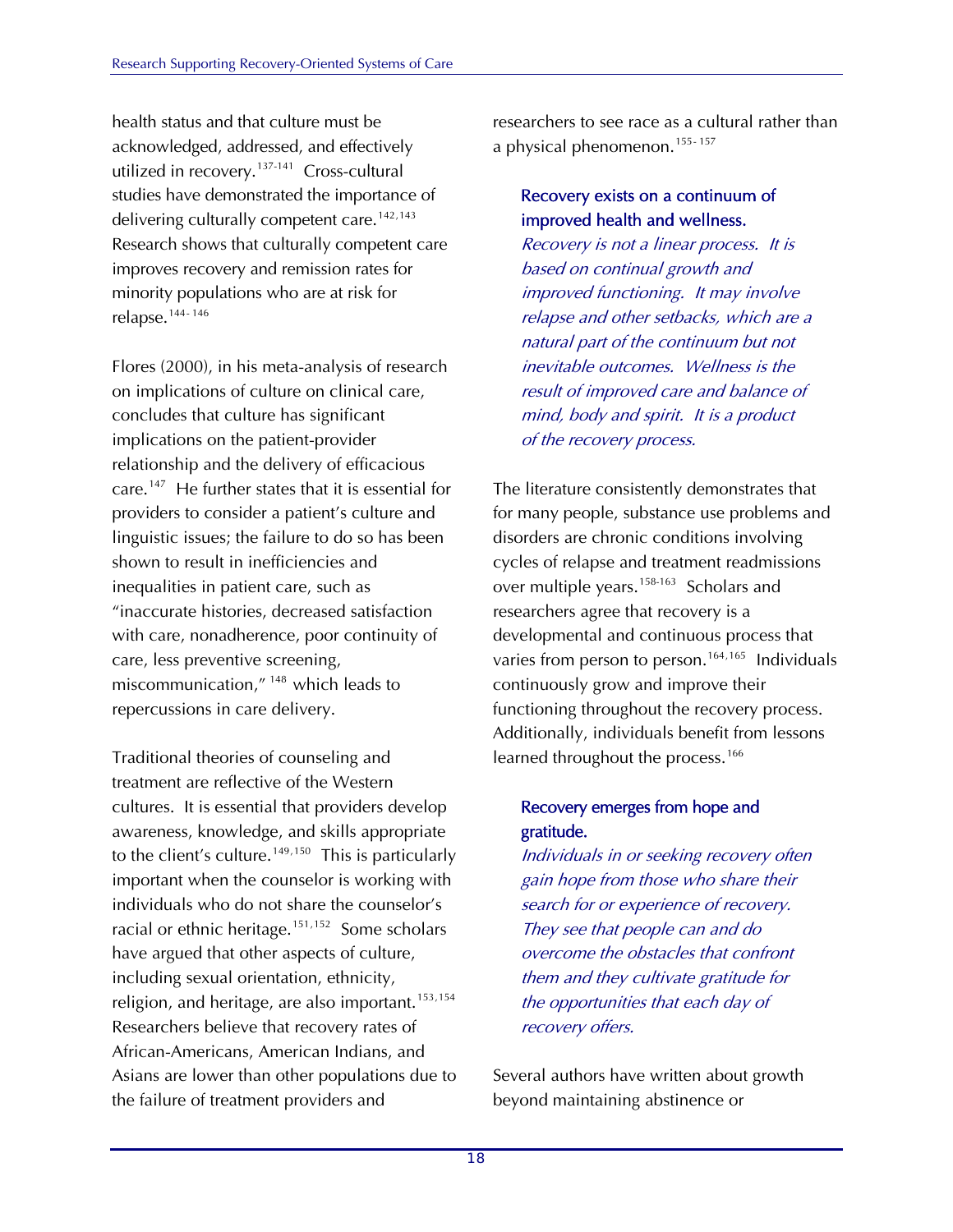management of the problem, often describing theoretical frameworks and specific practices and techniques that help management of the problem and promote wider growth.<sup>[167-](#page-52-0)175</sup> Irving, Seidner, Burling, Pagliarini, and Robbins-Sisco (1998) found that greater hope and increased goal-oriented thinking were positively correlated to length of time abstinent, quality of life, and self-efficacy.<sup>[176](#page-52-0)</sup> Additionally, listening to peers share experiences about how they dealt successfully with drug-related problems gave individuals in recovery confidence in dealing with their own situations.<sup>[177](#page-52-0)</sup>

In a qualitative study, Hewitt (2004) describes the posttraumatic growth that individuals experience after discontinuing alcohol and drug use.<sup>[178](#page-52-0)</sup> His study expands a phenomenon reflected in the AA concept of gratitude:<sup>[179](#page-52-0)</sup> recovering alcoholics often report viewing their alcoholism as a gift that brought them to a greater sense of wholeness, fulfillment, or self-actualization than they feel they would have achieved without having to confront the addiction. In his study, Hewitt found that many individuals marked a contrast between the "craziness" of their previous lives, which were devoted to drugs or alcohol, and the calmness, stability, and sanity that were more characteristic of their current post addiction lives. $180$ 

The importance of having hope and believing in the possibility of a renewed sense of self and purpose is an essential component of recovery;[181-](#page-52-0)187 this hope must be accompanied by a desire and motivation to recover.<sup>[188](#page-52-0),[189](#page-52-0)</sup> Young and Ensing (1999) found that seeking out a source of hope and inspiration helps individuals desire change and foster motivation to embark on and/or sustain a process of change.<sup>[190](#page-52-0)</sup>

### Recovery involves a process of healing and self-redefinition.

Recovery is a holistic healing process in which one develops a positive and meaningful sense of identity.

McMillen, Howard, Nower, and Chung (2001) identified positive by-products of the struggle with substance use problems and disorders, including changes in life priorities and increases in self-efficacy, family closeness, closeness with others, spirituality, and compassion.<sup>[191](#page-52-0)</sup> Many consumers view recovery as a process of discovering and fostering self-empowerment, learning selfredefinition, returning to basic functioning, and improving quality of life.<sup>[192](#page-52-0)</sup>

### Recovery involves addressing discrimination and transcending shame and stigma.

Recovery is a process by which people confront and strive to overcome stigma.

Stigma and discrimination have implications for an individual's ability to receive care and continue on the path of recovery.<sup>[193](#page-52-0)</sup> Based on combined data from SAMHSA's 2004 and 2005 National Survey on Drug Use and Health (NSDUH), stigma was cited as the reason for not accessing treatment by 18.5 percent of persons who needed and sought treatment but did not receive it.<sup>[194](#page-52-0)</sup>

Clinical practices may not be the most efficient way to reduce stigma, which is a major barrier to care, because the causes of stigma exist both within and outside of the health care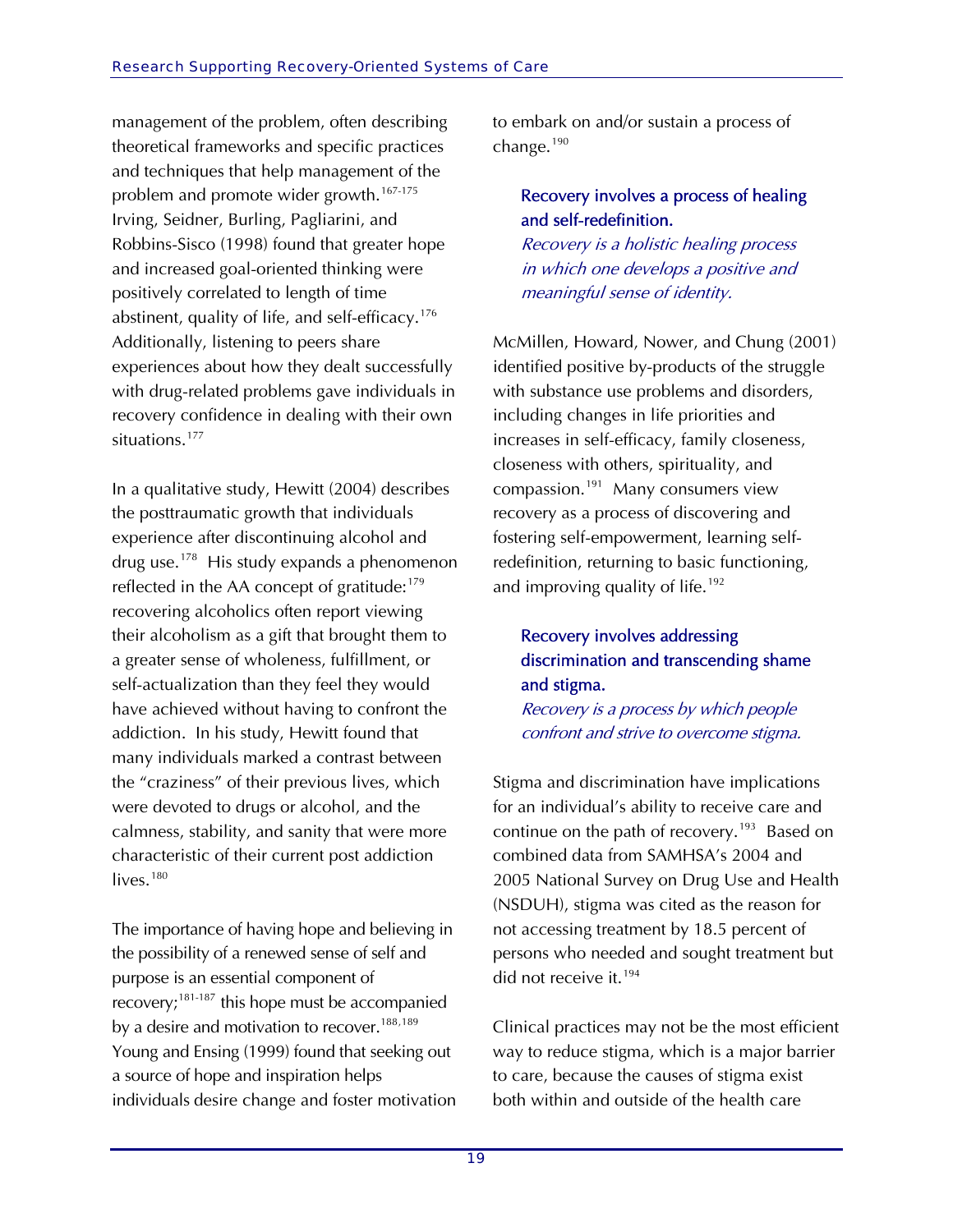system.<sup>[195](#page-52-0)-197</sup>Furthermore, societal stigma is viewed as one of the major barriers to recovery. <sup>[198](#page-53-0)</sup>

While stigma is seen as a major barrier to accessing treatment, it also plays a role in affecting outcomes of treatment and access to services for individuals in recovery.<sup>[199](#page-53-0) - 201</sup> Link, Struening, Neese-Todd, Asmussen, and Phelan (2001) found that the stigma associated with mental illness puts people more at risk for low self-esteem.<sup>[202](#page-53-0)</sup> According to the Christian Science Monitor, experts in treatment and recovery estimate that when recovering individuals are honest about their drug histories, they will be turned down for a job 75 percent of the time.<sup>[203](#page-53-0)</sup> Additionally, a California survey found that 59 percent of employers surveyed said they would never hire anyone with a felony conviction.<sup>[204](#page-53-0)</sup>

### Recovery is supported by peers and allies.

A common denominator in the recovery process is the presence and involvement of people who contribute hope and support and suggest strategies and resources for change. Peers, as well as family members and other allies, form vital support networks for people in recovery. Providing service to others and experiencing mutual healing help create a community of support among those in recovery.

Evaluation data and research studies point to the benefits of peer-based recovery support services for consumers, individuals who provide the services, and the delivery system.[205](#page-53-0)-21[3 A](#page-53-0)n individual's sustained recovery is often influenced by his or her

social interactions.<sup>[214](#page-53-0)</sup> Peers have been shown to be integral in facilitating abstinence and preventing relapse for individuals with substance use conditions.<sup>[215](#page-53-0)-2[20](#page-53-0)</sup> Jason, Davis, Ferrari, and Bishop (2001) and Humphreys, Huebsch, Finney, and Moos (1999) found that processes of social support mediate the transition from recovery initiation to lifelong recovery maintenance;<sup>[221](#page-53-0),[222](#page-53-0)</sup> furthermore, research shows that poor social supports detrimentally impact recovery and place individuals at risk for relapse.<sup>[223](#page-53-0),[224](#page-53-0)</sup>

than other types of peer recovery services. The Mutual aid (or "self-help") groups have been shown to play a significant role in the process of recovery.[225](#page-53-0)-236 These peer-based support groups require no admission process or specified length of participation and are less formalized probability of stable remission rates has been shown to rise in concert with the number of recovery mutual aid groups attended in the first 3 years of recovery.<sup>[237](#page-54-0)</sup> Additionally, active and continued participation in self-help groups has been shown to improve recovery outcomes.<sup>[238](#page-54-0)-246</sup>

A longitudinal study of Oxford House recovery homes suggests that receiving abstinence support, guidance, and information from recovery home members committed to the goal of long-term sobriety enhances residents' abstinence and reduces the residents' probability of relapse.<sup>247,248</sup>

### Recovery involves (re)joining and (re)building a life in the community.

Recovery involves a process of building or rebuilding what a person has lost or never had due to his or her condition and its consequences.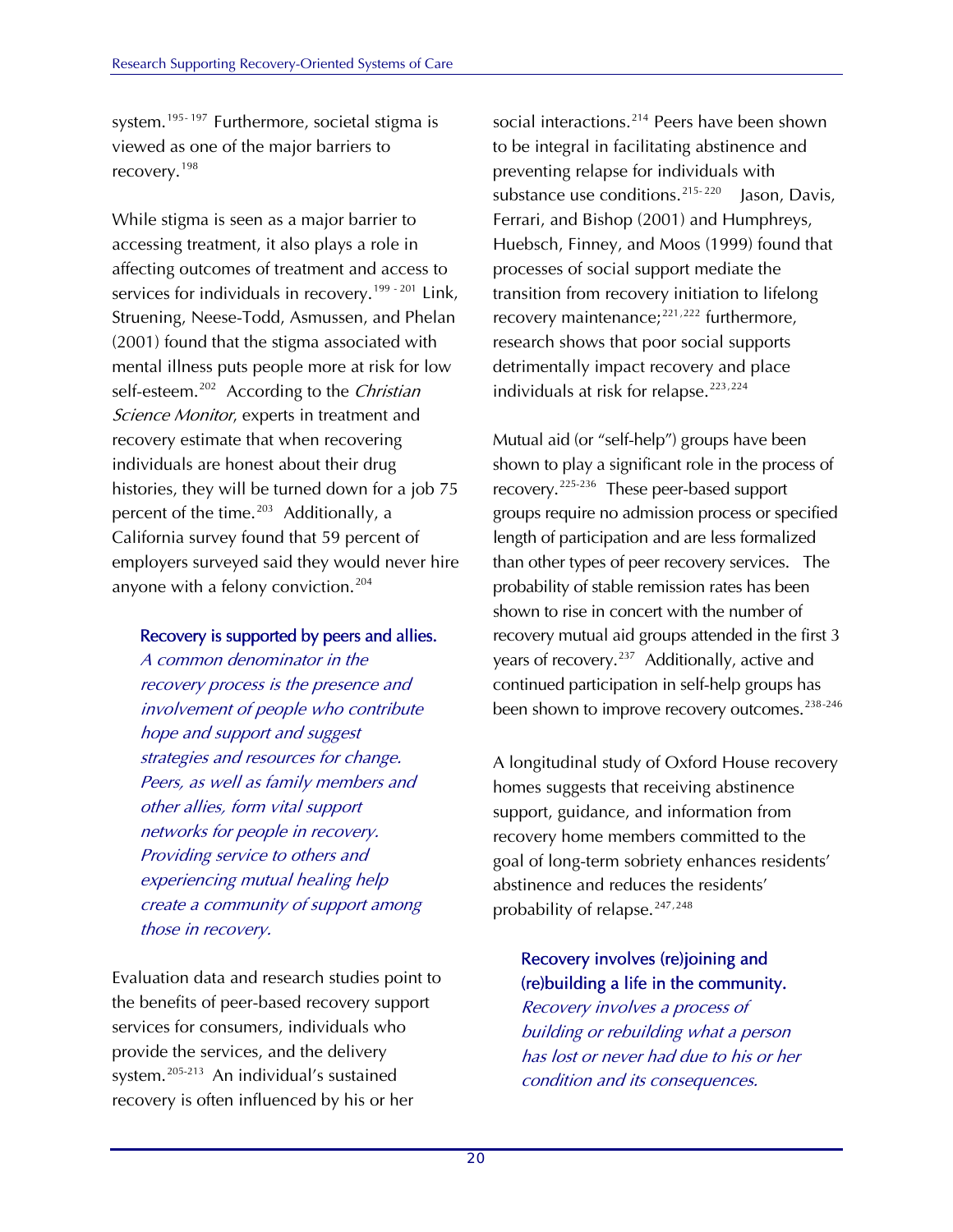Recovery involves creating a life within the limitation imposed by that condition. Recovery is building or rebuilding healthy family, social and personal relationships. Those in recovery often achieve improvements in the quality of their life, such as obtaining education, employment and housing. They also increasingly become involved in constructive roles in the community through helping others, productive acts and other contributions.

The basic element in the process of recovery is the reclaiming of one's life in the community and the realization that one's self needs to be restored with a reawakening of old identities and establishment of new ones.<sup>[249](#page-54-0)</sup> Individuals entering recovery must often work to reintegrate themselves with their families and communities, $250$  while disengaging themselves from relationships, activities, and settings associated with their addictive behavior. By detaching oneself from the previous environment, an individual can find a satisfying job, non-substance-using friends, and networks of people who may be in recovery.<sup>[251](#page-54-0)-[253](#page-54-0)</sup> Personal resources,<sup>[254](#page-54-0)</sup> positive influences of family,<sup>[255](#page-55-0)</sup> and social and community support<sup>[256](#page-55-0)</sup> have been shown to be critical factors in establishing and maintaining recovery. Granfield and Cloud (2001) posited that recovery capital, which are defined as resources that support people's recovery from substance use problems and disorders, and the inclusion of a strong social network of sober friends and family members, employment, education and a range of coping skills, improves an individual's capacity to successfully recover.<sup>[257](#page-55-0),[258](#page-55-0)</sup>

Interventions that restructure the patient's life in the community, such as parole, methadone maintenance, and self-help groups, have also been associated with sustained abstinence.<sup>[259](#page-55-0)</sup> As a part of one's recovery process and to incorporate oneself into an environment that supports their recovery, many individuals make fundamental changes to their personal, professional, and social network environments.[260](#page-55-0)-2[64](#page-55-0) 

### Recovery is a reality. It can, will, and does happen.

Many agree that recovery is a continuous, lifelongprocess.  $265 - 267$  $265 - 267$  Epidemiologic studies show that, on average, 58 percent of individuals with chronic substance dependence achieve sustained recovery.<sup>[268](#page-55-0)-[271](#page-55-0)</sup> Recovery rates for individuals with substance use problems and disorders differ by study and vary widely, from 30 percent,  $272$  41 percent,  $273$ 48 percent,  $274$  59 percent,  $275$  63 percent,  $276$  to 72 percent.<sup>[277](#page-55-0)</sup>

A national survey conducted on behalf of Faces and Voices of Recovery found that approximately half of individuals who selfidentified as "in recovery" or "formally addicted to" alcohol and other drugs reported being in recovery more than 5 years, and 34 percent reported 10 years or more of stable recovery.[278](#page-55-0)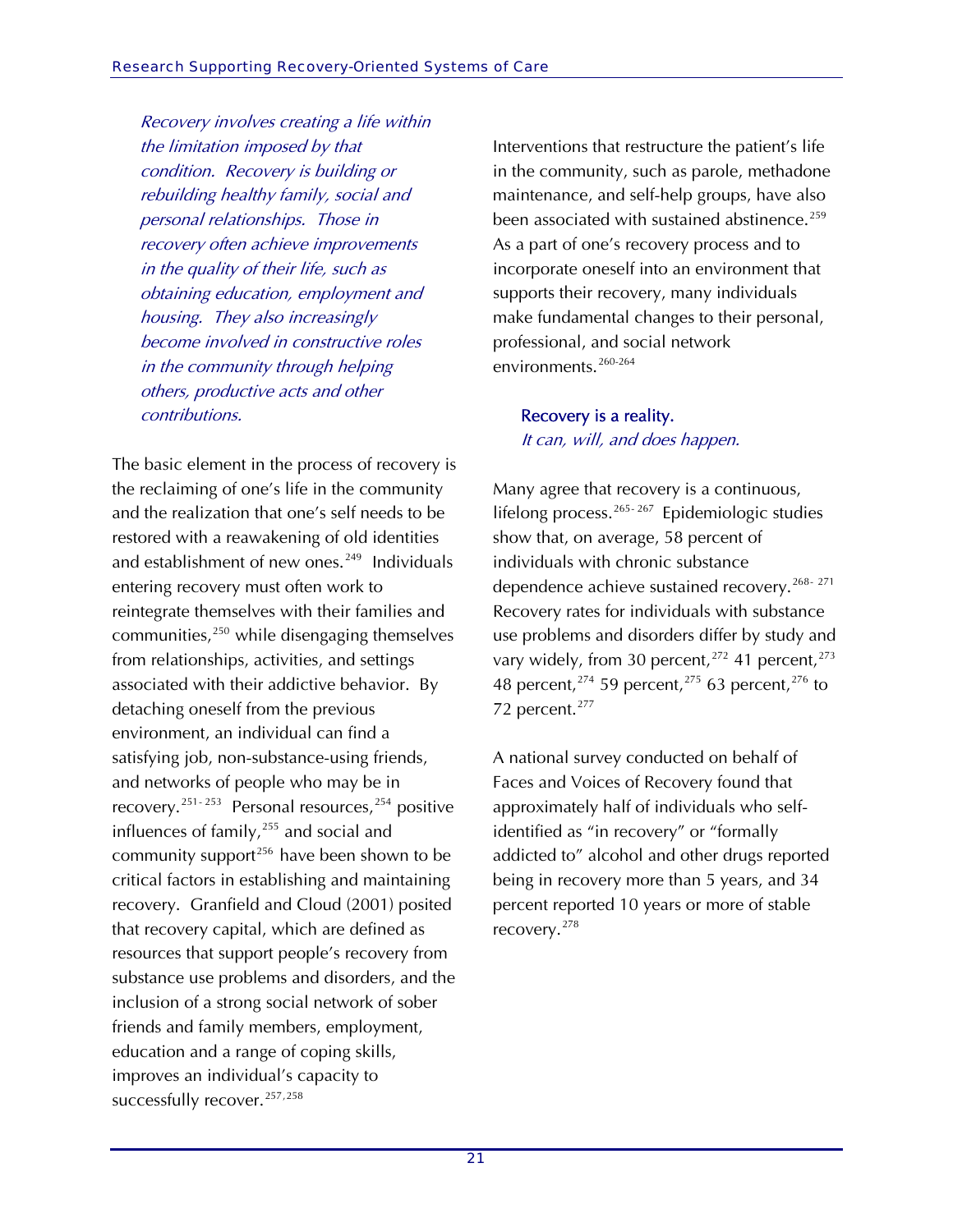# 7. Research Supporting the Systems of Care Elements

### Person-centered

Recovery-oriented systems of care will be person-centered. Individuals will have a menu of stage-appropriate choices that fit their needs throughout the recovery process. Choices can include spiritual supports that fit with the individual's recovery needs.

A number of studies have shown that people become more committed to a course of treatment if they are allowed to choose between several alternatives rather than are forced to select a given option.<sup>[279](#page-55-0)</sup> Patient choice of care is important to the individual patient and improves engagement with treatment and continuing care services. $280$ Several studies have indicated that clients who were given a choice of treatment options showed greater acceptance of treatment and higher rates of recovery at follow-up.<sup>[281](#page-55-0)-2[86](#page-55-0)</sup>

Researchers have reported that clients who had a choice of treatment had improved treatment processes and post treatment outcomes. Individuals who were provided with the option to choose their treatment services were more likely to work harder in treatment, $287$  have more contact with their treatment program,<sup>[288](#page-56-0)</sup> and better adhere to program requirements than individuals who were not given a choice of treatment.<sup>[289](#page-56-0)</sup> Those who had treatment options were also less likely to drop out of treatment.<sup>[290](#page-56-0)</sup>

### Inclusive of family and other ally involvement

Recovery-oriented systems of care will acknowledge the important role that families and other allies can play. Family and other allies will be incorporated, when appropriate, in the recovery planning and support process. They can constitute a source of support to assist individuals in entering and maintaining recovery. Additionally, systems need to address the treatment, recovery and other support needs of families and other allies.

Research has demonstrated that involvement of concerned others can lead to improved outcomes in both alcohol<sup>[291](#page-56-0)-293</sup> and drug<sup>[294](#page-56-0)</sup> treatment. These connections may enhance individual's self-efficacy and reduce the probability of relapse.<sup>[295](#page-56-0)</sup> In a review by McCrady (2004), it was shown that family and ally involvement in treatment was associated with more positive treatment outcomes in a variety of alcohol-dependent populations.<sup>[296](#page-56-0)</sup>

Family and ally support and healthy and productive relationships nurture long-term recovery.<sup>[297](#page-56-0)</sup> The family has been shown to be a key determinant of an individual's commitment and ability to achieve recovery.[298](#page-56-0) An individual's family and other allies can be active participants, sources of strength, and resources in recovery and can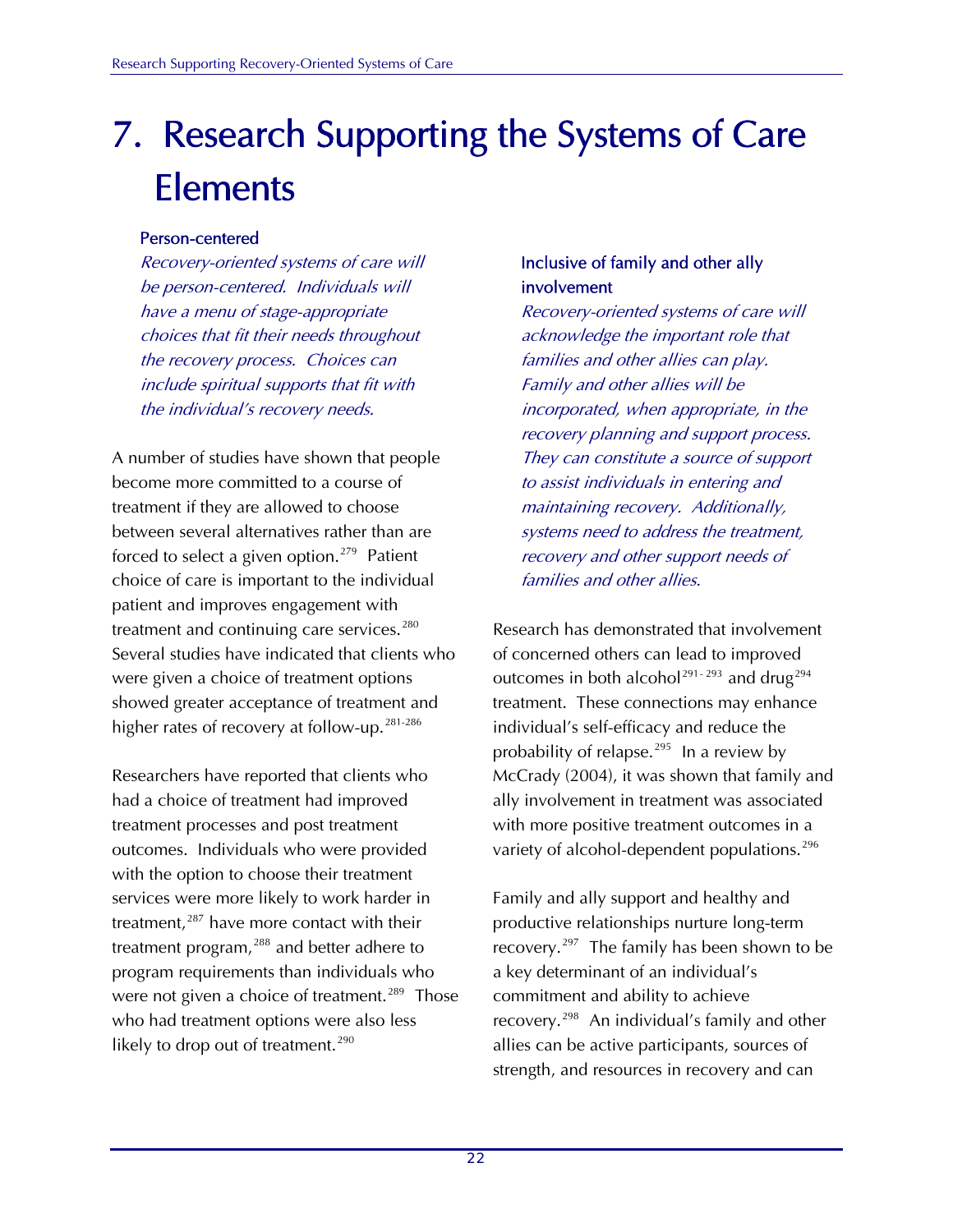provide a central role in maintenance of recovery.[299](#page-56-0)-3[04](#page-56-0) 

The level of social support that an individual completion.<sup>[305](#page-56-0)</sup> Finney, Noyes, Coutts, and longer abstinence.<sup>[306](#page-56-0)</sup> The positive consequences linked to these associations may be the result of individuals acquiring effective coping strategies shown that social support, particularly through interactions with individuals in similar situations, receives has been directly associated with engagement indicators and treatment Moos (1998) found that recovery-oriented support may foster greater self-efficacy and and greater support from other recovering individuals. $307 - 309$  Furthermore, it has been produces positive health implications.<sup>[310](#page-56-0)</sup>

and intensity of therapy utilized, was an effective reinforcement with a significant other had better outcomes than those who chose not to bring a significant other.<sup>316</sup> In a randomized controlled trial, it was shown that spouse involvement, regardless of the type intervention for enhancing compliance to disulfiram[,311](#page-56-0) reducing total alcohol consumption $312-314$  $312-314$  $312-314$  and maintaining treatment gains following discharge.<sup>[315](#page-57-0)</sup> Higgins, Budney, Bickel, and Badger (1994) found that cocaineabusing individuals participating in community

### Individualized and comprehensive services across the lifespan

l appropriate, and flexible. Systems wil than requiring individuals to adapt to approach to substance use disorders will Recovery-oriented systems of care will be individualized, comprehensive, stageadapt to the needs of individuals, rather them. They will be designed to support recovery across the lifespan. The

### one that manages chronic disorders over a lifetime. change from an acute-based model to

Research has shown that access to and receipt psychological, and social services improves use problems and sustained abstinence.  $321 - 323$ of a comprehensive array of medical, engagement, retention, and treatment outcomes.[317](#page-57-0)- 320 For example, access to housing, employment, and legal systems has positively aided in the treatment of substance

Studies find that when an individual's full array transportation, medical care, childcare, and vocational concerns) are met, short- and longdistinct needs are addressed, outcomes are improved.<sup>327-330</sup> of needs (e.g., food, clothing, housing, family, psychiatric, educational, and term outcomes, including retention in treatment and reduction in substance use, are improved.[324](#page-57-0)- 326Additionally, if individuals'

Similarly, individuals presenting to substance unless these conditions are fully assessed and addressed during treatment and continuing  $care.<sup>331,332</sup>$ use problems and disorders treatment with comorbid psychiatric or medical conditions often have great difficulty sustaining recovery

### Recovery Across the Lifespan

Due to inherent differences, issues of gender, individuals age, their health needs and social relationships evolve and their cognitive approaches and social support mechanisms race, and age should be considered in the treatment and recovery process.  $333 - 336$  $333 - 336$  As processes change.<sup>[337](#page-57-0),[338](#page-57-0)</sup> Treatment need to be developmentally appropriate,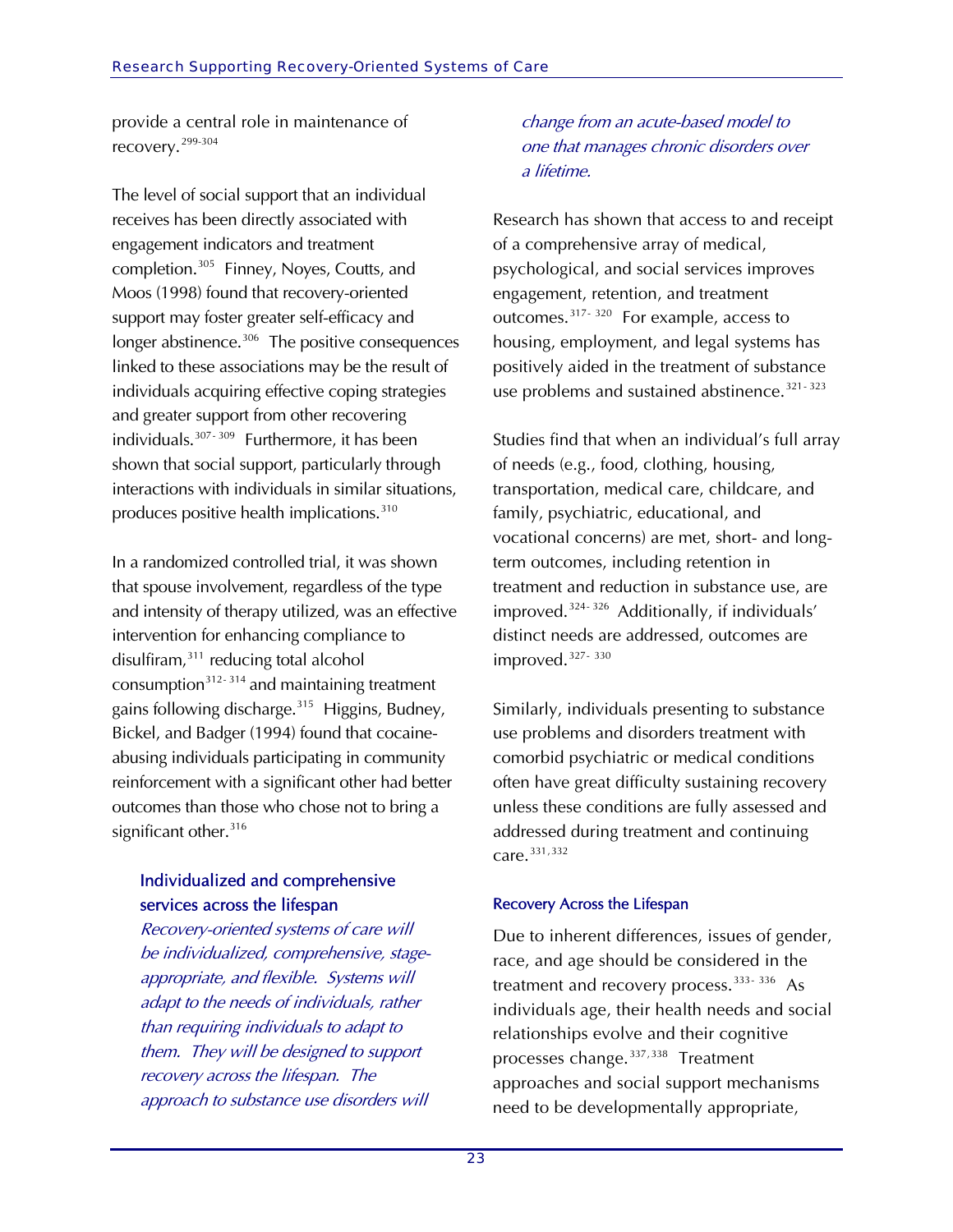taking into account the age of individuals.  $339$ Adolescent, adult, and elderly substance user s differ in many ways and have unique issues and concerns that must be addressed through specific treatment and recovery planning.<sup>[340](#page-57-0)-</sup>  $344$  At different stages in life, an individual's different causes and requires age-appropriate elderly users must be treated differently, with their cognitive, emotional, physical, social, and moral development.<sup>351,352</sup> drug and alcohol use often stems from treatments.<sup>[345](#page-58-0)-[350](#page-58-0)</sup> Because of their unique developmental issues, adolescent, adult, and the variation taken into account in their treatment and recovery plans. Moreover, treatment approaches should address the nuances of each individual's experience, and

individuals misuse varies with age. Older adults, younger substance abusers more often use illicit drugs.<sup>[353](#page-58-0)-[355](#page-58-0)</sup> Adolescents are vulnerable due to elderly uniquely vulnerable to substance abuse problems.<sup>356-359</sup> Research shows that the types of substances that for example, more often misuse alcohol and prescription and over-the-counter drugs, while their developmental stage, but multiple biological, psychological, and social changes associated with the aging process also make the

are moderate to mild or of short duration and is most often encountered among two age discontinues or is substantially reduced with responsibilities, and 2) later-life adults who Natural recovery is most often seen in individuals with patterns of substance use that cohorts: 1) young adults whose use maturation and assumption of adult role change behavior in response to the cumulative consequences of substance

use.<sup>360,361</sup> (See also the discussion of natural rec overy in Section 6.)

Systems anchored in the community intimate social networks, communitybased institutions and other people in Recovery-oriented systems of care will be nested in the community for the purpose of enhancing the availability and support capacities of families, recovery.

environments are nurturing of recovery,<sup>[363](#page-58-0),[3](#page-58-0)64</sup> [and the presence of strong social network](#page-58-0)s social networks are particularly important as a counterbalance to the social pressures within high-drug-using networks and Research shows that social and community resources promote better recovery outcomes.<sup>[362](#page-58-0)</sup> Healthy and productive substance use after treatment.<sup>365-[367](#page-58-0)</sup> Strong [during and after treatment has been linked](#page-58-0)  [consistently to sustained reductions in](#page-58-0)  neighborhoods.<sup>[368](#page-58-0)-[371](#page-58-0)</sup>

competent interventions have been shown to improve recovery outcomes for individuals with children.<sup>[375](#page-59-0)</sup> Employment and stable esteem and support reintegration into mainstream society and thereby to support [social support.](#page-58-0)<sup>[372](#page-59-0)-[374](#page-59-0)</sup> Comprehensive, easily [To improve individuals' long-term stability,](#page-58-0)  [communities must provide necessary](#page-58-0)  [resources, such as housing, employment, and](#page-58-0)  accessible recovery support service programs located in high-need communities with staff functioning in multiple roles using culturally housing have been found to improve selfrecovery.[376](#page-59-0)- [381](#page-59-0)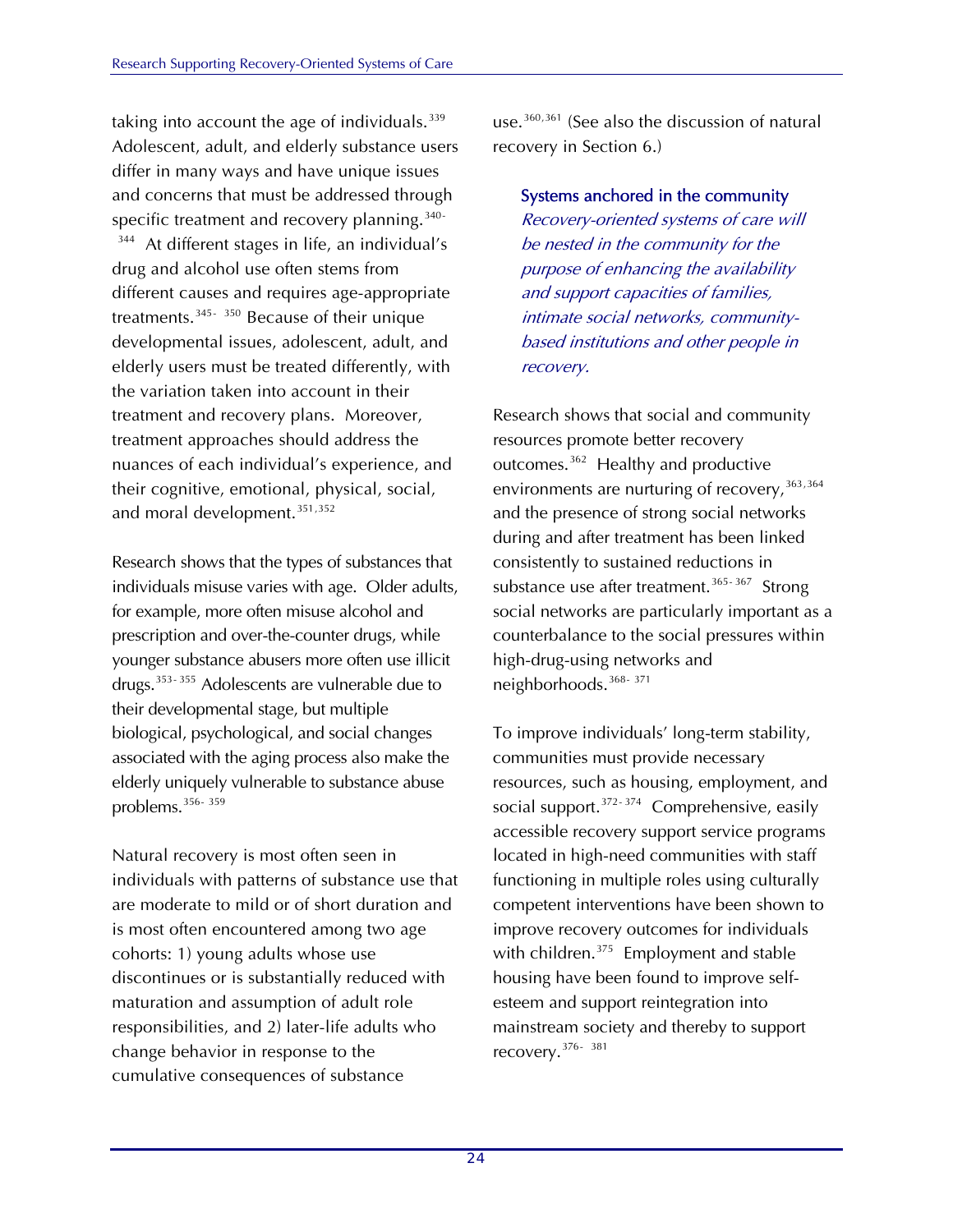Community-based care systems provide opportunities for transitions between levels and types of care in a cost-effective manner and improve long-term health outcomes. $^{382,383}$  $^{382,383}$  $^{382,383}$ [The Team for the Assessment of Psychiatric](#page-59-0)  [Services \(TAPS\) examined the health ou](#page-59-0) tcomes [and quality of care for individuals who were](#page-59-0)  [discharged into the community after extended](#page-59-0)  [psychiatric hospitalizations.](#page-59-0) 384 Of 523 individuals still alive at the 5-year follow-up, 0 percent were still living in the community, 9 and few individuals reported criminal justice system involvement or homelessness.<sup>[385](#page-59-0)</sup>

reentering the community, participation in an in-prison treatment and in a post release, community-based aftercare program was associated with positive outcomes.<sup>386,387</sup> Harrison (2001) and Knight, Simpson, and Hiller (1999) found that, among offenders

### Continuity of care

 care and support throughout recovery. Individuals will have a full range of stage-appropriate services from which Recovery-oriented systems of care will offer a continuum of care, including pretreatment, treatment, continuing to choose at any point in the recovery process.

Continuity of care is particularly important in re treating chronic and complex diseases whe team, coordinated through a common purpose and plan.<sup>[389](#page-59-0)</sup> Furthermore, continuity of care is significantly related to positive treatment outcomes,<sup>390</sup> since continued attachment to several providers may be involved in the provision of care.<sup>[388](#page-59-0)</sup> Continuity of care is characterized by care from one doctor or

treatment is consistently related to better outcomes.[391](#page-59-0)

[treatment and recovery services and](#page-59-0) promotes outcomes.<sup>392,[393](#page-59-0)</sup> Gruber, Fleetwood, and positive effects of a continuing care program be effective in assisting individuals in starting and maintaining recovery.<sup>395</sup> The utilization of continuing care improves long-term recovery [Continuing care includes services that are](#page-59-0)  [accessed post discharge from treatment and at a](#page-59-0)  [lower intensity. It provides sustained access to](#page-59-0)  [continued abstinence and recovery. Empirical](#page-59-0)  [research has demonstrated that continuing care](#page-59-0)  [contributes to improved treatment](#page-59-0)  Herring (2001) highlighted the efficacy and the designed to assist the substance-affected family.[394](#page-59-0) Continuing care has been shown to outcomes; $396,397$  $396,397$  without continuing care, individuals are more likely to relapse.<sup>398,[399](#page-59-0)</sup>

based approaches, and facilitated referrals to primary care independently have a substantial participation in community services has been [Linkage and retention in continuing care have](#page-59-0)  [been shown to improve long-term abstinence](#page-59-0)  [from a variety of substances.](#page-59-0)<sup>[400](#page-60-0)</sup> Studies have shown that onsite medical consultation, teampositive impact on linkage to medical care and its quality for persons with mental and addictive disorders. $401,402$  $401,402$  $401,402$  For example, associated with engagement in outpatient treatment and better treatment outcomes.<sup>[403](#page-60-0)-</sup>

 $413$  Individuals who become more engaged in outpatient care in the community and selfhelp groups tend to experience better short-term abstinence outcomes.<sup>[414](#page-60-0)</sup>

Transitional services are particularly important use disorder treatment, when provided in for correctional populations.<sup>[415](#page-60-0),[416](#page-60-0)</sup> Substance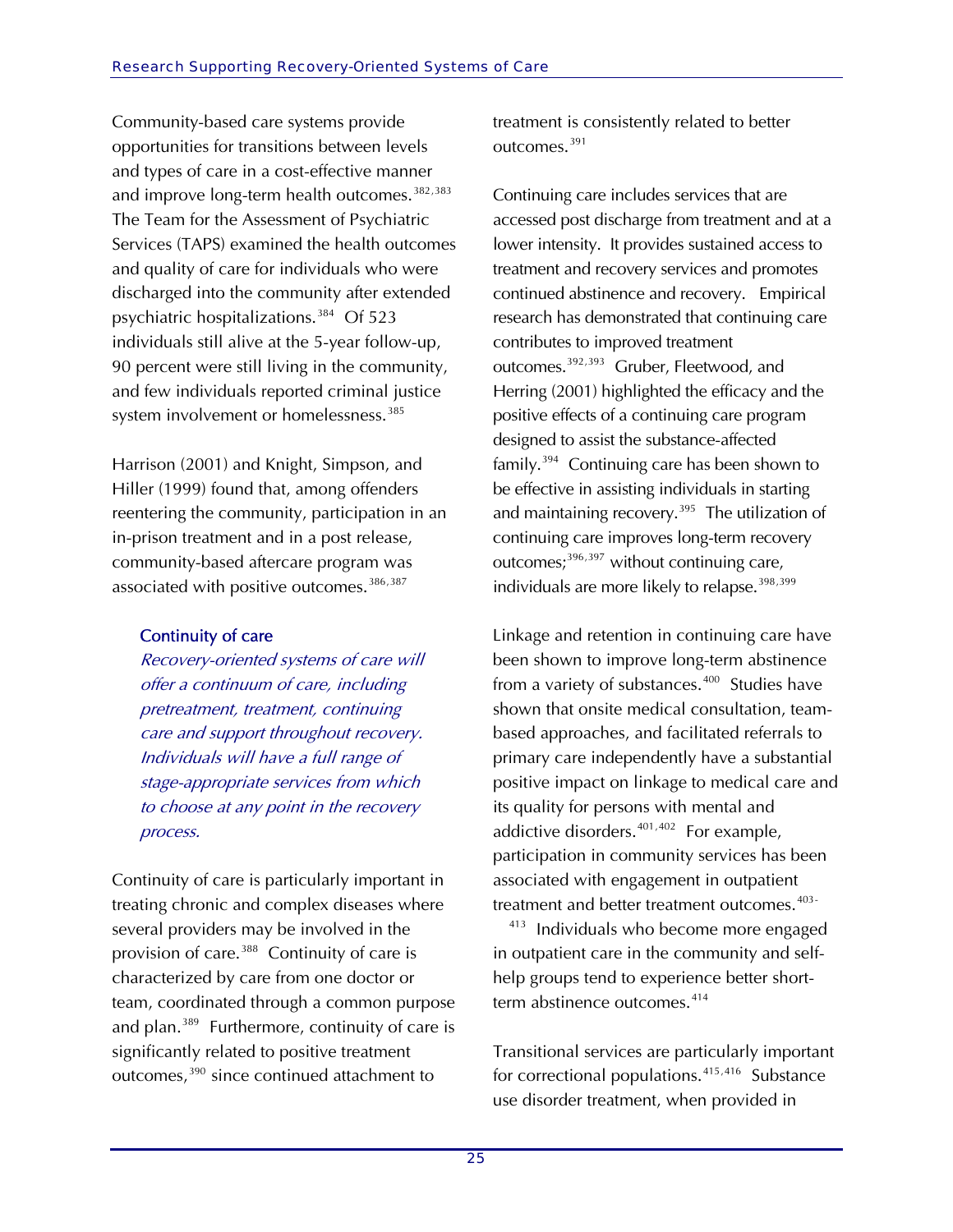conjunction with credible sanctions against drug offenses, job training and placem ent, and advocacy services, has been shown to decrease recidivism rates and improve reentry from correctional institutions into the community for re covering drug offenders. <sup>417</sup> Completion of aftercare services by offenders has been shown to improve recovery outc omes. 418- <sup>420</sup>

#### Partnership-consultant relationships

Recovery-oriented systems of care will consultant model that focuses more on collaboration and less on hierarchy. Systems will be designed so that be patterned after a partnershipindividuals feel empowered to direct their own recovery.

Research shows that supportive therapeutic and trusting relationships enhance engagement and Providers must convey hope in their interactions with clients and develop individualized treatment or recovery plans that incorporate retention. $421 - 424$  Early therapeutic alliances appear to be a consistent predictor of engagement and retention in treatment.<sup>425</sup> clients' goals and are designed to support increased patient/client autonomy.[426](#page-60-0)

a "collaborative care model of practice in which equal expertise."<sup>[428](#page-60-0)</sup> In the collaborative care and "patients are experts in their own lives and in what concerns them and motivates and enables them to make changes in their lives,"<sup>429</sup> [A partnership-consultant relationship is utilized](#page-60-0)  to encourage patient self-management.<sup>427</sup> Patient self-management requires the clinician to utilize the patient and clinician are equal partners, with model, the clinician brings medical expertise

thereby creating a therapeutic alliance with patients as their principal caregivers.

approach where providers enhance their recovery.<sup>[430](#page-60-0)</sup> Success of counseling is related genuineness.<sup>[431](#page-60-0)</sup> A positive working alliance, reported by either the client or therapist, is a significant predictor of treatment participation outcomes is consistently reported, and there is alliances and outcomes. Moreover, counselors who are confrontational or use " A therapeutic alliance between providers and patients embraces a more empathetic clients' involvement in service delivery and to the quality of a working alliance and utilization of a patient-centered focus with therapist empathy, warmth, and and substance use behavior post treatment. $432,433$  $432,433$  $432,433$  The association of a therapeutic relationship with positive a positive relationship between therapeutic confrontational interventions consistently" have worse outcomes.<sup>[434](#page-60-0)</sup>

, Finney, and Moos (2006) and Ilgen, McKellar therapeutic alliance counteracted the negative motivation in some people.<sup>[440](#page-61-0),[441](#page-61-0)</sup> Carten [designed service contracts, shared p](#page-61-0)lanning, staff encouragement, nonjudgmental attitudes, and nonpunitive responses to relapse, improved success for mothers in recovery.<sup>442</sup> [Studies confirming this have been performed](#page-60-0)  [across settings \(residential, outpatient,](#page-60-0)  [continuing care, and office based\) and](#page-60-0)  [approaches \(medication-assisted, adolescent](#page-60-0)  [and family treatment\).](#page-60-0)<sup>[435](#page-61-0)-439</sup> Ilgen, Tiet, Moos, and Finney (2006) found that a positive impact of low baseline self-efficacy and low [\(1996\) observed that the development of](#page-61-0)  [positive relationships, including jointly](#page-61-0)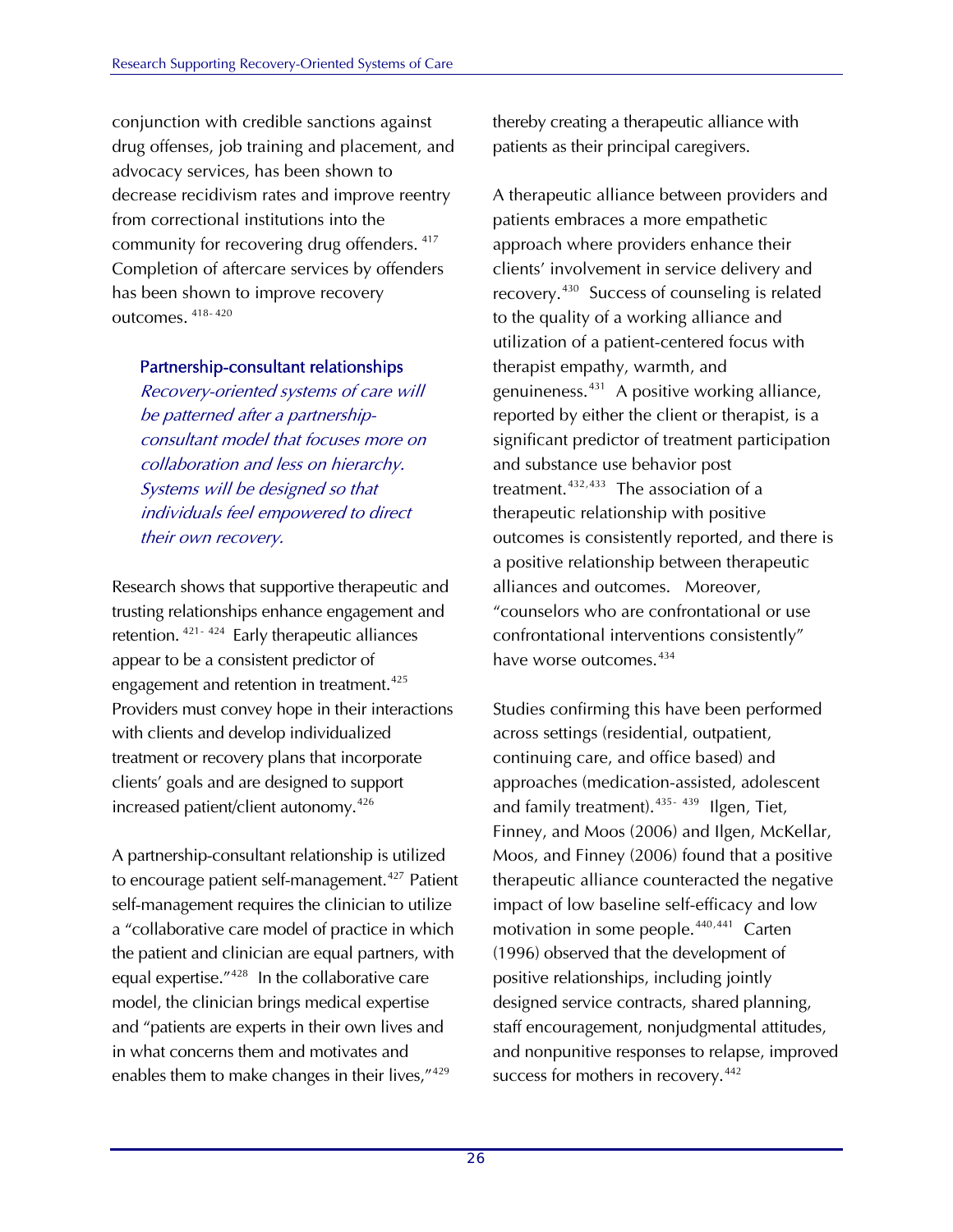### Strength-based

Recovery-oriented systems of care will emphasize individual strengths, assets and resiliencies.

The strengths perspective emphasizes building on the client's assets, desires, abilities, and resources to assist the client in the recovery process.[443](#page-61-0) Additionally, the strengths perspective demonstrates the importance and respect for the client's way of thinking and dealing with life situations. This perspective assumes that each individual has the capacity to draw from a variety of resources, skills, and motivations to focus on their strengths and create change in their lives.<sup>[444](#page-61-0)- 447</sup> Through examining the efficacy of combining intensive strengths-based case management services with an established program, Siegal and colleagues found that individuals who received strengths-based case management services had improved retention in treatment, lower reported drug and alcohol use, and better outcomes related to criminality and employment than those who did not receive the intervention.<sup>[448](#page-61-0)-[450](#page-61-0)</sup>

### Culturally responsive

Recovery-oriented systems of care will be culturally sensitive, competent and responsive. There will be recognition that beliefs and customs are diverse and can impact the outcomes of recovery efforts. In addition, the cultures of those who support the recovering individual affect the recovery process.

Professional ethical guidelines and recently developed multicultural competencies for working with diverse populations suggest that the delivery of culturally competent services is integral to the delivery of quality and effective services.<sup>[451](#page-61-0)</sup> Cultural competence has become a very important focus in the health services delivery field, as demonstrated by the U.S. Department of Health and Human Services, Office of Minority Health's standards project on Culturally and Linguistically Appropriate Services (CLAS).<sup>[452](#page-61-0)</sup>

Ignoring culture can result in many negative consequences, including missed opportunities for screening, difficulties resulting from differing responses to medication, lack of clinician knowledge about alternative and traditional remedies, diagnostic errors resulting from miscommunication, and disruptions in services.<sup>[453](#page-61-0)-457</sup> Minority Americans have different health experiences than nonminorities.[458](#page-61-0) Moreover, nonminority Americans have different experiences from each other in the health care setting, even when they have similar medical conditions and insurance coverage. [459](#page-61-0)-46[6](#page-61-0)

Gender- and culture-based approaches provide more effective substance abuse treatment for all individuals with substance use problems and disorders, particularly for African-Americans, Hispanics, and Asians and their families.<sup>[467](#page-62-0)-469</sup> Longshore, Grills, and Annon (1999) found that individuals in a more culturally congruent intervention were more involved in counseling sessions, more willing to self-disclose, more motivated to seek help for drug use–associated problems, and more prepared for change.<sup>[470](#page-62-0)</sup> Campbell and Alexander (2002) found that individuals treated in culturally competent substance abuse treatment practices had higher rates of specific medical and psychosocial services, such as medical exams and financial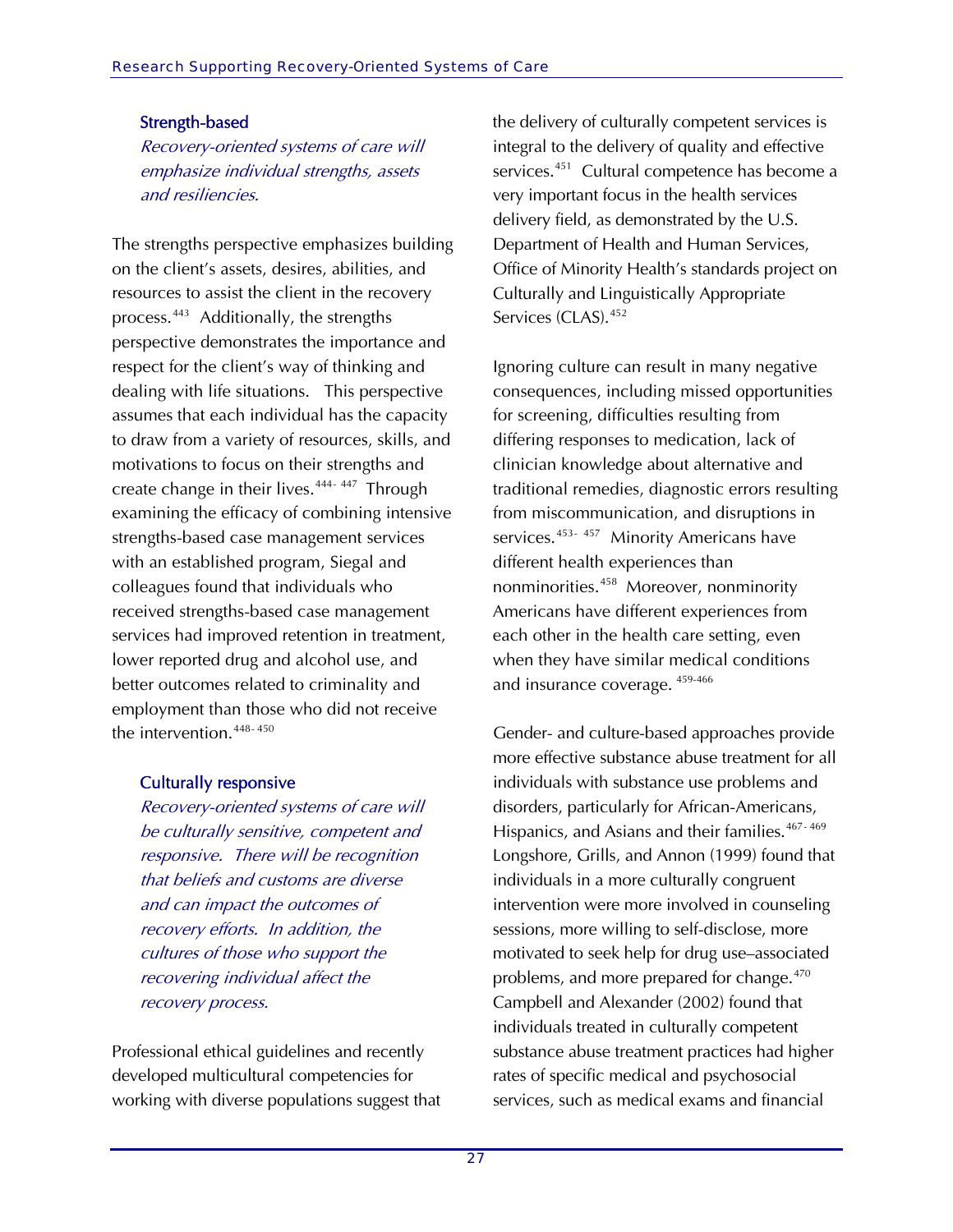services, but they concluded that the practices may not be uniformly effective in promoting utilization of all services.<sup>[471](#page-62-0)</sup> Gender- and culture-specific care needs in relation to social structure, ethno-history, and cultural context have been shown to influence women's health and well-being as they move through recovery.[472](#page-62-0)

### Responsiveness to personal belief systems

Recovery-oriented systems of care will respect the spiritual, religious and/or secular beliefs of those they serve and provide linkages to an array of recovery options that are consistent with these beliefs.

Many researchers have documented the value of individuals' spiritual, religious, and secular beliefs in supporting recovery.<sup>[473](#page-62-0)-481</sup> Religious involvement and spiritual (re)engagement appear to be correlated with and facilitate the process of recovery.<sup>482-484</sup>

Spirituality and faith, through their associations with cognitive processes, create more positive health outcomes, including optimistic life orientation, higher resilience to stress, lower levels of anxiety, and positive effective coping skills.<sup>[485](#page-62-0)</sup> Evidence shows that spirituality and faith may facilitate the process of recovery<sup>[486](#page-62-0)-[488](#page-62-0)</sup> and promote improvements in long-term recovery.<sup>[489](#page-62-0)</sup> Spirituality, religiousness, and life meaning "enhance coping, confer hope for the future, and provide a heightened sense of control, security, and stability; they offer support and strength to resist the opportunity to use substances, all of which are very much needed to initiate and maintain recovery."

 $490,p.15$  $490,p.15$  Furthermore, many individuals in recovery cite strength acquired from religion and spirituality as main factors in contributing to their long-term recovery, [491](#page-63-0),[492](#page-63-0) as a source of personal strength, and as a self-protection mechanism.<sup>[493](#page-63-0)</sup>

### Commitment to peer recovery support services

Recovery-oriented systems of care will include peer recovery support services. Individuals with personal experience of recovery will provide these valuable services.

Research on peer support / mutual support groups / recovering consumers as providers of alcohol and drug treatment services shows that the use of peer support is effective in helping individuals through recovery.<sup>[494](#page-63-0)-496</sup> Evidence shows that seeing or visualizing those similar to oneself performing activities typically increases one's belief in one's own ability to perform those activities<sup>[497](#page-63-0)</sup> and facilitates successful management of one's chronic illness.<sup>[498](#page-63-0)</sup> Moreover, peer support has been identified in the Chronic Care Model as a method to support patients in their illness self-management.<sup>499,[500](#page-63-0)</sup> Peer recovery support services "foster recovery in a relational, mutually-enhancing, and safe context.["501](#page-63-0), p.171

Involvement in mutual aid groups provides an opportunity for individuals to participate in drug- and alcohol-free activities as role models to others, rewards their own abstinence, and helps enhance individuals' personal and social resources.[502](#page-63-0)- 504 Twelve-step involvement has been related to positive outcomes, including decreased substance use,<sup>[505](#page-63-0)-511</sup> enhanced psychosocial adjustment,<sup>[512](#page-63-0)-[514](#page-63-0)</sup> and lower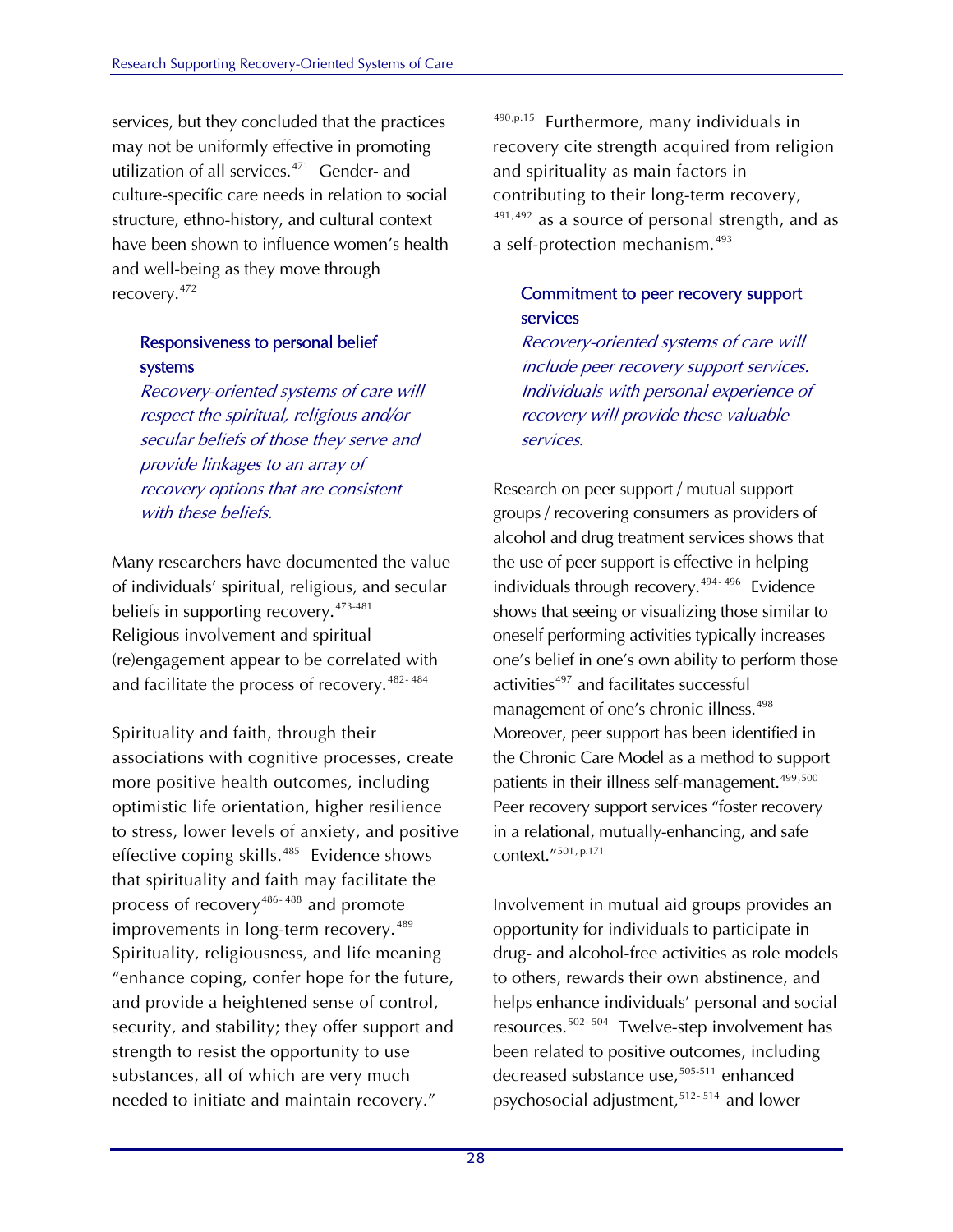health care costs.<sup>[515](#page-63-0)</sup> Moreover, 12-step participation as a continuing care activity has been shown to be effective for long-term abstinence.<sup>[516](#page-63-0) - [519](#page-63-0)</sup> Self-help groups help sustain recovery<sup>[520](#page-63-0)-[523](#page-63-0)</sup> and provide a community that strives to be drug-free w ith a structured mechanism for continuous abstinence or recovery.<sup>524</sup>

AA affiliation has been associated with selfefficacy and positive coping, which has been linked to better outcomes.<sup>[525](#page-64-0),[526](#page-64-0)</sup> Rational Recovery, a self-help approach started by a clinical social worker in 1986, is intended for persons with all types of addictive disorders. It adopts cognitive approaches and has been shown to be successful in engaging substance users and promoting abstinence among members.<sup>[527](#page-64-0)</sup>

For some dual diagnosis patients, 12-step interventions have been found to be more effective in decreasing alcohol use and increasing social interactions than self-management.<sup>[528](#page-64-0)</sup> (For further information on self-management, please see discussion on page 16.)

### Inclusion of the voices and experiences of recovering individuals and their families

The voices and experiences of people in recovery and their family members will contribute to the design and implementation of recovery-oriented systems of care. People in recovery and their family members will be included among decision-makers and have oversight responsibilities for service provision. Recovering individuals and family members will be prominently and authentically

represented on advisory councils, boards, task forces and committees at the Federal, State and local levels.

Community involvement with public health planning and implementation has been shown to be integral to improving community health.[529](#page-64-0),[530](#page-64-0) Additionally, with regard to improving public safety, the voices of consumers have played a large role in restructuring medical systems to better promote consumer, provider, and system safety.<sup>[531](#page-64-0)</sup> In these movements worldwide, consumers have played key roles in defining the priorities, providing personal expertise, and reforming patient safety criteria of health care systems.<sup>[532](#page-64-0)</sup> The patient safety movement is an excellent example of how partnerships among consumers and providers of care were instrumental in improving operational and systemic deficiencies.<sup>[533](#page-64-0)</sup>

The rationale for seeking participation by consumers falls into three categories: 1) to improve services and decisions, 2) to gain legitimization and/or community compliance, and 3) to bring about social change with the redistribution of power or resources.<sup>[534](#page-64-0)</sup> Furthermore, individuals with a "particular disease become more aggressive in voicing their desire not only for more response from government and the health care system, but also for more influence over policy decisions at the macro level and treatment decisions at the micro level…[for example,] by people with disabilities and their families and those initially affected by human immunodeficiency virus/acquired immunodeficiency syndrome (HIV/AIDS)."[535](#page-64-0), p.216 Research shows that giving mental health consumers a significant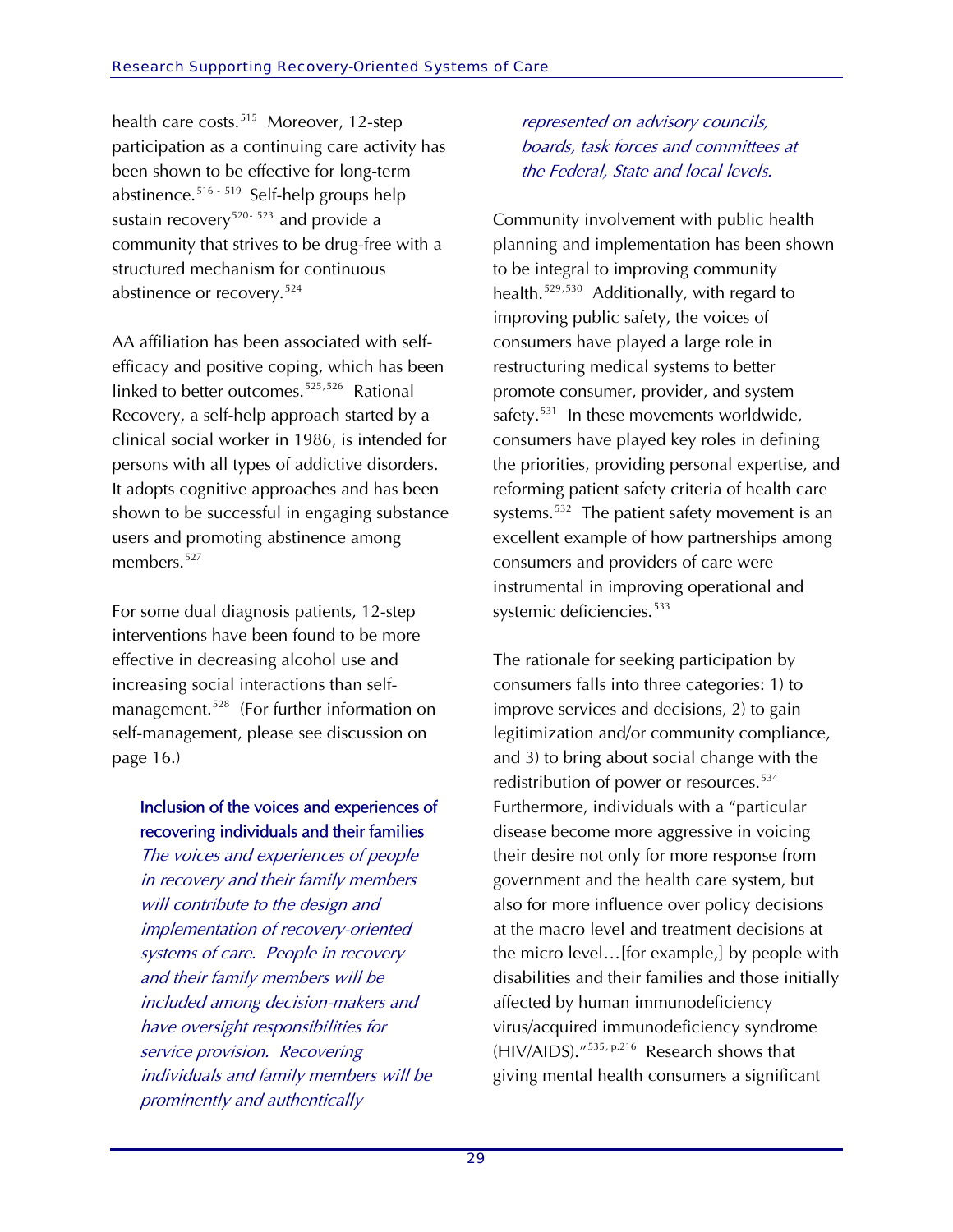role in shaping services, policies, and research improves services.<sup>[536](#page-64-0)</sup>

Some government agencies have mandated the involvement of affected populations in policy decisions through advisory groups and planning councils.[537](#page-64-0) Little systematic research as to the effectiveness of the involvement of consumers on decision-ma king has been conducted.<sup>538</sup>

### Integrated services

Recovery-oriented systems of care will coordinate and/or integrate efforts across service systems to achieve an integrated process that responds effectively to the individual's unique constellation of strengths, desires and needs.

Integrating care has been shown to optimize recovery outcomes and improve the cost-effectiveness of delivering services.<sup>[539](#page-64-0)-541</sup> Collaboration between and integration across services systems and agencies has improved the probability of individual and family recovery.[542](#page-64-0) Research has demonstrated the efficacy and effectiveness of providing onsite primary medical care and ancillary services in the addictions treatment setting<sup>[543](#page-64-0)-[545](#page-64-0)</sup> and integrating addictions services into other settings.<sup>[546](#page-64-0),[547](#page-64-0)</sup>

Patients in an enhanced program that used case managers who coordinated and expedited the use of medical screening, housing assistance, parenting classes, and employment services had significantly fewer physical and mental health problems, better social functioning, and less substance use at 6 months after treatment than did individuals who were not in the enhanced program.<sup>[548](#page-64-0),[549](#page-64-0)</sup>

Programs that are more effective with dually diagnosed individuals tend to have a combined treatment orientation; adopt a more tolerant and persuasive, rather than confrontational stance; use peer modeling in group psychotherapy; and provide continuity of care through assertive case management and after-care.<sup>[550](#page-64-0)- 552</sup> Additionally, individuals with co-occurring substance use problems and disorders and medical conditions have been shown to benefit from an integrated medical and substance abuse treatment program, with increased rates of abstinence, compared with individuals without co-occurring medical problems.<sup>[553](#page-65-0),[554](#page-65-0)</sup>

Families and children at risk often present with a complex array of needs that require the provision and utilization of multiple services.<sup>[555](#page-65-0),[556](#page-65-0)</sup> While effective delivery of health, child welfare, and educational services improves the lives of families who are able to access them, integration of the social services and health systems has been shown to further improve access to and provision of necessary services.  $557 - 560$  $557 - 560$  $557 - 560$ 

System-wide education and training Recovery-oriented systems of care will ensure that concepts of recovery and wellness are foundational elements of curricula, certification, licensure, accreditation and testing mechanisms. The workforce also requires continual training, at every level, to reinforce the tenets of recovery-oriented systems of care.

Educational interventions have been shown to improve physician performance and patient identification and outcomes of care.<sup>[561](#page-65-0),[562](#page-65-0)</sup> A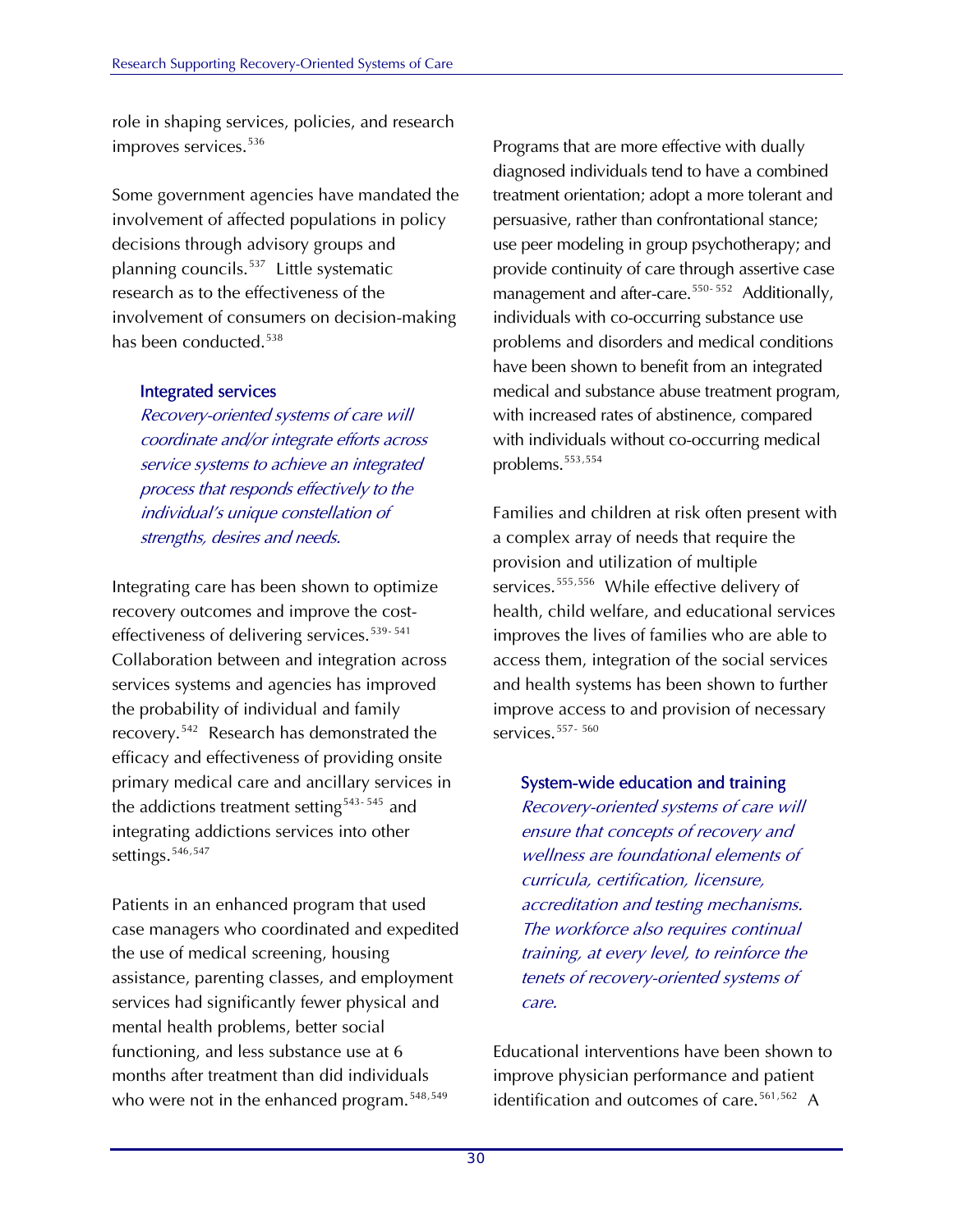meta-analysis of disease management, which incorporated case management, found that improved disease control was associated with education of providers.<sup>[563](#page-65-0)</sup> Furthermore, Bukstein et al. (2005) found that continuing education is essential to providing care that is based on the latest clinical and service interventions.[564](#page-65-0)

### Ongoing monitoring and outreach

Recovery-oriented systems of care will provide ongoing monitoring and feedback with assertive outreach efforts to promote continual participation, remotivation and reengagement.

Models of ongoing monitoring and early reintervention occupy a central role in the long-term management of chronic medical conditions.[565](#page-65-0)- 568Accumulating evidence suggests that many cases of substance use problems and disorders should be continually monitored and are best treated with "the same type and level of ongoing clinical support as other chronic illnesses." [569](#page-65-0)

The evidence shows that it is necessary to continuously evaluate and maintain connections with individuals in recovery, and by doing so, individuals at risk for relapse can reenter treatment at an earlier point of relapse.[570](#page-65-0) In general, about 50–60 percent of patients begin reusing within 6 months of treatment cessation; therefore, it is essential for ongoing monitoring and outreach to be conducted.[571](#page-65-0)- 574 Individuals who are readmitted sooner after relapse have better short- and long-term abstinence, improved outcome measures for employment and criminality, and lower associated substance use problems.<sup>[575](#page-65-0),[576](#page-65-0)</sup>

#### Outcomes driven

Recovery-oriented systems of care will be guided by recovery-based process and outcome measures. These measures will be developed in collaboration with individuals in recovery. Outcome measures will reflect the long-term global effects of the recovery process on the individual, family and community, not just remission of biomedical symptoms. Outcomes will be measurable and include benchmarks of quality-of-life changes.

There are several entities and projects focused on measuring substance use disorders process measures and outcomes. Examples include:

- Network for the Improvement of Addiction Treatment (NIATx; [http://www.ni](http://www.niatx.net/)[atx.net\)](http://www.niatx.net), a partnership between the Robert Wood Johnson Foundation's Paths to Recovery program, the Center for Substance Abuse Treatment's Strengthening Treatment Access and Retention (STAR) program, NIDA, and a number of independent addictions treatment organizations, and
- Washington Circle ([http://www.washingtoncir](http://www.washingtoncircle.org/)[cle.org\)](http://www.washingtoncircle.org), a policy group on performance measurement for care of substance use problems and disorders

These entities have independently developed process of care and performance measures aimed to improve treatment access and retention for individuals with substance use problems and disorders.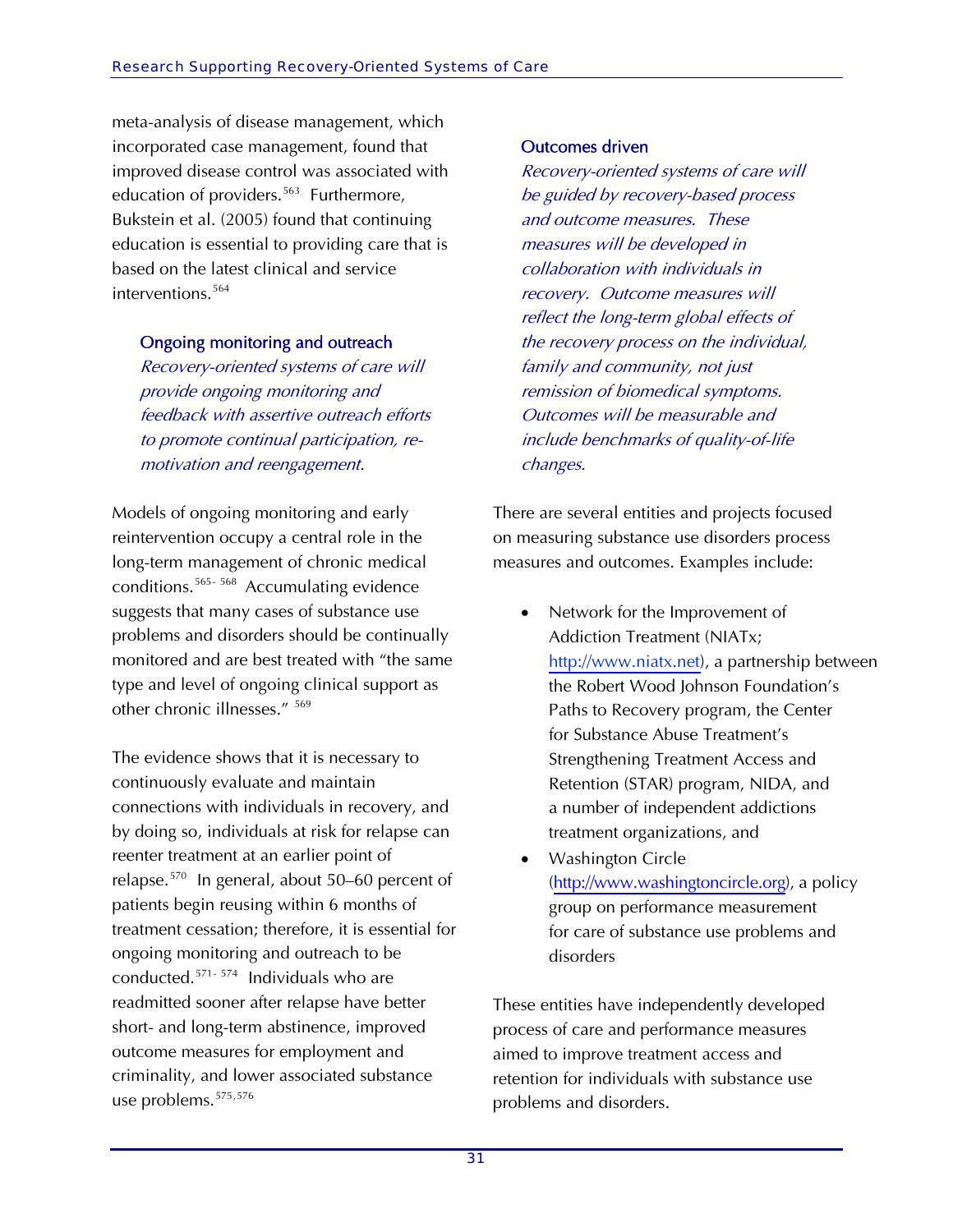NIATx aims to improve access to treatment through its four process measures:

- 1. Average time from first request to first client treatment session;
- 2. "No Shows," which measures the number of patients who do not keep an appointment;
- 3. "Admissions," which counts the number of unduplicated client admissions by provider; and
- 4. "Continuation," which measures of the number of clients who stay engaged in treatment.

Washington Circle has and continues to develop performance measures in four domains of the process of care:

- 1. Prevention/Education
- 2. Recognition
- 3. Treatment
	- a. Initiation of alcohol and other plan services
	- b. Linkage of detoxification, alcohol, and other drug plans
	- c. Treatment engagement
	- d. Interventions for family members and significant others
- 4. Maintenance of treatment effects

Many large-scale longitudinal outcome studies have been conducted that examine various indicators of life changes, including substance use behavior, criminal behavior, education, employment, health, and social support. Examples of these data collection and outcome evaluation efforts include the Drug Abuse

Treatment Outcome Study (DATOS) conducted by NIDA, the National Treatment Improvement Evaluation Study (NTIES) by SAMHSA, the Alcohol and Drug Services Study (ADSS) by SAMHSA, and the California Outcome Study using the California Drug and Alcohol Treatment Assessment (CALDATA) by the State of California. These data sets examine the impact of treatment and behavior change processes on quality of life outcomes.

#### Research based

Recovery-oriented systems of care will be informed by research. Additional research on individuals in recovery, recovery venues and the processes of recovery, including cultural and spiritual aspects, is essential. Research will be supplemented by the experiences of people in recovery.

This white paper is a critical first step in examining how the research relates to the principles of recovery and systems of care elements and identifies where additional research is needed.

### Adequately and flexibly financed.

Recovery-oriented systems of care will be adequately financed to permit access to a full continuum of services, ranging from detoxification and treatment to continuing care and recovery support. In addition, funding will be sufficiently flexible to permit unbundling of services, enabling the establishment of a customized array of services that can evolve over time in support of an individual's recovery.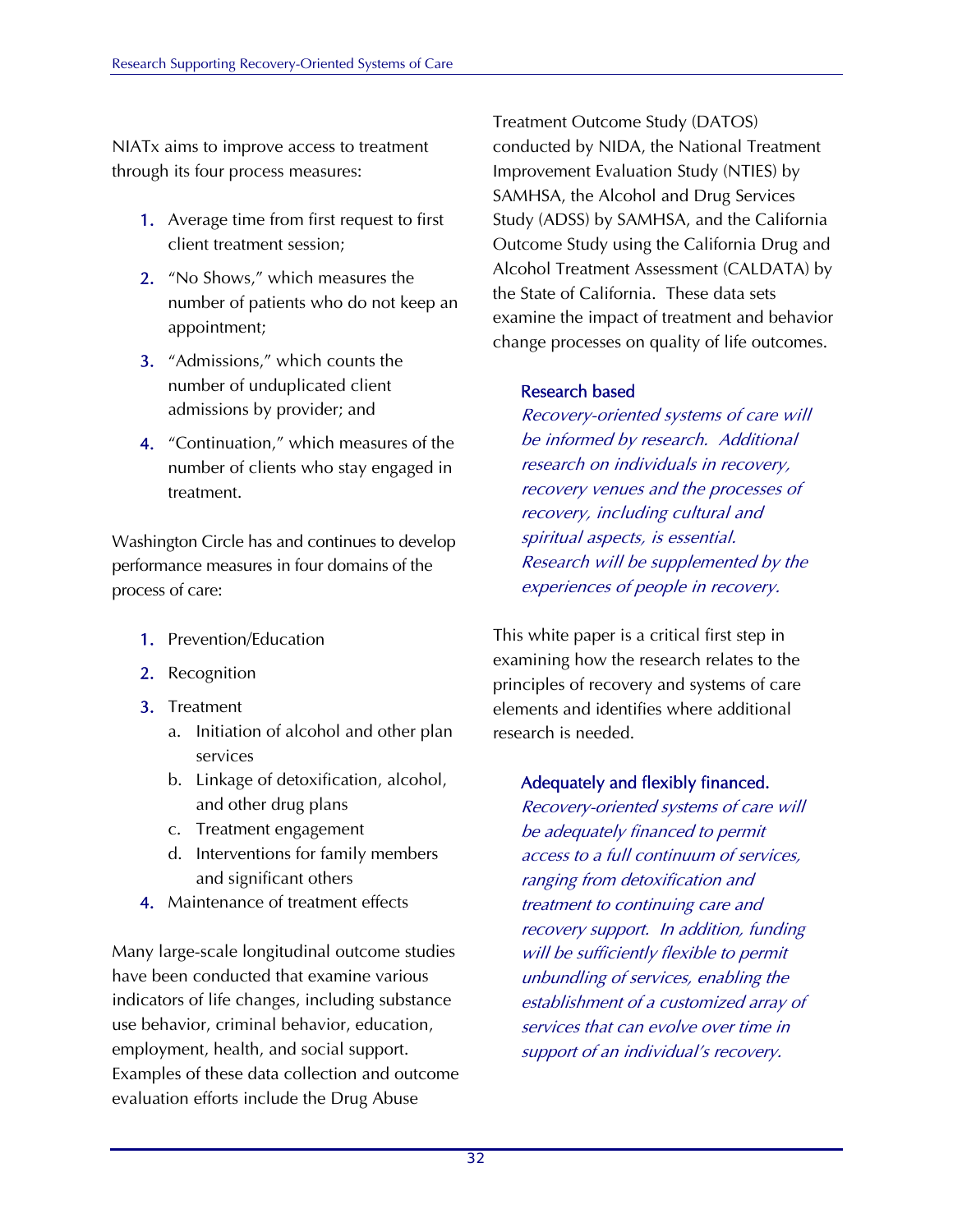Pooling of funding may reduce problems associated with fragmented funding and separate service systems. Pooled funding also may improve service coordination within and between different organizations and networks and may work to expand access to and provision of services.[577](#page-65-0) Additionally, States and service facilities can utilize creative financing mechanisms to provide and reimburse for recovery-oriented services. For example, Michigan's State agencies have organized multiple funding sources to provide integrated community mental health and primary medical care, and have improved access to these services.<sup>[578](#page-66-0)</sup>

Voucher programs provide people seeking drug and alcohol treatment and recovery support services with a funding mechanism to pay for a range of unbundled communitybased services. Many States, through the

Access to Recovery grant program, have implemented voucher programs to improve Access to Recovery support services and promote patient choice in service provision.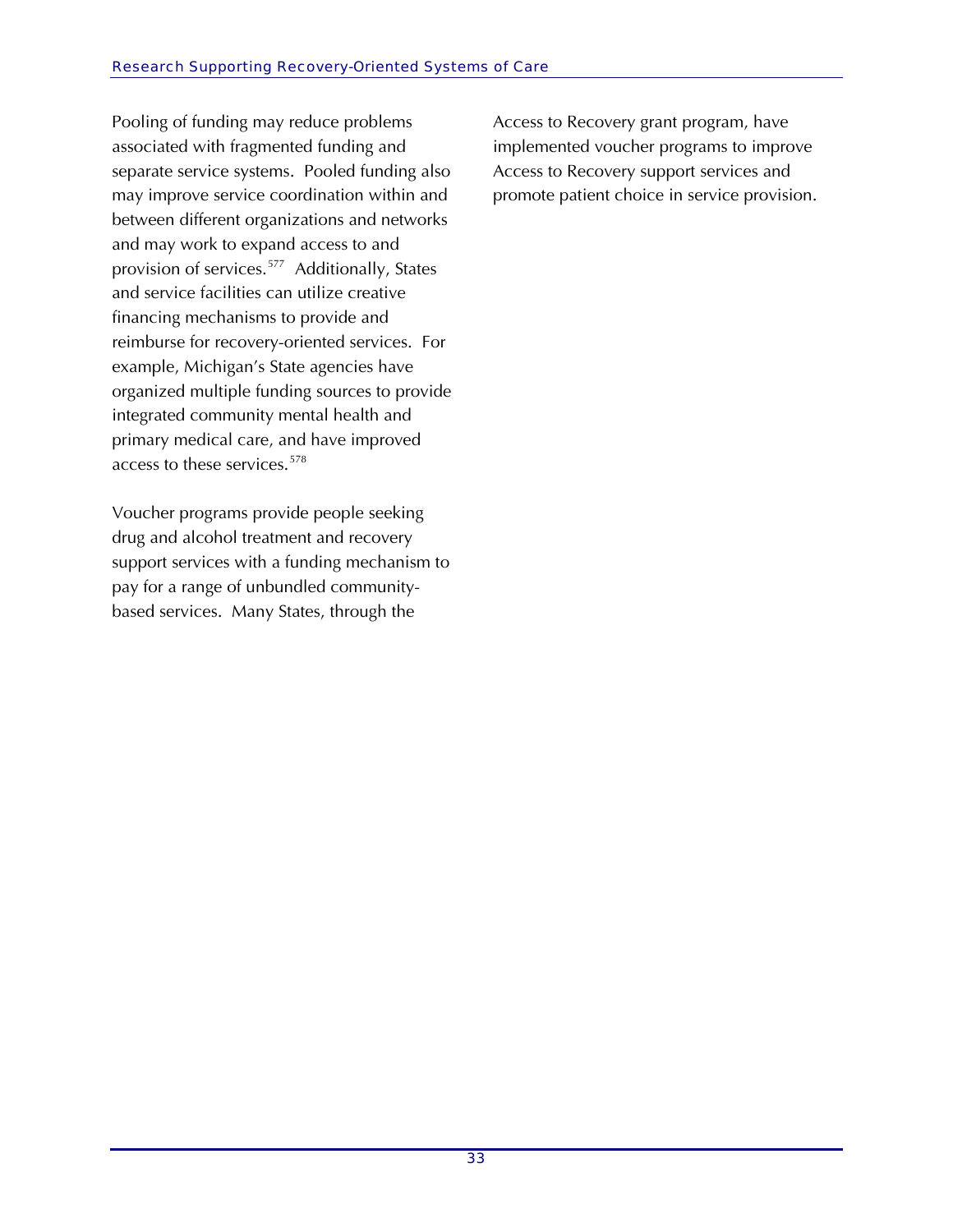### 8. Research Supporting the Implementation of Recovery-Oriented Services and Systems of Care

While many States (e.g., Connecticut, Georgia, Massachusetts, Michigan, New Jersey, New York, and Oregon) and cities (e.g., Philadelphia) are in the process of reforming their systems to implement recovery-oriented systems of care, there are few publications in peer-reviewed journals that describe the effectiveness of this systems change for individuals with substance use problems and disorders. However, there are several published articles in peer-reviewed journals that discuss the implementation and delivery of recovery-oriented services in the mental health system. This section discusses the available peer-reviewed literature focusing on the delivery of recovery-oriented services and the implementation of recovery-oriented systems of care in the addictions and mental health fields.

In 2000, the State of Connecticut embarked on transforming its system of publicly funded behavioral health care into a system that is recovery-oriented and culturally responsive. In 2002, Connecticut was the first State that incorporated recovery as the overarching aim of its publicly funded system of care. [579](#page-66-1) The initiative targeted the statewide system of care as a whole instead of supplementing the existing system with recovery-oriented elements.<sup>[580](#page-66-1)</sup> The Connecticut initiative involved several interrelated steps occurring over several years:

- 1. Developing core values and principles based on the input of people in recovery;
- 2. Establishing a conceptual framework based on this vision of recovery;
- 3. Building workforce competencies and skills through training, education, and consultation;
- 4. Changing programs and service structures;
- 5. Aligning fiscal and administrative policies in support of recovery; and
- 6. Monitoring, evaluating, and adjusting the efforts.

Two peer-reviewed articles describe the implementation efforts of the Connecticut system. A 2005 article in Psychiatric Rehabilitation Journal outlines the results of a recovery self-assessment implemented in Connecticut, which gauged perceptions of the degree to which programs implement recovery-oriented practices.<sup>[581](#page-66-1)</sup> In this article, O'Connell et al. provide a statewide assessment of recovery-oriented practices in agencies. Results indicated that mental health professionals, persons in recovery, and family members "generally agreed that their agencies were providing services that are consistent with a recovery orientation."<sup>[582](#page-66-1)</sup> A 2007 article in Psychiatric Rehabilitation Journal provides evaluative details on the implementation of the early stages of the initiative.<sup>[583](#page-66-1)</sup> Two themes are discussed: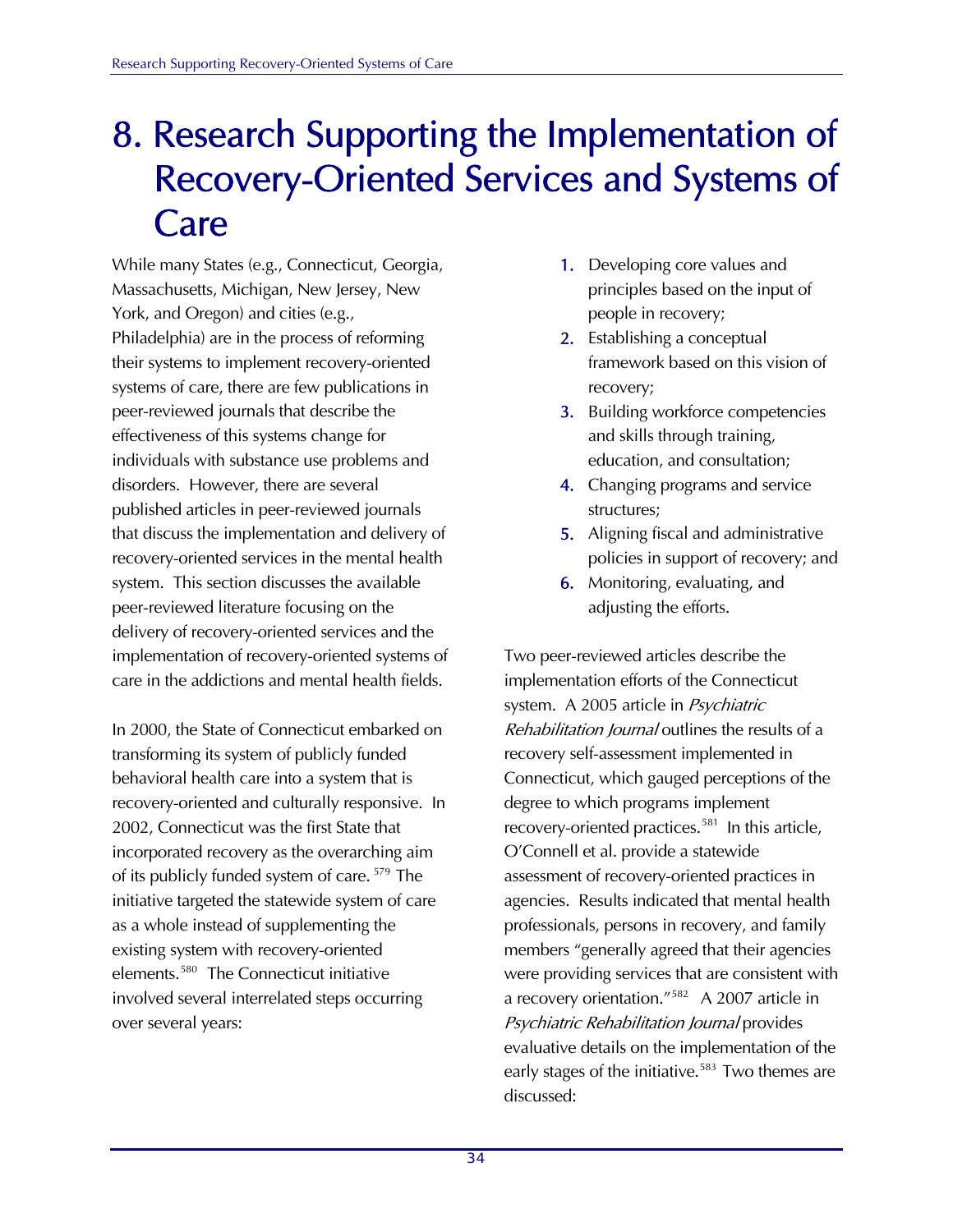- 1. Recovery does not refer to any specific service, intervention, or support (which can be more or less recovery oriented) but to what people with psychiatric disabilities or addiction *do* themselves in order to manage their illness and/or get their lives back.
- 2. Recovery cannot be an "add-on" to existing services, supports, or systems. The focus of transformation needs to be on changing and realigning current policies, practices, procedures, services, and supports to be oriented toward, and effective in, promoting recovery.

In 2004, Philadelphia created the city's Department of Behavioral Health and Mental Retardation Services, which combined the Community Behavioral Health Office, the Office of Mental Health, and the Coordinating Office for Drug and Alcohol Abuse Programs into an integrated behavioral health care system.<sup>[584](#page-66-1)</sup> The systems transformation in Philadelphia included numerous stakeholders in the process, including recovering people and their

families, in developing a vision for the Philadelphia system. This vision and mission of Philadelphia was to create an integrated system that "promotes long-term recovery, resiliency, self-determination, and a meaningful life in the community," which shifted the values of the system from the "interventions of professional experts to the experience and needs of recovering individuals and their families."[585](#page-66-1), p.36 Relationships between service practitioners, service consumers, the department, and local services providers shifted to partnerships based on mutual respect and collaborations. Additionally, "recovery representation" was emphasized at all levels of the system to "affirm that recovery is a living reality in the City of Philadelphia."[586](#page-66-1) Practices of delivery services were changed to improve care delivery and focus on recovery. As discussed by White (2007) in his description of the recovery revolution in Philadelphia, in 10 service areas changes to the system occurred. These areas are the following: engagement, assessment, retention, role of client, service relationship, clinical care, service dose/duration, service delivery sites, post treatment checkups and support, and attitude toward readmission.<sup>[587](#page-66-1)</sup>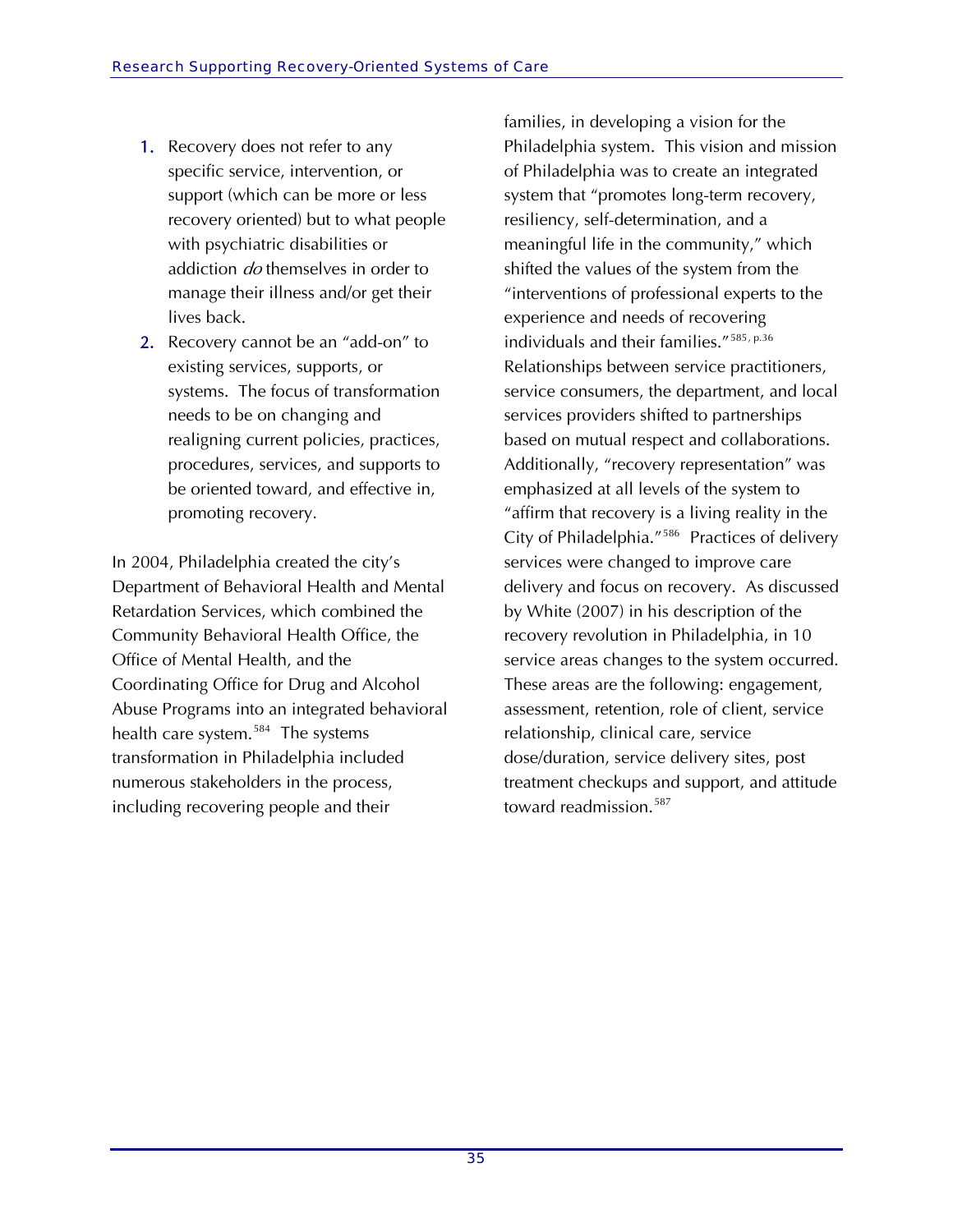### **Modification of Philadelphia Department of Behavioral Health and Mental Retardation Services Service System and Clinical Practice To Be More Recovery Oriented (White, 2007, pp. 36-27)**

- **1.** *Engagement*: Greater focus on early identification via outreach and community education; emphasis on removing personal and environmental obstacles to recovery; shift in responsibility for motivation to change from the client to service provider; loosening of admission criteria; renewed focus on the quality of the service relationship.
- **2.** *Assessment*: Greater use of global and strength-based assessment instruments and interview protocol; shift from assessment as an intake activity to assessment as a continuing activity focused on the developmental stages of recovery.
- **3.** *Retention*: Increased focus on service retention and decreasing premature service disengagement; use of outreach workers, recovery coaches, and advocates to reduce rates of client disengagement and administrative discharge.
- **4.** *Role of Client*: Shift toward philosophy of choice rather than prescription of pathways and styles of recovery; greater client authority and decision-making within the service relationship; emphasis on empowering clients to self-manage their own recoveries.
- **5.** *Service Relationship*: Service relationships are less hierarchical with counselor serving more as ongoing recovery consultant than professional expert; more a stance of "How can I help you?" than "This is what you must do."
- **6.** *Clinical Care*: Greater accountability for delivery of services that are evidence-based, gender-sensitive, culturally competent, and trauma informed; greater integration of professional counseling and peer-based recovery support services; considerable emphasis on understanding and modifying each client's recovery environment; use of formal recovery circles (recovery support network development).
- **7.** *Service Dose/Duration*: Dose and duration of total services will increase while number and duration of acute care episodes will decline; emphasis shifts from crisis stabilization to ongoing recovery coaching; great value placed in continuity of contact in a primary recovery support relationship over time.
- **8.** *Service Delivery Sites*: Emphasis on transfer of learning from institutional to natural environments; greater emphasis on home-based and neighborhood-based service delivery; greater use of community organization skills to build or help revitalize indigenous recovery supports where they are absent or weak.
- **9.** *Post-treatment Checkups and Support*: Emphasis on recovery resource development (e.g., supporting alumni groups and expansion/diversification of local recovery support groups); assertive linkage to communities of recovery; face-to-face, telephone-based, or Internet-based post-treatment monitoring and support; stage-appropriate recovery education; and, when needed, early re-intervention.
- **10.** *Attitude toward Re-admission*: Returning clients are welcomed (not shamed); emphasis on transmitting principles and strategies of chronic disease management; focus on enhancement of recovery maintenance skills rather than recycling through standard programs focused on recovery initiation; emphasis on enhancing peer-based recovery supports and minimizing need for high-intensity professional services.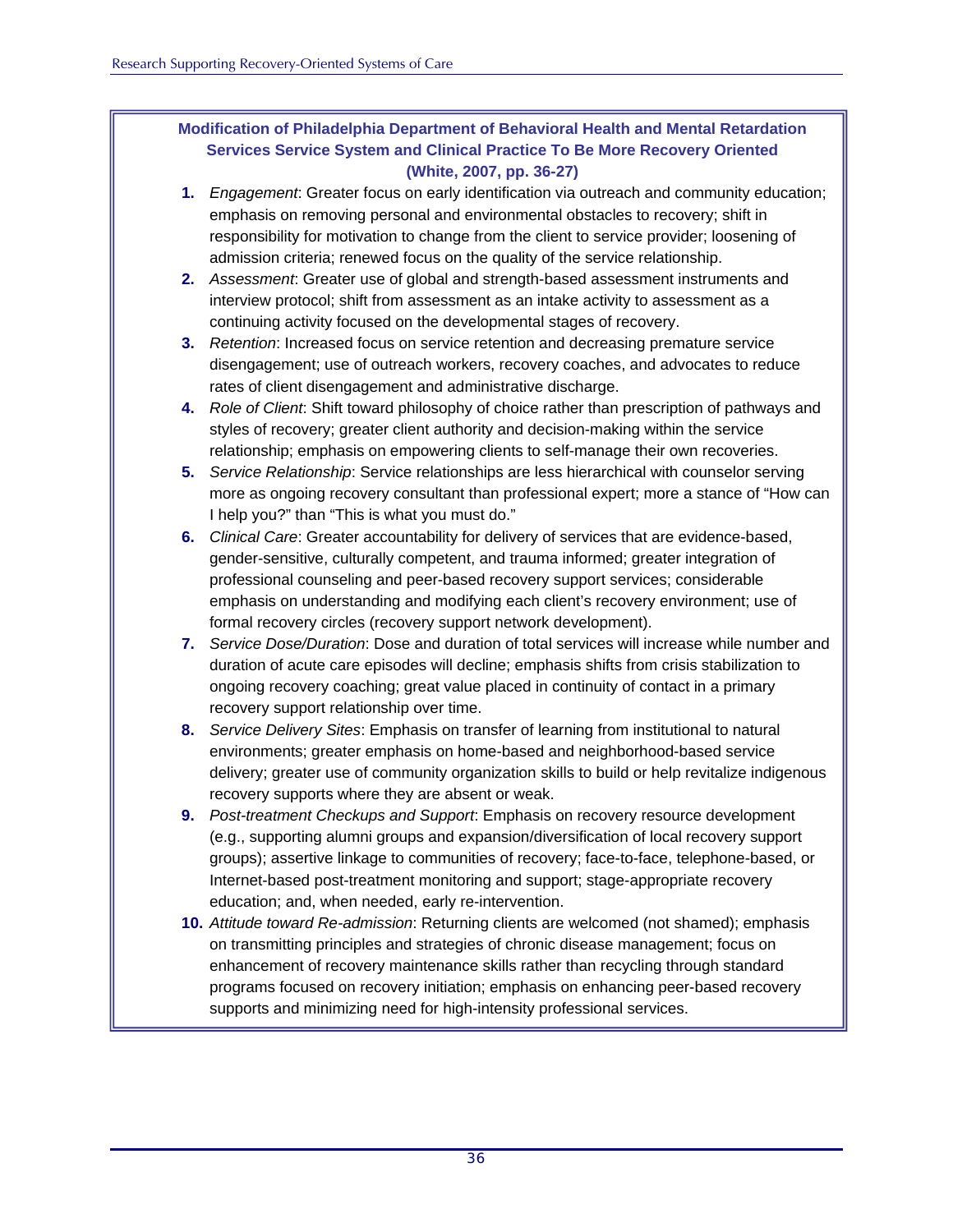Finally, Philadelphia worked with multiple constituents to plan and implement changes in funding and regulatory policies, which are critical to effectively implement and sustain the behavioral health system, and to focus its regulatory and policy reform on recovery. Philadelphia has focused on "providing regulatory relief (reducing duplicative and excessive regulatory requirements), generating more recovery-focused regulatory standards, shifting the focus of program monitoring from one of policing to one of consultation and support, generating new Request for Proposals for recovery-focused service initiatives, and exploring models for long-term funding of recovery support services."<sup>588</sup>

The State of Massachusetts, through its Departments of Mental Health and Public Health, designed a collaborative model to provide a comprehensive integrated service system for persons with co-occurring substance use problems and disorders and serious mental illness for the private and public sectors. Barreira, Espey, Fishbein, Moran, and Flannery (2000) describe the design phase of Massachusetts' integrated system and provide lessons learned and outcomes for developing the system, but the implementation of the initiative has not yet been published.<sup>[589](#page-66-2)</sup> Specifically, the authors discuss utilizing a collaborative framework, which includes involving the key stakeholders, to foster change and buy-in for the system. The collaborative and consensus-building process builds on evidence-based practices and best practices, builds on organizational strengths, and is sensitive to barriers to change (e.g., differing philosophies, regulatory processes, clinical

and administrative traditions and policies, resistance to change) and collaboration. Massachusetts also discovered that "providing a voice for stakeholders who are parties in designing change" and "developing consensus on a framework of care that all groups endorse" so funding resources are not seen as being taken from one system to another were critical for the collaborative process to succeed and the integrated framework to be implemented.<sup>[590](#page-66-2)</sup>

Jacobson and Curtis, in a 2000 Psychiatric Rehabilitation Journal article, outline how the concept of recovery is being implemented in the policies and practices of several State mental health systems and review specific strategies that States, including Wisconsin, Ohio, Vermont, and Nebraska, are using to implement recovery principles into their mental health systems.<sup>[591](#page-66-2)</sup> Most of the State systems reviewed begin their systems' transformation with the development of vision statements in consensus workgroups and task forces, renaming programs, and applying strategies for operationalizing recoveryoriented services. Both programmatic and administrative strategies are being adopted to implement recovery-oriented services; they include education, consumer and family involvement, support for consumer-operated services, emphasis on relapse prevention and management, incorporation of crisis planning and advance directives, implementing stigma reduction initiatives, innovations in contracting and financing mechanisms, definition and measurement of outcomes, and reviewing and revising key policies. In this article, while Jacobson and Curtis do not specifically review activities that occur across different service systems, they discuss the importance of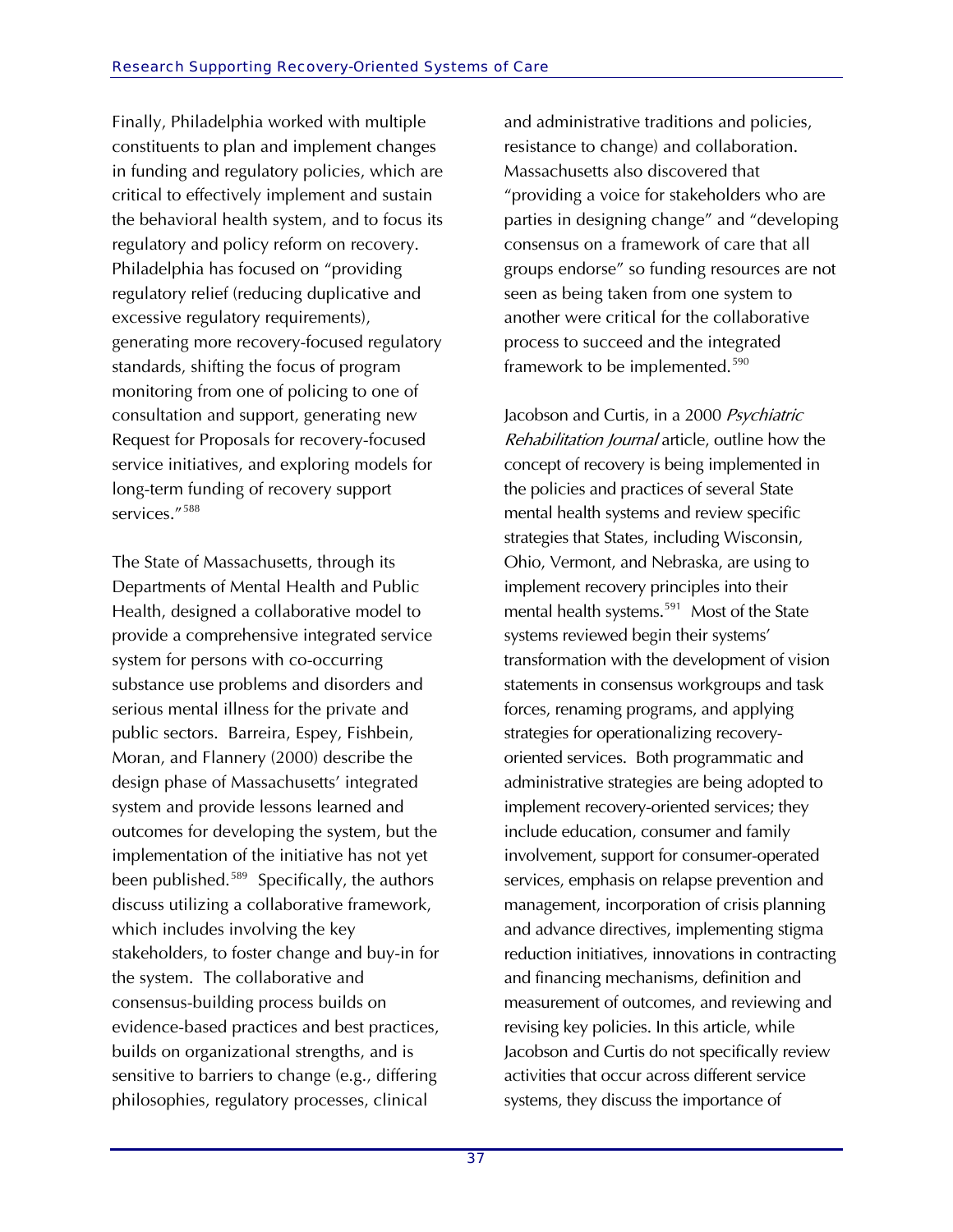involving a variety of stakeholders in the systems-change effort and of recovery education initiatives and the destigmatization that is occurring across workers in different disciplinary backgrounds, consumers, family members, and administrators. They further state that the concept of recovery must look beyond the service provider and the mental health system.

In a 2004 article that outlines the complementary nature of evidence-based practices and recovery in a service system, Solomon and Stanhope describe the profound changes required at the systems level for the implementation of evidence-based practices and recovery-oriented services.<sup>[592](#page-66-2)</sup> The authors trace the integration of a recovery orientation into the Ohio Department of Mental Health. In 1993, Ohio started the process to transform its system. The first step of the transformation was to have a dialog with providers, consumers, and family members to explore the mental health recovery process and prepare a report outlining the stages of the process. The stages were integrated into

a framework for implementing recoveryoriented practices, which included clinical care, peer and family support, facilitation of employment, empowerment, stigma reduction, community involvement, access to resources, and education. By offering grants to localities, Ohio helped localities transform their mental health systems through establishing recovery centers and recovery management plans within agencies. "The Ohio recovery model is an example of tailoring a recovery vision to the specific needs of consumers and implementing change through financial incentives." [593](#page-66-2), p.318 Other States, including California, Massachusetts, New York, and Washington, have written recovery principles within their State managed care contracts. These principles "require that organizations contract with providers who pursue recoveryoriented services, including consumeroperated services, and that consumers have an advisory role on managed care organization boards."[594](#page-66-2), p.319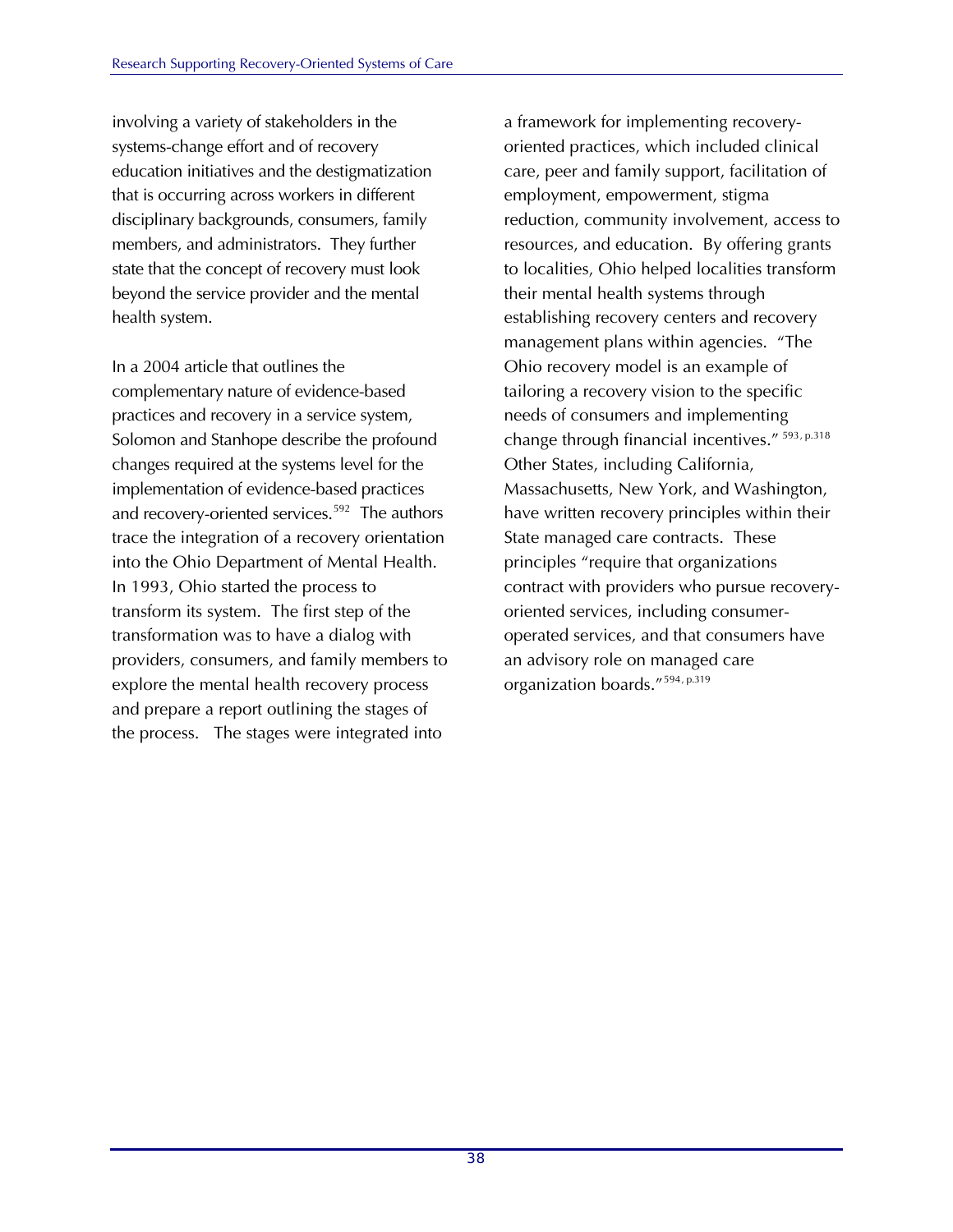### 9. Conclusion

his white paper examines the research that supports the principles of recovery and systems of care elements as defined by the National Summit on Recovery. The author identified findings in more than 375 studies that supported the framework, principles, elements, and implementation of recovery-oriented services and systems. This document is intended to serve as a starting point for further examination of recovery research. Additionally, it provides States, communities, and organizations that are developing and implementing recoveryoriented services and systems with evidence that supports services and systems improvements based on recovery-oriented approaches.  $\begin{array}{c} \hline \ \hline \ \hline \ \hline \ \hline \end{array}$ 

While many of the principles and systems elements are easily supported by existing literature in the addictions field, research supporting others was more difficult to find. In some circumstances, they were supported by literature outside of addictions research, primarily through the mental health and public health research fields. What follows is a brief synopsis of the research that was found to support the principles of recovery and systems of care elements and a listing of the fields from which the information was derived.

Extensive research has been conducted in the addictions field to support the following principles and systems elements:

There are many pathways to recovery;

- Recovery exists on a continuum of improved health and wellness;
- Recovery is supported by peers and allies;
- Recovery is a reality;
- Inclusive of family and other ally involvement;
- Individualized and comprehensive services across the lifespan;
- Continuing care part of the continuity of care element;
- Partnership-consultant relationships;
- Responsiveness to personal belief systems;
- Commitment to peer recovery support services;
- Integrated services; and
- Ongoing monitoring and outreach.

The following principles and systems elements were supported by a modest amount of research from the addictions field:

- Recovery is self-directed and empowering;
- Recovery involves a personal recognition of the need for change and transformation;
- Recovery emerges from hope and gratitude;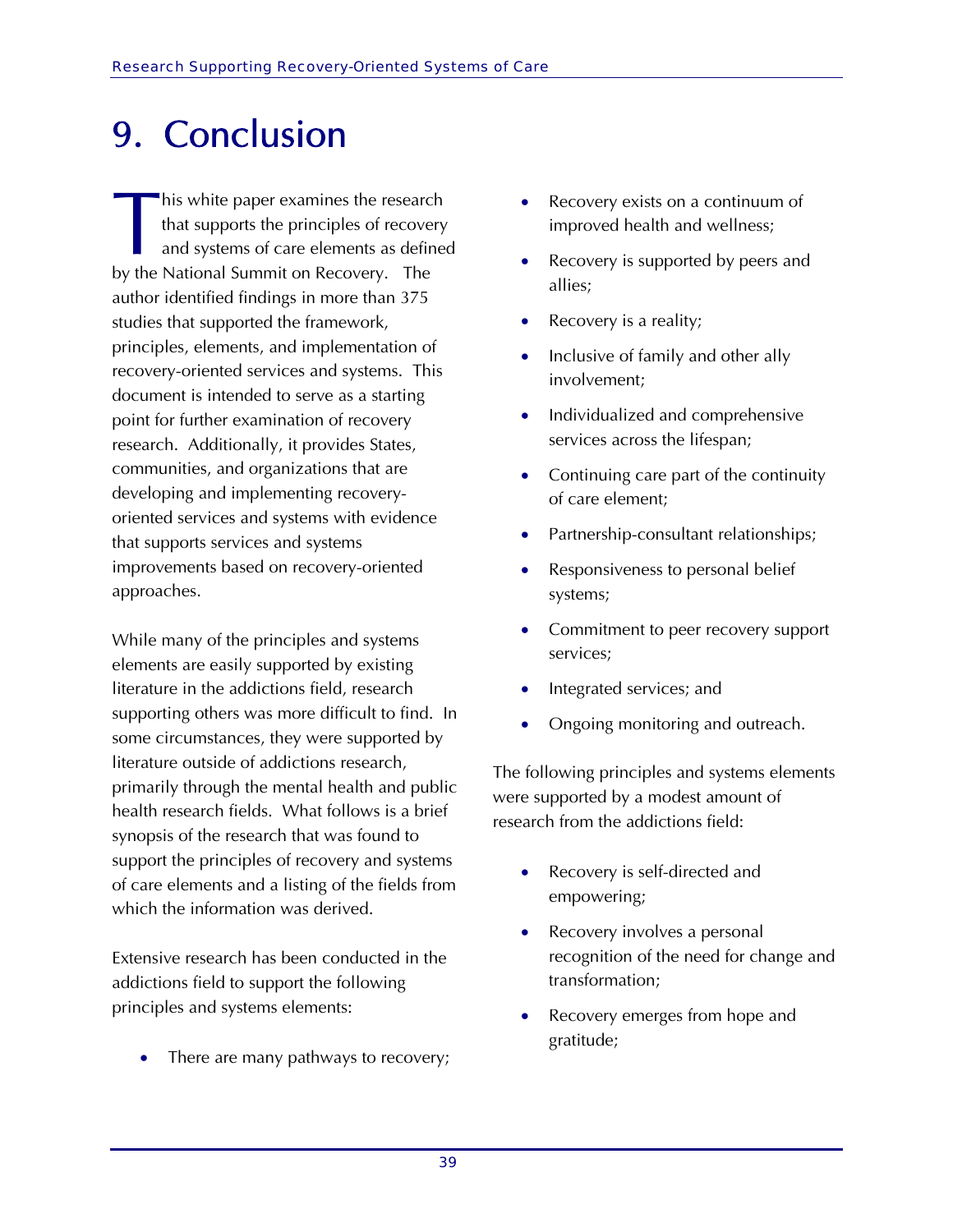- Recovery involves addressing discrimination and transcending shame and stigma;
- Recovery involves (re)joining and (re)building a life in the community;
- Systems anchored in the community;
- Strength-based; and
- Outcomes driven.

The following principles and systems elements were supported by limited addictions research, but were grounded in literature from the general public health and mental health fields:

- Recovery has cultural dimensions;
- Person-centered;
- Continuity of care;
- Culturally responsive;
- Inclusion of the voices and experiences of recovering individuals and their families; and
- System-wide education and training.

The following principles were supported by a minimal amount of research in the addictions, mental health, and public health research fields:

- Recovery is holistic;
- Recovery involves a process of healing and self-redefinition; and
- Adequately and flexibly financed.

In relation to the process- and outcomesdriven systems element, it should be noted that large-scale, longitudinal studies have been conducted that measure quality- of-life outcomes for individuals with substance use problems and disorders. However, this systems element points to the importance of examining long-term global effects of the recovery process on the individual, family, and community, while also studying the process of care and implementing continuous quality improvement mechanisms to improve treatment access and retention. Additionally, this element suggests that process and outcome measures should be developed in collaboration with individuals in recovery. Although the addictions research community includes some researchers in recovery, this element suggests broader inclusion of the voices of individuals in recovery in developing outcome measures.

Finally, this paper identifies areas where there are modest amounts of addictions research related to recovery. Limited literature on the conceptual framework of recovery-oriented systems of care exists, but even less research is available on the implementation and outcomes of recovery-oriented services and systems for those with substance use problems and disorders. By providing this baseline assessment and the associated gaps in the research, future research agendas can be better informed.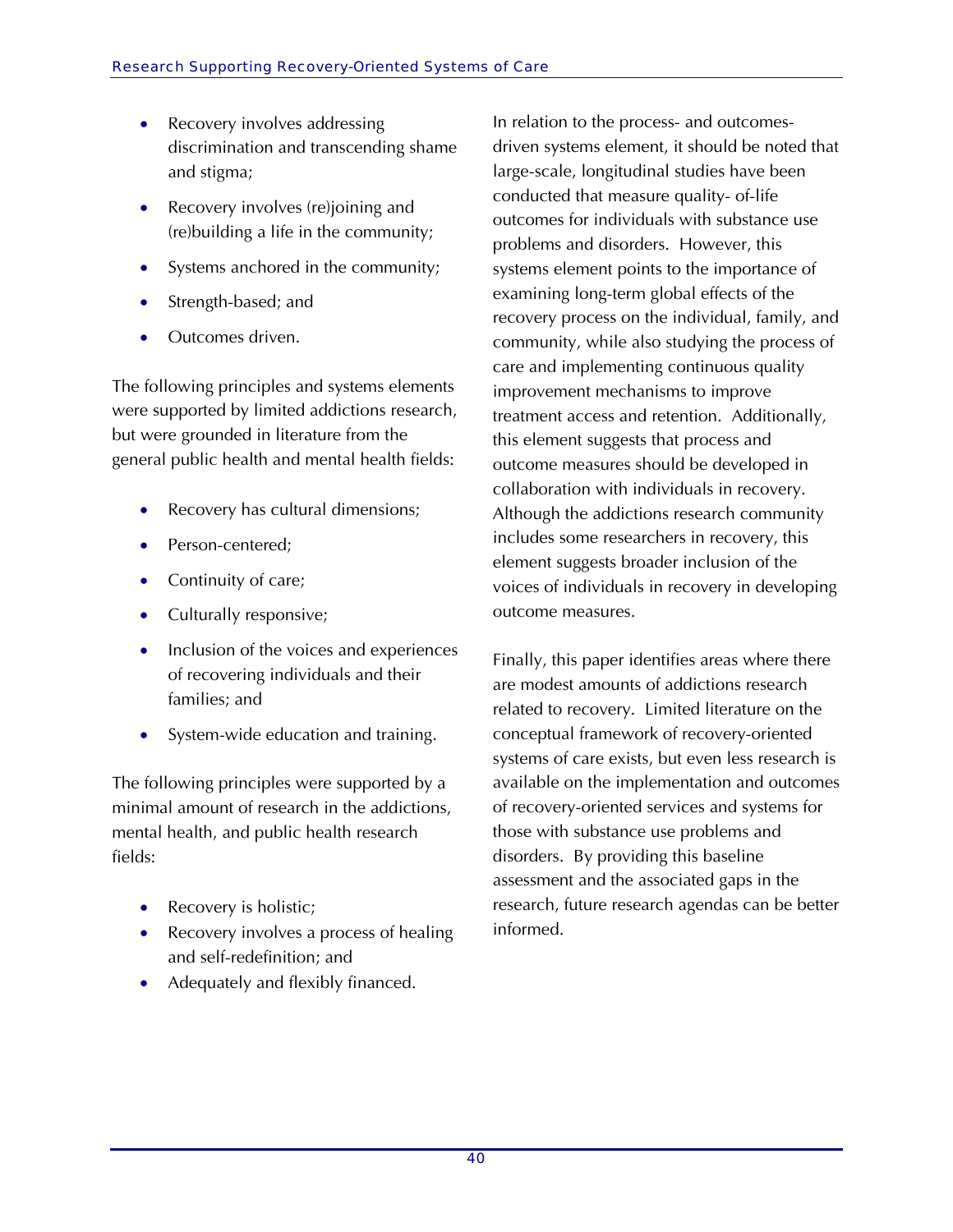### References

- <span id="page-46-0"></span>1 Center for Substance Abuse Treatment. (2005). *National Summit on Recovery: Conference Report.* DHHS Publication No. (SMA) 07-4276. Rockville, MD: Substance Abuse and Mental Health Services Administration.
- <span id="page-46-1"></span>2 Anthony, W.A. (2000). A recovery-oriented service system: setting some system level standards. *Psychiatric Rehabilitation Journal, 24(*2), 159–168.
- 3 O'Connell, M., Tondora, J., Croog, G., Evans, A., & Davidson, L. (2005). From rhetoric to routine: Assessing perceptions of recovery-oriented practices in a state mental health and addiction system. *Psychiatric Rehabilitation Journal*, 28(4), 378–386.
- 4 Gagne, C., White, W., Anthony, W.A. (2007) Recovery: A common vision for the fields of mental health and addictions. *Psychiatric Rehabilitation Journal*, *31*(1): 32-37.
- 5 Ibid.

ī

- 6 Friedmann, P.D., Hendrickson, J.C., Gerstein, D.R., & Zhang, Z. (2004). The effect of matching comprehensive services to patients' needs on drug use improvement in addiction treatment. *Addiction,* 99(8), 962–972,
- 7 Simpson, D.D., Joe, G.W., Greener, J.M., & Rowan-Szal, G.A. (2000). Modeling year 1 outcomes with treatment process and post-treatment social influences. *Substance Use and Misuse*, *35*, 1911–1930.
- 8 Joe, G.W., Broome, K.M., Rowan-Szal, G.A., & Simpson, D.D. (2002). Measuring patient attributes and engagement in treatment. *Journal of Substance Abuse Treatment, 22*(4), 183–196
- 9 Hser, Y.I., Evans, E., Huang, D., & Anglin, D.M. (2004). Relationship between drug treatment services, retention, and outcomes. *Psychiatric Services, 55*(7), 767–774.
- 10 French, M.T., McGeary, K.A., Chitwood, D.D., & McCoy, C.B. (2000). Chronic illicit drug use, health services utilization and the cost of medical care. *Social Science & Medicine, 50,* 1703–1713.
- 11 French, M.T., Salome, H.J., Sindelar, J.L., & McLellan, A.T. (2002). Benefit-cost analysis of addiction treatment: Methodological guidelines and empirical application using the DATCAP and ASI. *Health Services Research, 37,* 433–455.
- 12 Hser, Y.I., Hoffman, V., Grella, C.E., Anglin, M.D. (2001). A 33-year follow-up of narcotics addicts. *Archives of General Psychiatry, 58*, 503–508.
- 13 Etheridge, R.M, Craddock, S.G., Dunteman, G.H., & Hubbard, R.L. (1995). Treatment services in two national studies of community-based drug abuse treatment programs. *Journal of Substance Abuse*, *7*(1), 9–26.
- 14 Salome, H.J., French, M.T., Miller, M., & McLellan, A.T. (2003). Estimating the client costs of addiction treatment: First findings from the client drug abuse treatment cost analysis program (Client DATCAP). *Drug and Alcohol Dependence, 71,* 195–206.
- 15 Simpson, D.D., & Sells, S.B. (1974). Patterns of multiple drug abuse: 1969-1971. *International Journal of Addictions, 9,* 301–314.
- 16 Simpson, D.D., Joe, G.W., & Rowan-Szal, G.A. (1997). Drug abuse treatment retention and process effects on follow-up outcomes. *Drug and Alcohol Dependence, 47,* 227–235.
- 17 Simpson, D.D., Joe, G.W., Fletcher, B.W., Hubbard, R.L., & Anglin, M.D. (1999). A national evaluation of treatment outcomes for cocaine dependence. *Archives of General Psychiatry*, *56*, 507–514.
- 18 Simpson, D.D. (2004). A conceptual framework for drug treatment process and outcomes. *Journal of Substance Abuse Treatment, 27,* 99–121.
- 19 McLellan, A.T., Lewis, D.C., O'Brien, C.P., & Kleber, H.D. (2000). Drug dependence, a chronic medical illness: Implications for treatment, insurance, and outcomes evaluation. *Journal of the American Medical Association, 284*(13), 1689–1695.
- 20 McLellan, A.T., Woody, G.E., Metzger, D., McKay, J., Alterman, A.I., & O'Brien, C.P. (1996). Evaluating the effectiveness of addiction treatments: Reasonable expectations, appropriate comparisons. *Milbank Quarterly, 74*(1), 51–85.
- 21 Simpson, D.D., & Brown, B.S. (Eds.) (1999). Treatment process and outcome studies from DATOS [Special issue]. *Drug and Alcohol Dependence, 57*.
- 22 Simpson, D.D., & Curry, S.J. (Eds.) (1997). Drug Abuse Treatment Outcome Study (DATOS) [Special issue]. *Psychology of Addictive Behaviors, 11*.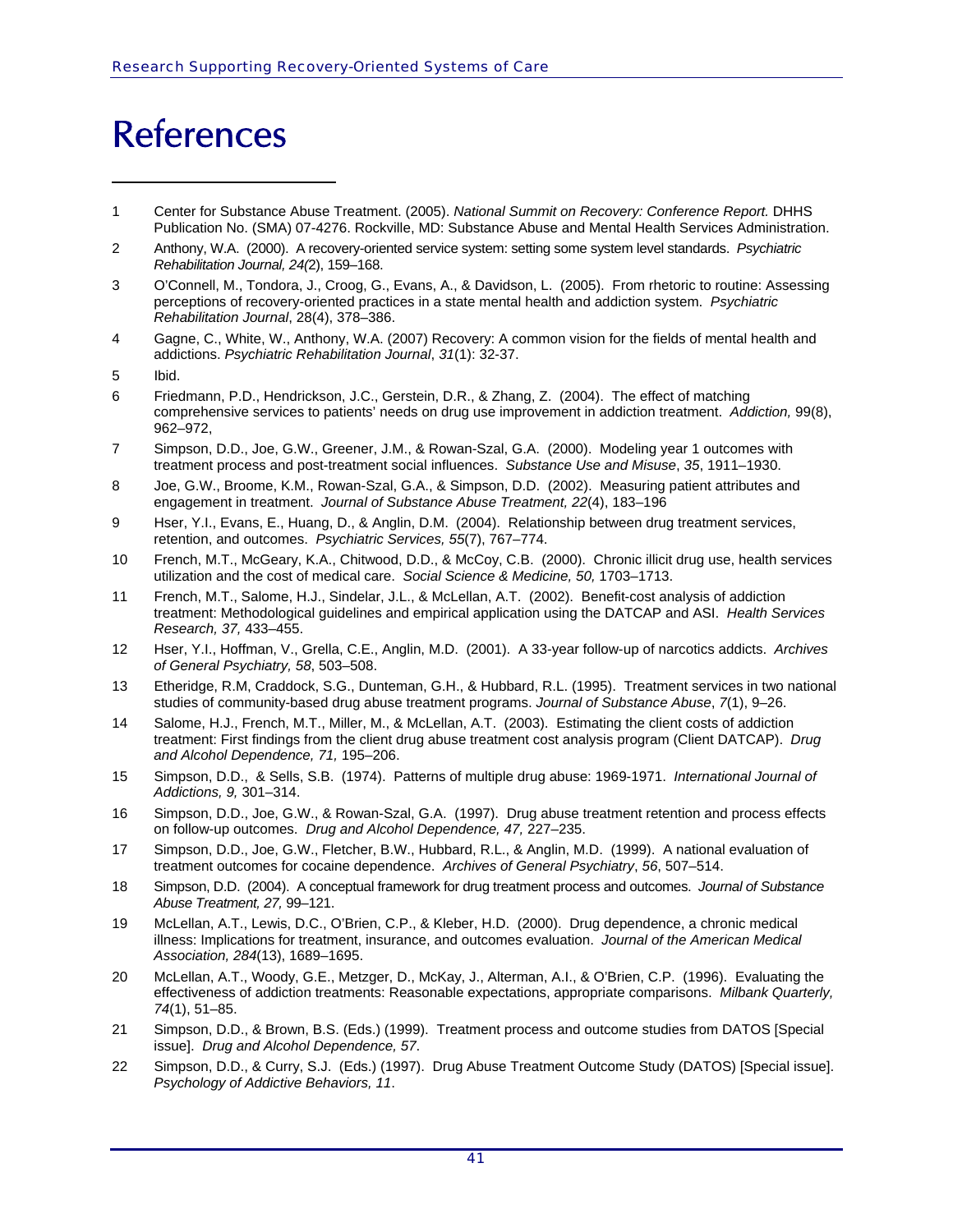- 23 Simpson, D.D., & Sells, S.B. (1982). Effectiveness of treatment for drug abuse: An overview of the DARP research program. *Advances in Alcohol and Substance Abuse, 2,* 7–29.
- 24 Lamb, S., Greenlick, M.R., & McCarty, D. (1998). *Bridging the gap between practice and research: Forging partnerships with community-based drug and alcohol treatment*. Washington, DC: National Academy Press.
- 25 Leshner, A.I. (1997). Drug abuse and addiction treatment research. The next generation. *Archives of General Psychiatry, 54,* 691–694.
- <span id="page-47-0"></span>26 McLellan, A.T., Lewis, D.C., O'Brien, C.P., & Kleber, H.D. (2000). Drug dependence, a chronic medical illness: Implications for treatment, insurance, and outcomes evaluation. *Journal of the American Medical Association, 284,* 1689–1695.
- 27 Haggerty, J.L., Reid, R.J., Freeman, G.K., Starfield, B.H., Adair, C.E., & McKendry, R. (2003). Continuity of care: A multidisciplinary review. *British Medical Journal, 327,* 1219–1221.
- 28 Humphreys, K., Moos, R.H., & Finney, J.W. (1995). Two pathways out of drinking problems without professional treatment. *Addictive Behaviors, 20*(4), 427–441.
- 29 White, W.L., Boyle, M., & Loveland,D. (2002). Alcoholism/addiction as a chronic disease: From rhetoric to clinical reality. *Alcoholism Treatment Quarterly, 20*(3/4), 107–130.
- 30 Laudet, A.B., Savage, R., & Mahmood, D. (2002). Pathways to long-term recovery: A preliminary investigation. *Journal of Psychoactive Drugs, 34*(3), 305–311.
- 31 Hser, Y., Longshore, D., & Anglin, M.D. (2007), The life course perspective on drug use: A conceptual framework for understanding drug use trajectories. *Evaluation Review, 31*(6), 515–547.
- 32 Ibid.

- 33 Ibid, p. 517.
- 34 Babor, T.F., Stenius, K., & Romelsjo, A. (2008), Alcohol and drug treatment systems in public health perspective: Mediators and moderators of population effects. *International Journal of Methods in Psychiatric Research*, *17*(S1), S50–S59.
- 35 Ibid.
- <span id="page-47-1"></span>36 Ibid.
- 37 Ibid.
- 38 Ibid.
- 39 Minkoff, K., & Cline, C.A. (2004). Changing the world: The design and implementation of comprehensive continuous integrated systems of care for individuals with co-occurring disorders. *Psychiatric Clinics of North America, 27*(4),727–743.
- 40 Minkoff, K., & Cline, C.A. (2004). Changing the world: The design and implementation of comprehensive continuous integrated systems of care for individuals with co-occurring disorders. *Psychiatric Clinics of North America, 27*(4),727–743.
- 41 Frese, F.F., Stanley, J., Kress, K., & Vogel-Scibilia, S. (2001). Integrating evidence-based practices and the recovery model. *Psychiatric Services, 52*(11), 1462–1468.
- 42 Jacobson, N., & Greenley, D. (2001). What is recovery? A conceptual model and explication. *Psychiatric Services, 52*, 482–485.
- 43 Jacobson, N., & Curtis, L. (2000). Recovery as policy in mental health services: Strategies emerging from the states. *Psychiatric Rehabilitation Journal, 23*(4), 333–341.
- 44 Solomon, P., & Stanhope, V. (2004). Recovery: Expanding the vision of evidence-based practice. *Brief Treatment and Crisis Intervention*, *4*(4), 311–321.
- 45 Anthony, W.A. (1993). Recovery from mental illness: The guiding vision of the mental health service system in the 1990s. *Psychiatric Rehabilitation Journal, 16*(4), 11–23.
- 46 Anthony W.A. (2000). A recovery-oriented service system: Setting some system level standards. *Psychiatric Rehabilitation Journal, 24*(2), 159–168.
- 47 Anthony W.A. (2000). A recovery-oriented service system: Setting some system level standards. *Psychiatric Rehabilitation Journal, 24*(2), 159–168.
- 48 Ibid.
- 49 Jacobson, N., & Curtis, L. (2000).
- 50 Barton, R. (1998). The rehabilitation-recovery paradigm: A statement of philosophy for a public mental health system. *Psychiatric Rehabilitation Skills*. 2(2), 171–187.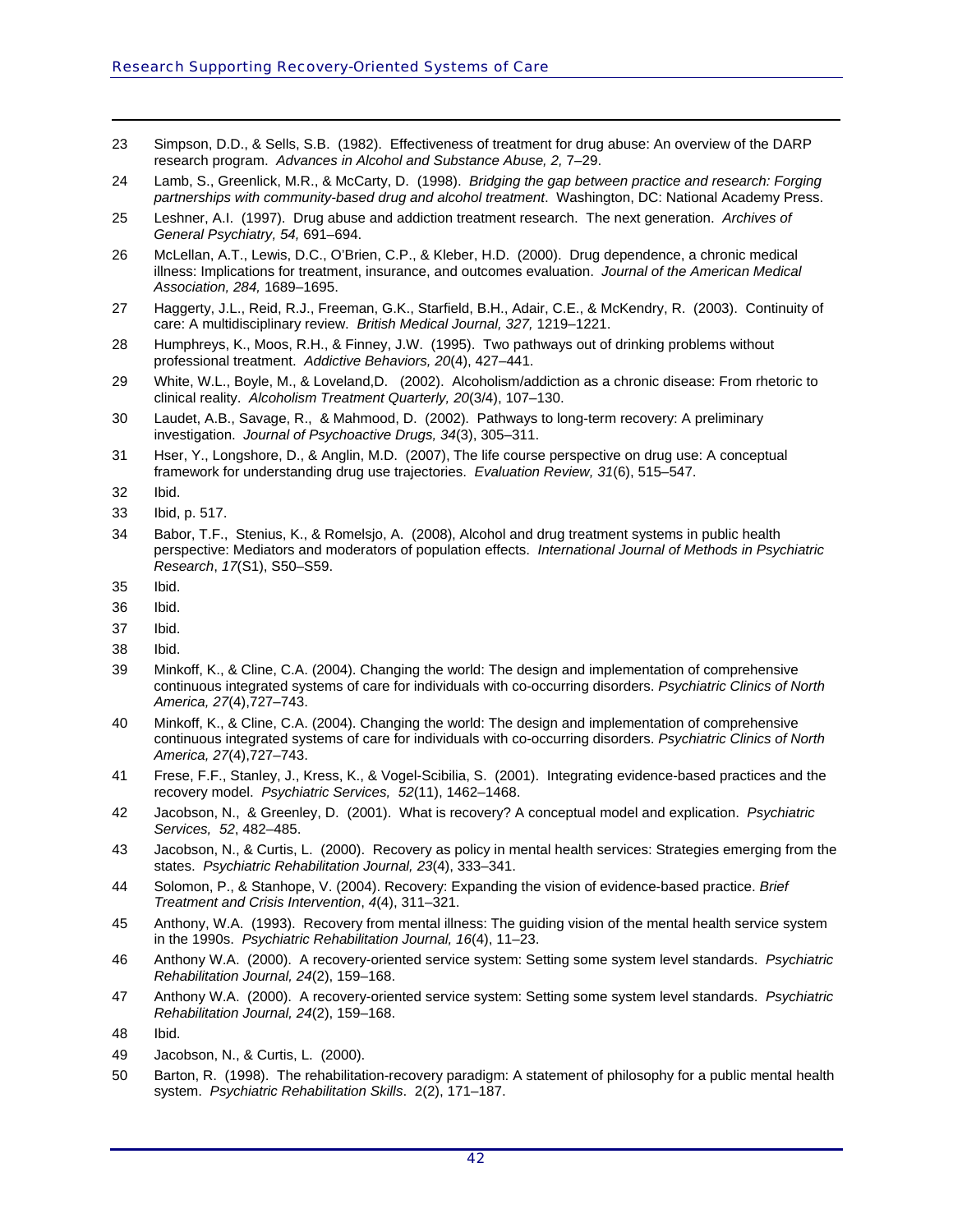51 Ibid, p. 177.

- 52 National Institute on Drug Abuse. (1999; reprinted 2000). *Principles of drug addiction treatment: A research based guide* (NIH Publication No. 00–4180). Bethesda, MD: National Institutes of Health.
- 53 Laudet, A.B., Savage, R., & Mahmood, D. (2002).
- <span id="page-48-2"></span>54 Venner, K.L., Matzger, H., Forcehimes, A.A., Moos, R.H., Feldstein, S.W., Willenbring, M.L., et al. (2006). Course of recovery from alcoholism. *Alcoholism, Clinical and Experimental Research, 30,* 1079–1090.
- <span id="page-48-1"></span>55 Laudet, A.B., Savage, R., & Mahmood, D. (2002).
- 56 Havassy, B.E., Hall, S.M., & Wasserman, D.A. (1991). Social support and relapse: Commonalities among alcoholics, opiate users, and cigarette smokers. *Addictive Behaviors, 16,* 235–246.
- 57 Sobell, L.C., Sobell, M.B., Toneatto, T., & Leo, G.I. (1993). Severely dependent alcohol abusers may be vulnerable to alcohol cues in television programs. *Journal of Studies on Alcohol, 54,* 85–91.
- 58 Fillmore, K.M., Grant, M., Hartka, E., Johnstone, B.M., Sawyer, S.M., Speiglman, R., et al. (1988). Collaborative longitudinal research on alcohol problems. *British Journal of Addictions, 83,* 441–444.
- 59 Sobell, L.C., Sobell, M.B., Toneatto, T., & Leo, G.I. (1993). What triggers the resolution of alcohol problems without treatment. Alcoholism, Clinical and Experimental Research, 17, 217–224.
- 60 Cunningham, J.A., Sobell, L.C., Sobell, M.B., & Kapur, G. (1995). Resolution from alcohol problems with and without treatment: Reasons for change. *Journal of Substance Abuse, 7*(3), 365–72.
- 61 Cunningham, J.A. (1999). Untreated remissions from drug use: The predominant pathway. *Addictive Behaviors, 24,* 267–270.
- 62 Cunningham, J. A. (1999). Resolving alcohol-related problems with and without treatment: The effects of different problem criteria. *Journal of Studies on Alcohol, 60,* 463–466.
- 63 Sobell, L.C., Cunningham, J.A., & Sobell, M.B. (1996). Recovery from alcohol problems with and without treatment: Prevalence in two population surveys. *American Journal of Public Health, 86,* 966–972.
- 64 Sobell, L.C., Ellingstad, T.P., & Sobell, M.B. (2000). Natural recovery from alcohol and drug problems: Methodological review of the research with suggestions for future directions. *Addiction, 95,* 749–764.
- <span id="page-48-0"></span>65 Ibid.
- 66 Sobell, L.C., Sobell, M.B., Toneatto, T., et al (1993).
- 67 Sobell, L.C., Cunningham, J.A., & Sobell, M.B. (1996).
- 68 Larimer, M.E., & Kilmer, J.R. (2000). Natural history. In G. Zernig, A. Saria, M. Kurz, & S.S. O'Malley (Eds.), *Handbook of alcoholism* (pp. 13–28). Boca Raton, FL: CRC Press.
- 69 Latkin, C.A., Knowlton, A.R., Hoover, D., & Mandell, W. (1999). Drug network characteristics as a predictor of cessation of drug use among adult injection drug users: A prospective study. *The American Journal of Drug and Alcohol Abuse, 25*(3), 463–473.
- 70 Weisner, C., Matzger, H., & Kaskutas, L.A. (2003). How important is treatment? One-year outcomes of treated and untreated alcohol-dependent individuals. *Addiction, 98,* 901–911.
- 71 Bischof, G., Rumpf, H.J., Hapke, U., Meyer, C., & John, U. (2001). Factors influencing remission from alcohol dependence without formal help in a representative population sample. *Addiction, 96,* 1327–1336.
- 72 Russell, M., Peirce, R.S., Chan, A.W.K., Wieczorek, W.F., Moscato, B.S., & Nochajski, T.H. (2001). Natural recovery in a community-based sample of alcoholics: Study design and descriptive data. *Substance Use and Misuse, 36*(11), 1417–1441.
- 73 Weisner, C., Matzger, H., & Kaskutas, L.A. (2003).
- 74 Bischof, G., Rumpf, H.J., Hapke, U., Meyer, C., & John, U. (2001).
- 75 Russell, M., Peirce, R.S., Chan, A.W.K., Wieczorek, W.F., Moscato, B.S., & Nochajski, T.H. (2001).
- 76 Granfield, R., & Cloud, W. (2001). Social context and "natural recovery": The role of social capital in the resolution of drug-associated problems. *Substance Use and Misuse, 36,* 1543–1570.
- 77 Ibid, p. 1566.
- 78 Etheridge, R.M, Craddock, S.G., Dunteman, G.H., & Hubbard, R.L. (1995).
- 79 Simpson, D.D., & Sells, S.B. (1974).
- 80 Simpson, D.D., Joe, G.W., & Rowan-Szal, G.A. (1997).
- 81 Simpson, D.D., Joe, G.W., Fletcher, B.W., Hubbard, R.L., & Anglin, M.D. (1999).
- 82 French, M.T., McGeary, K.A., Chitwood, D.D., & McCoy, C.B. (2000). Chronic illicit drug use, health services utilization and the cost of medical care. *Social Science & Medicine, 50,* 1703–1713.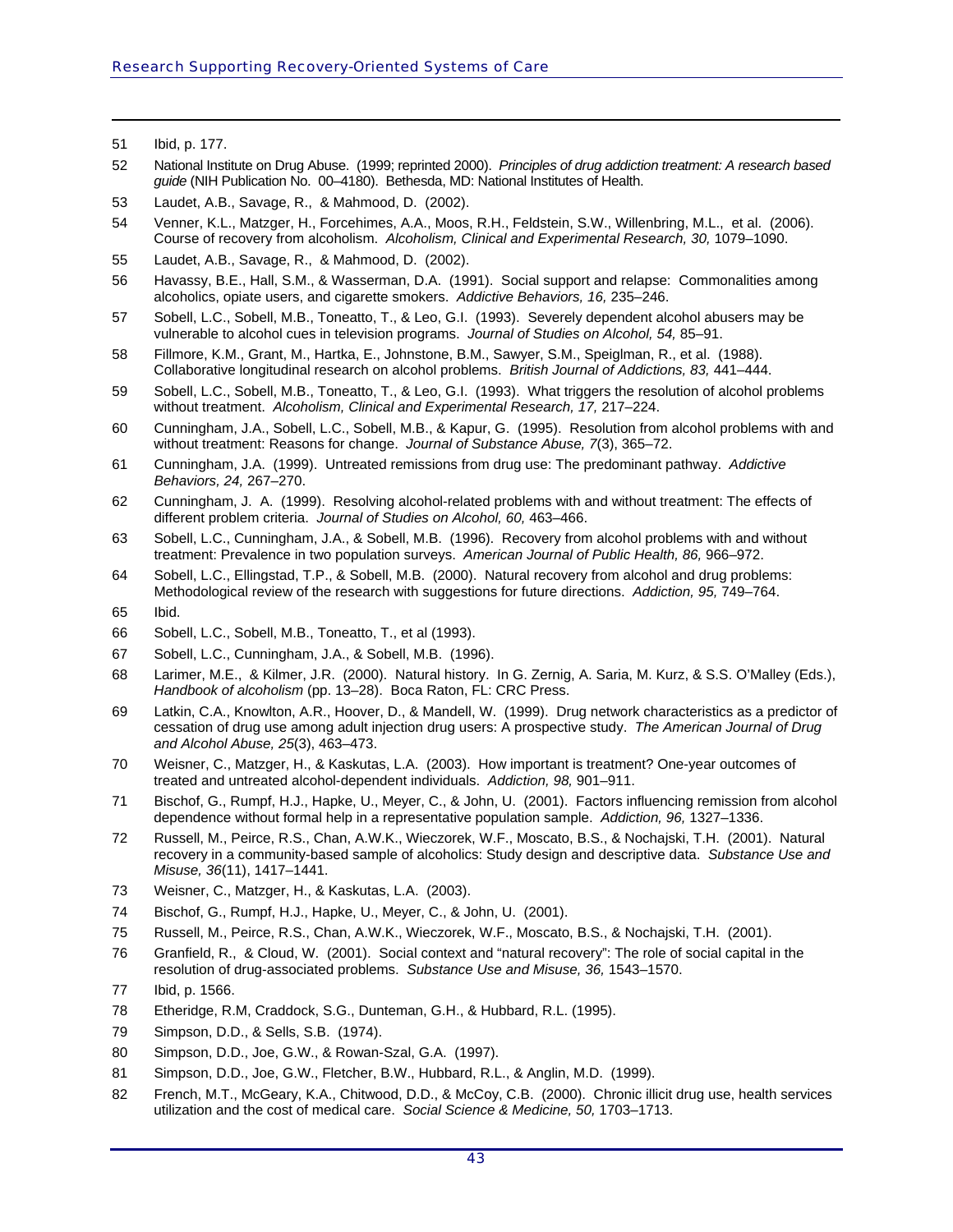- 83 French, M.T., Salome, H.J., Sindelar, J.L., & McLellan, A.T. (2002). Benefit-cost analysis of addiction treatment: Methodological guidelines and empirical application using the DATCAP and ASI. *Health Services Research, 37,* 433-455.
- 84 Hser, Y.I., Hoffman, V., Grella, C.E., & Anglin, M.D. (2001). A 33-year follow-up of narcotics addicts. *Archives of General Psychiatry, 58,* 503–508.
- <span id="page-49-0"></span>85 Salome, H.J., French, M.T., Miller, M., & McLellan, A.T. (2003). Estimating the client costs of addiction treatment: First findings from the client drug abuse treatment cost analysis program (Client DATCAP). *Drug and Alcohol Dependence, 71,* 195–206.
- 86 Cunningham, J.A., Koski-Jannes, A., & Toneatto, T. (1999). Why do people stop their drug use? Results from a general population sample. *Contemporary Drug Problems, 26,* 695–710.
- 87 Cunningham, J.A., Lin, E., Ross, H.E., & Walsh, G.W. (2000). Factors associated with untreated remissions from alcohol abuse or dependence. *Addictive Behaviors, 25,* 317–321.
- 88 Laudet, A.B., Savage, R., & Mahmood, D. (2002).

- 89 Miller, W.R., & Longabaugh, R. (2002). Summary and conclusions. In T.F. Babor & F.K. Del Boca (Eds.), *Treatment matching in alcoholism*. Cambridge, UK: Cambridge University Press.
- 90 Ouimette, P.C., Moos, R.H., & Finney, J.W. (1998). Influence of outpatient treatment and 12-step group involvement on one-year substance abuse treatment outcomes. *Journal of Studies on Alcohol, 59*, 513–522.
- 91 Scott, C.K., Dennis, M.L., & Foss, M.A. (2005). Utilizing recovery management checkups to shorten the cycle of relapse, treatment reentry, and recovery. *Drug and Alcohol Dependence, 78,* 325–338.
- 92 Florentine, R. (1999). After drug treatment: Are 12-step programs effective in maintaining abstinence? *American Journal of Drug and Alcohol Abuse, 25,* 93–116.
- 93 Miller, N.S., Ninonuevo, F.G., Klamen, D.L., Hoffmann, N.G., & Smith, D.E. (1997). Integration of treatment and posttreatment variables in predicting results of abstinence-based outpatient treatment after one year. *Journal of Psychoactive Drugs, 29,* 239–248.
- 94 McKellar, J., Kelly, J., Harris, A., & Moos, R. (2006). Pretreatment and during treatment risk factors for dropout among patients with substance use disorders. *Addictive Behaviors, 31*(3), 450–60. Epub 2005 Jun 23.
- 95 Tonigan, J.S., Miller, W.R., & Conners, G.J. (2001). The search for meaning in life as a predictor of alcoholism treatment outcome. In R. Longabaugh & P.W. Wirtz (Eds.), *Project MATCH Monograph Series: Vol. 8. Project MATCH hypotheses: Results and causal chain analysis* (pp. 154–165). Bethesda, MD: National Institute on Alcohol Abuse and Alcoholism.
- 96 Connors, G.J., Tonigan, J.S., & Miller, W.R. (2001). A longitudinal model of intake symptomatology, AA participation and outcome: Retrospective study of the project MATCH outpatient and aftercare samples. *Journal of Studies on Alcohol, 62,* 817–825.
- 97 Johnson, N.P., & Chappel, J.N. (1994). Using AA and other 12-step programs more effectively. *Journal of Substance Abuse Treatment, 11*(2), 137–142.
- 98 Khantzian, E.J., & Mack, J.E. (1994). How AA works and why it's important for clinicians to understand. *Journal of Substance Abuse Treatment, 11*(2), 77–92.
- 99 Laudet, A.B., Savage, R., & Mahmood, D. (2002).
- 100 Scott, C.K., Dennis, M.L., & Foss, M.A. (2005).
- 101 Tonigan, J.S., Miller, W.R., & Conners, G.J. (2001).
- 102 Connors, G.J., Tonigan, J.S., & Miller, W.R. (2001). A longitudinal model of intake symptomatology, AA participation and outcome: Retrospective study of the project MATCH outpatient and aftercare samples. *Journal of Studies on Alcohol, 62,* 817–825.
- 103 Johnson, N.P., & Chappel, J.N. (1994). Using AA and other 12-step programs more effectively. *Journal of Substance Abuse Treatment, 11*(2), 137–142.
- 104 Tonigan, J.S., Miller, W.R., & Conners, G.J. (2001).
- 105 Connors, G.J., Tonigan, J.S., & Miller, W.R. (2001). A longitudinal model of intake symptomatology, AA participation and outcome: Retrospective study of the project MATCH outpatient and aftercare samples. *Journal of Studies on Alcohol, 62,* 817–825.
- 106 Johnson, N.P., & Chappel, J.N. (1994). Using AA and other 12-step programs more effectively. *Journal of Substance Abuse Treatment, 11*(2), 137–142.
- 107 Kreek, M.J. & Vocci, F.J. (2002). History and current status of opioid maintenance treatments: Blending conference session. *Journal of Substance Abuse Treatment, 23*(2), 93–105.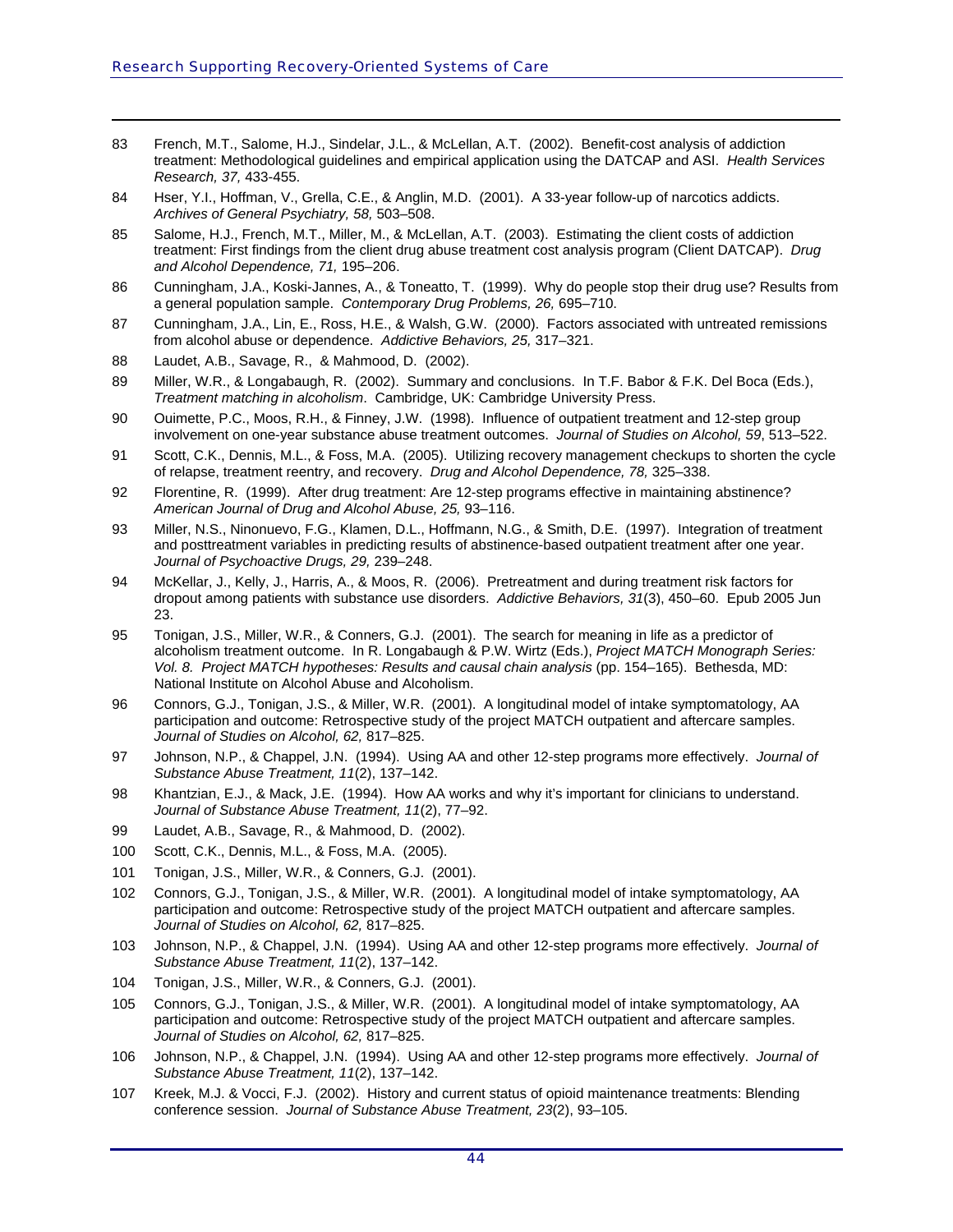- 108 National Consensus Development Panel on Effective Medical Treatment of Opiate Addiction. (1998). Effective medical treatment of opiate addiction. *JAMA, 280,* 1936–1943.
- 109 Doty, P., Kasper, J., & Litvak, S. (1996). Consumer-directed models of personal care: Lessons from Medicaid. *Milbank Quarterly, 74*(3): 377–409.
- <span id="page-50-0"></span>110 Tilly, J., & Wiener, J. (2001a). Consumer-directed home and community services programs in eight states: Policy issues for older people and government. *Journal of Aging and Social Policy, 12*(4),1–2.
- 111 Tilly, J., & Wiener, J. (2001b). *Consumer-directed home and community services: Policy issues*. Washington, DC: The Urban Institute.
- 112 Foster, L., Brown, R., Phillips, B., Schore, J., Lepidus, R., & Carlson, B. (2003). Improving the quality of Medicaid personal assistance through consumer direction. *Health Affairs Web Exclusive* [serial online], Mar 26. Retrieved from<http://www.healthaffairs.org/WebExclusives/FosterWebExcl032603.htm>
- 113 Lorig, K.R., & Holman, H. (2003). Self-management education: History, definition, outcomes, and mechanisms. *Annals of Behavioral Medicine, 26,* 1–7.
- 114 Lorig, K.R., Ritter, P., Stewart, A.L., Sobel, D.S., Brown, B.W., Bandura, A., et al. (2001). Chronic disease self-management program: 2-year health status and health care utilization outcomes. *Medical Care, 39,* 1217–1223.
- 115 Shoor, S., & Lorig, K.R. (2002). Self-care and the doctor-patient relationship. *Medical Care, 40,* 1140–1144.
- 116 Institute of Medicine. (2006). *Improving the quality of health care for mental and substance use conditions*. Washington, DC: National Academy of Sciences.
- 117 Samet, J.H., Rollnick, S., & Barnes, H. (1996). Beyond CAGE: A brief clinical approach after detection of substance abuse. *Archives of Internal Medicine, 156,* 2287–2293.
- 118 Morgenstern, J., Labouvie, E., McCrady, B.S., Kahler, C.W., & Frey, R.M. (1997). Affiliation with Alcoholics Anonymous after treatment: A study of its therapeutic effects and mechanisms of action. *Journal of Consulting and Clinical Psychology, 65,* 768–777.
- 119 Miller, W.R. (1996). Motivational interviewing: Research, practice, and puzzles. *Addictive Behaviors, 21,* 835–842.
- 120 Swanson, A.J., Pantalon, M.V., & Cohen, K.R. (1999). Motivational interviewing and treatment adherence among psychiatric and dually diagnosed patients. *Journal of Nervous and Mental Disease, 187,* 630–635.
- 121 Miller, W.R., & Rollnick, S. (1991). *Motivational interviewing: Preparing people to change addictive behavior*. New York: Guilford Press.
- 122 Miller, W.R., & Rollnick, S. (2002). *Motivational interviewing: Preparing people for change* (2nd ed.). New York: Guilford Press.
- 123 Rusch, N., & Corrigan, P.W. (2002). Motivational interviewing to improve insight and treatment adherence in schizophrenia. *Psychiatric Rehabilitation Journal, 26,* 23–32.
- 124 Miller, W.R., & Rollnick, S. (1991).
- 125 Miller, W.R., & Rollnick, S. (2002).
- 126 Venner, K.L., Matzger, H., Forcehimes, A.A., et al. (2006).
- 127 Maddux, J.F., & Desmond, D.P. (1986). Relapse and recovery in substance abuse careers. *NIDA Research Monograph, 72,* 49–71.
- 128 Miller, W.R. (1998). Researching the spiritual dimensions of alcohol and other drug problems. *Addiction*, 93, 979–990.
- 129 Flynn, P.M., Joe, G.W., Broome, K.M., Simpson, D.D., & Brown, B.S. (2003). Recovery from opioid addiction in DATOS. *Journal of Substance Abuse Treatment, 25,* 177–186.
- 130 Drake, R.E., Wallach, M.A., & McGovern, M.P. (2005). Future directions in preventing relapse to substance abuse among clients with severe mental illnesses. *Psychiatric Services, 56,* 1297–1302.
- 131 Carpenter, K.M., Miele, G.M., & Hasin, D.S. (2002). Does motivation to change mediate the effect of DSM-IV substance use disorders on treatment utilization and substance use? *Addictive Behaviors, 27*(2), 207–225.
- 132 Joe, G.W., Simpson, D.D., & Broome, K.M. (1999). Retention and patient engagement models for different treatment modalities in DATOS. *Drug and Alcohol Dependence, 57,* 113–125.
- 133 Laudet, A. B., Morgen, K., & White, W. L. (2006). The role of social supports, spirituality, religiousness, life meaning and affiliation with 12-step fellowships in quality of life satisfaction among individuals in recovery from alcohol and drug problems. *Alcoholism Treatment Quarterly, 24,* 33–73.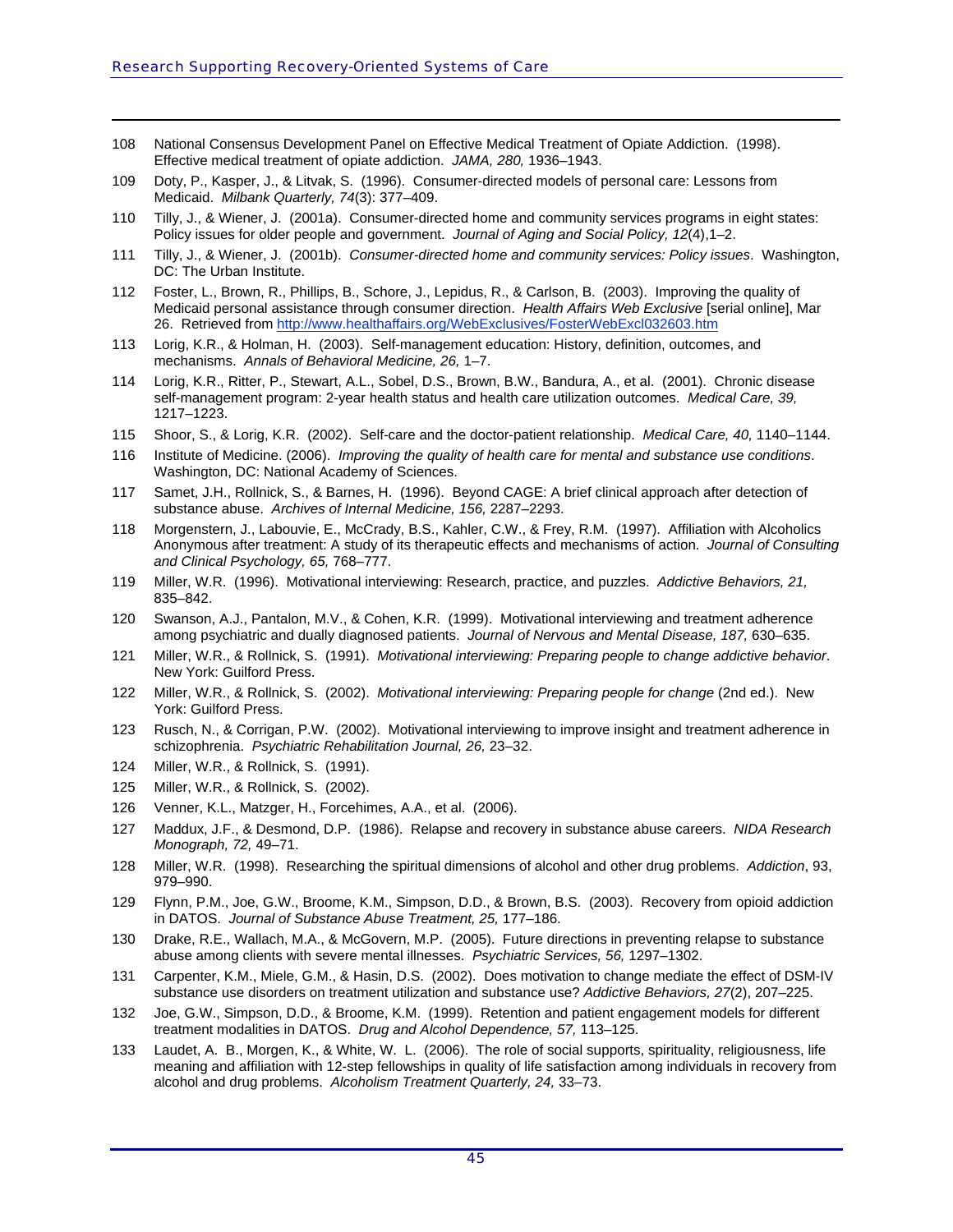- 134 Lowery, C.T. (1998). American Indian perspectives on addiction and recovery. *Health and Social Work, 23,* 127–135.
- 135 Winkelman, M. (2003). Complementary therapy for addiction: "Drumming out drugs." *American Journal of Public Health, 93*, 647–651.
- <span id="page-51-0"></span>136 Carroll, J.F., & McGinley, J.J. (2000). An agency follow-up outcome study of graduates from four inner-city therapeutic community programs. *Journal of Substance Abuse Treatment, 18,* 103–118.
- 137 Wingo, L.K. (2001). Substance abuse in African American women. *Journal of Cultural Diversity, 8,* 21–25.
- 138 Peterson, S., Berkowitz, G., Cart, C.U., & Brindis, C. (2002). Native American women in alcohol and substance abuse treatment. *Journal of Health Care for the Poor and Underserved, 13, 360–378.*
- 139 Hyun, M.S., Kools, S., & Kim, S.A. (2003). A model of recovery from substance abuse and dependence for Korean adolescents. *Journal of Child and Adolescent Psychiatric Nursing, 16*(1), 25–34.
- 140 Bowser, B.P., & Bilal, R. (2001). Drug treatment effectiveness: African-American culture in recovery. *Journal of Psychoactive Drugs, 33,* 391–402.
- 141 Grunbaum, J.A., Tortolero, S., Weller, N., & Gingiss, P. (2000). Cultural, social, and intrapersonal factors associated with substance use among alternative high school students. *Addictive Behaviors, 25,* 145–151.
- 142 Harwood A. (1981). *Ethnicity and medical care*. Cambridge, MA: Harvard University Press.
- 143 Kleinman, A., Eisenberg, L., & Good, B. (1978). Culture, illness, and care: Clinical lessons from anthropologic and crosscultural research. *Annals of Internal Medicine, 88,* 251–258.
- 144 Scott, C.K., Dennis, M.L., & Foss, M.A. (2005).
- 145 Wingo, L.K. (2001).
- 146 Bowser, B.P., & Bilal, R. (2001).
- 147 Flores, G. (2000). Culture and the patient-physician relationship: Achieving cultural competency in health care. *The Journal of Pediatrics, 136,* 14–23.
- 148 Ibid.

- 149 Sue, D.W., Arrendondo, P., & McDavis, R.J. (1992). Multicultural counseling competencies and standards: A call to the profession. *Journal of Counseling and Development, 70,* 477–486.
- 150 Sue, D.W., Bernier, Y., Durran, A., Feinberg, L., Pedersen, P.B., Smith, E.J., et al. (1982). Position paper: Cross-cultural counseling competencies. *Counseling Psychologist, 10,* 45–52.
- 151 Sue, D.W., Arrendondo, P., & McDavis, R.J. (1992).
- 152 Sue, D.W., Bernier, Y., Durran, A., Feinberg, L., et al. (1982).
- 153 Croteau, J.M., Evans, N.J., Lance, T.S., & Talbot, D.M. (2002). A qualitative study of the interplay between privilege and oppression. *Journal of Multicultural Counseling and Development, 30*(4): 239–258.
- 154 Matthews, C.R., Lorah, P., & Fenton, J. (2006). Treatment experiences of gays and lesbians in recovery from addiction: A qualitative inquiry. *Journal of Mental Health Counseling, 28*(2), 111–132.
- 155 Wingo, L.K. (2001).
- 156 Hyun, M.S., Kools, S., & Kim, S.A. (2003).
- 157 Bowser, B.P., & Bilal, R. (2001).
- 158 Anglin, M.D., Hser, Y.I., Grella, C.E., Longshore, D., & Prendergast, M.L. (2001). Drug treatment careers: Conceptual overview and clinical, research, and policy applications. In F. Tims, C. Leukefeld, & J. Platt (Eds.), *Relapse and recovery in addictions* (pp. 18–39). New Haven, CT: Yale University Press.
- 159 Dennis, M.L., Scott, C.K., & Hristova, L. (2002). The duration and correlates of substance abuse treatment careers among people entering publicly funded treatment in Chicago. *Drug and Alcohol Dependence, 66*(Suppl. 2), 44.
- 160 Hser, Y.I., Anglin, M.D., Grella, C., Longshore, D., & Prendergast, M.L. (1997). Drug treatment careers. A conceptual framework and existing research findings. *Journal of Substance Abuse Treatment, 14,* 543–558.
- 161 Lamb, S., Greenlick, M.R., & McCarty, D. (1998). *Bridging the gap between practice and research: Forging partnerships with community-based drug and alcohol treatment*. Washington, DC: National Academy Press.
- 162 Leshner, A.I. (1997). Drug abuse and addiction treatment research. The next generation. *Archives of General Psychiatry*, 54, 691–694.
- 163 McLellan, A.T., Lewis, D.C., O'Brien, C.P., & Kleber, H.D. (2000). Drug dependence, a chronic medical illness: Implications for treatment, insurance, and outcomes evaluation. *JAMA,* 284, 1689–1695.
- 164 Drake, R.E., Wallach, M.A., & McGovern, M.P. (2005).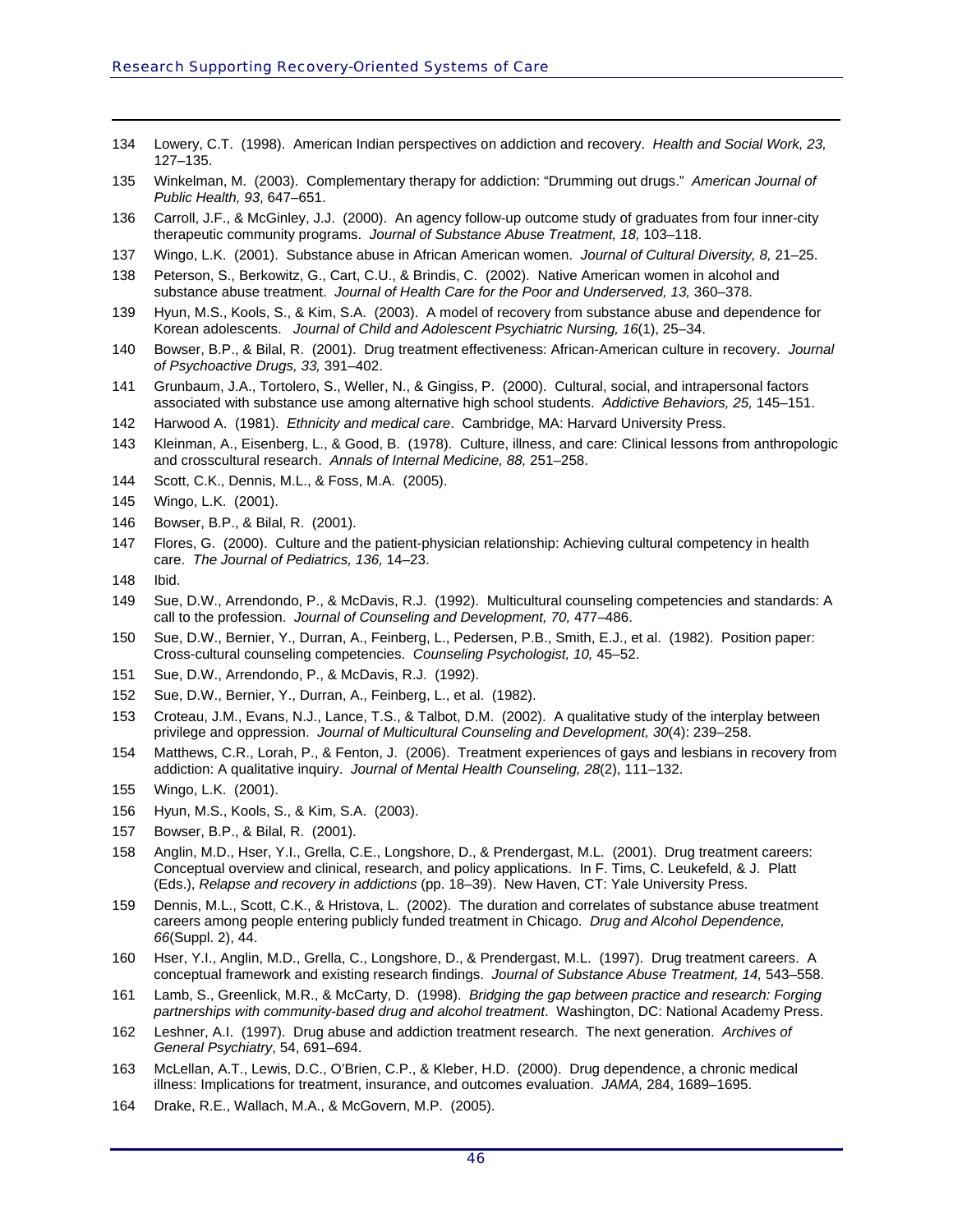- 165 Rawson, R.A., Obert, J.L., McCann, M.J., & Ling, W. (1991). Psychological approaches for the treatment of cocaine dependence: A neurobehavioral approach. *Journal of Addictive Disorders, 11,* 97–119.
- 166 Drake, R.E., Wallach, M.A., & McGovern, M.P. (2005).
- 167 Irving, L.M., Seidner, A.L., Burling, T.A., Pagliarini, R., & Robbins-Sisco, D. (1998). Hope and recovery from substance dependence in homeless veterans. *Journal of Social and Clinical Psychology, 17*(4), 389–406.
- <span id="page-52-0"></span>168 Magura, S., Knight, E.L., Vogel, H.S., Mahmood, D., Laudet, A.B., & Rosenblum, A. (2003). Mediators of effectiveness in dual-focus self-help groups. *American Journal of Drug and Alcohol Abuse, 29,* 301–322.
- 169 Bewley, A.R. (1993). Addiction and meta-recovery: Wellness beyond the limits of Alcoholics Anonymous. *Alcoholism Treatment Quarterly, 10*(1/2), 1–22.
- 170 Whitfield, C.L. (1984). Stress management and spirituality during recovery: A transpersonal approach. Part II: Being. *Alcoholism Treatment Quarterly, 1*(2).
- 171 Whitfield, C.L. (1984). Stress management and spirituality during recovery: A transpersonal approach. Part III: Transforming. *Alcoholism Treatment Quarterly, 1*(4).
- 172 Grof, S. (1987). Spirituality, addiction, and western science. *ReVision, 10*(2), 18.
- 173 Small, J. (1987). Spiritual emergence and addiction: A transpersonal approach to alcoholism and drug abuse counseling. *ReVision, 10*(2), 23–36.
- 174 Sparks, T. (1987). Transpersonal treatment of addictions: Radical return to roots. *ReVision, 10*(2), 49–64.
- 175 McMillen, C., Howard, M.O., Nower, L., &Chung, S. (2001). Positive by-products of the struggle with chemical dependency. *Journal of Substance Abuse Treatment, 20,* 69–79.
- 176 Irving, L.M., Seidner, A.L., Burling, T.A., et al. (1998).
- 177 Magura, S., Knight, E.L., Vogel, H.S., et al. (2003).
- 178 Hewitt, A. (2004). *Post-traumatic growth in substance misuse*. Annegatan, Finland: Nordic Counsel for Alcohol and Drug Research.
- 179 Whitfield, C.L. (1984). Stress management and spirituality during recovery: A transpersonal approach. Part I: Becoming. *Alcoholism Treatment Quarterly, 1*(1).
- 180 Hewitt, A. (2004).

- 181 Davidson, L., Stayner, D.A., Nickou, C., Styron, T.H., Rowe, M., & Chinman, M.L. (2001). Simply to be let in: Inclusion as a basis for recovery. *Psychiatric Rehabilitation Journal, 24,* 375–388.
- 182 Deegan, P.E. (1996). Recovery as a journey of the heart. *Psychiatric Rehabilitation Journal, 19,* 91–97.
- 183 Fisher, D. (1994). Health care reform based on an empowerment model of recovery by people with psychiatric disabilities. *Hospital and Community Psychology, 45*(9), 913–915.
- 184 Jacobson, N., & Curtis, L. (2000). Recovery as policy in mental health services: Strategies emerging from the states. *Psychiatric Rehabilitation Journal, 23*(4), 333–341.
- 185 Jacobson, N., & Greenley, D. (2001). What is recovery? A conceptual model and explication. *Psychiatric Services, 52*(4), 482–485.
- 186 Mead, S., & Copeland, M.E. (2000). What recovery means to us: Consumers' perspectives. *Community Mental Health Journal, 36*(3), 315–328.
- 187 Smith, M.K. (2000). Recovery from a severe psychiatric disability: Findings of a qualitative study. *Psychiatric Rehabilitation Journal, 24*(2), 149–159.
- 188 Young, S.L., & Ensing, D.S. (1999). Exploring recovery from the perspective of people with psychiatric disabilities. *Psychiatric Rehabilitation Journal, 22,* 219–231.
- 189 Substance Abuse and Mental Health Services Administration. (2006). *Results from the 2005 National Survey on Drug Use and Health: National findings* (NSDUH Series H-30, DHHS Publication No. SMA 06-4194). Rockville, MD: Office of Applied Studies.
- 190 Young, S.L., & Ensing, D.S. (1999).
- 191 McMillen, C., Howard, M.O., Nower, L., et al. (2001).
- 192 Young, S.L., & Ensing, D.S. (1999).
- 193 Institute of Medicine. (2006).
- 194 Substance Abuse and Mental Health Services Administration. (2006).
- 195 Office of the Surgeon General. (2001). *Mental Health: Culture, race, and ethnicity: A supplement to mental health: A report of the Surgeon General*. Rockville, MD: U.S. Department of Health and Human Services, Public Health Services.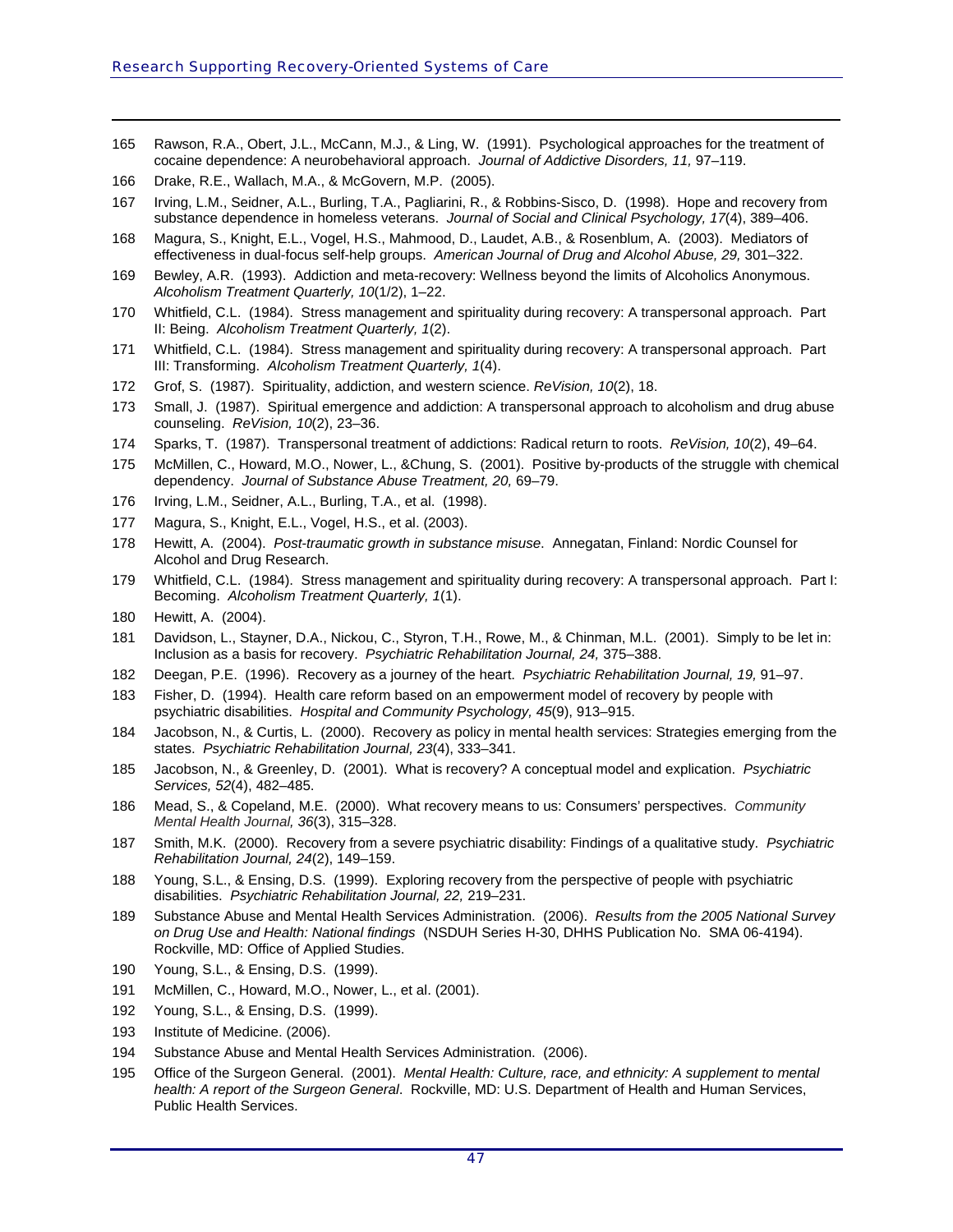- 196 National Institute of Mental Health. (1998). *Bridging science and service: A report by the National Advisory Mental Health Council's Treatment and Services Workgroup*. Bethesda, MD: National Institute of Mental Health.
- 197 Wells, K., Miranda, J., Bruce, M.L., Alegria, M., & Wallerstein, N. (2004). Bridging community intervention and mental health services research. *American Journal of Psychiatry, 161,* 955–963.
- <span id="page-53-0"></span>198 Perlick, D.A. (2001). Special section on stigma as a barrier to recovery: Introduction. *Psychiatric Services, 52,* 1613–1614.
- 199 Link, B.G., Struening, E.L., Neese-Todd, S., Asmussen, S., & Phelan, J.C. (2001). Stigma as a barrier to recovery: The consequences of stigma for the self-esteem of people with mental illnesses. *Psychiatric Services, 52*(12), 1621–1626.
- 200 Marks, A. (2002). Jobs elude former drug addicts. *Christian Science Monitor.* Retrieved from http://[www.csmonitor.com/2002/0604/p02s02-ussc](http://www.csmonitor.com/2002/0604/p02s02-ussc.html).html
- 201 Curley, B. (2002). Discrimination against people in recovery rampant, advocates say. *Join Together Online*. Retrieved from <http://www.jointogether.org/sa/news/features/reader/0,1854,553416,00.html>
- 202 Link, B.G., Struening, E.L., Neese-Todd, S., et al. (2001).
- 203 Marks, A. (2002).

- 204 Curley, B. (2002).
- 205 Humphreys, K., Wing, S., McCarty, D., Chappel, J., Gallant, L., Haberle, B., et al. (2004). Self-help organizations for alcohol and drug problems: Toward evidence-based practice and policy. *Journal of Substance Abuse Treatment, 26,* 151–158.
- 206 Brown, S.A., D'Amico, E.J., McCarthy, D.M., & Tapert, S.F. (2001). Four-year outcomes from adolescent alcohol and drug treatment. *Journal of Studies on Alcohol, 62,* 381–388.
- 207 Brown, S.A., Gleghorn, A., Schuckit, M.A., Myers, M.G., & Mott, M.A. (1996). Conduct disorder among adolescent alcohol and drug abusers. *Journal of Studies on Alcohol, 57,* 314–324.
- 208 Catalano, R.F., Hawkins, J.D., Wells, E.A., Miller, J., & Brewer, D. (1991). Evaluation of the effectiveness of adolescent drug abuse treatment, assessment of risks for relapse, and promising approaches for relapse prevention. *International Journal of the Addictions, 25,* 1085–1140.
- 209 Richter, S.S., Brown, S.A., & Mott, M.A. (1991). The impact of social support and self-esteem on adolescent substance abuse treatment outcome. *Journal of Substance Abuse, 3,* 371–385.
- 210 Shoemaker, R.H., & Sherry, P. (1991). Posttreatment factors influencing outcome of adolescent chemical dependency treatment. *Journal of Adolescent Chemical Dependency, 2*(1), 89–106.
- 211 Solomon, P. (2004). Peer support/peer provided services underlying processes, benefits, and critical ingredients. *Psychiatric Rehabilitation Journal, 27,* 392–401.
- 212 Solomon, P., & Draine, J. (2001). The state of knowledge of the effectiveness of consumer provided services. *Psychiatric Rehabilitation Journal, 25,* 20–27.
- 213 Christensen, A., & Jacobsen, N.S. (1994). Who (or what) can do psychotherapy: The status and challenge of nonprofessional therapies. *Psychological Science, 5,* 8–14.
- 214 Venner, K.L., Matzger, H., Forcehimes, A.A., et al. (2006).
- 215 Humphreys, K., Wing, S., McCarty, D., et al. (2004).
- 216 Brown, S.A., D'Amico, E.J., McCarthy, D.M., et al. (2001).
- 217 Brown, S.A., Gleghorn, A., Schuckit, M.A., et al. (1996).
- 218 Catalano, R.F., Hawkins, J.D., Wells, E.A., et al. (1991).
- 219 Richter, S.S., Brown, S.A., & Mott, M.A. (1991).
- 220 Shoemaker, R.H., & Sherry, P. (1991).
- 221 Jason, L.A., Davis, M.I., Ferrari, J.R., & Bishop, P.D. (2001). Oxford House: A review of research and implications for substance abuse recovery and community research. *Journal of Drug Education, 31,* 1–27.
- 222 Humphreys, K., Huebsch, P.D., Finney, J.W., & Moos, R.H. (1999). A comparative evaluation of substance abuse treatment: Substance abuse treatment can enhance the effectiveness of self-help groups. *Alcoholism, Clinical and Experimental Research, 23,* 558–563.
- 223 Venner, K.L., Matzger, H., Forcehimes, A.A., et al. (2006).
- 224 Wingo, L.K. (2001).
- 225 Florentine, R. (1999).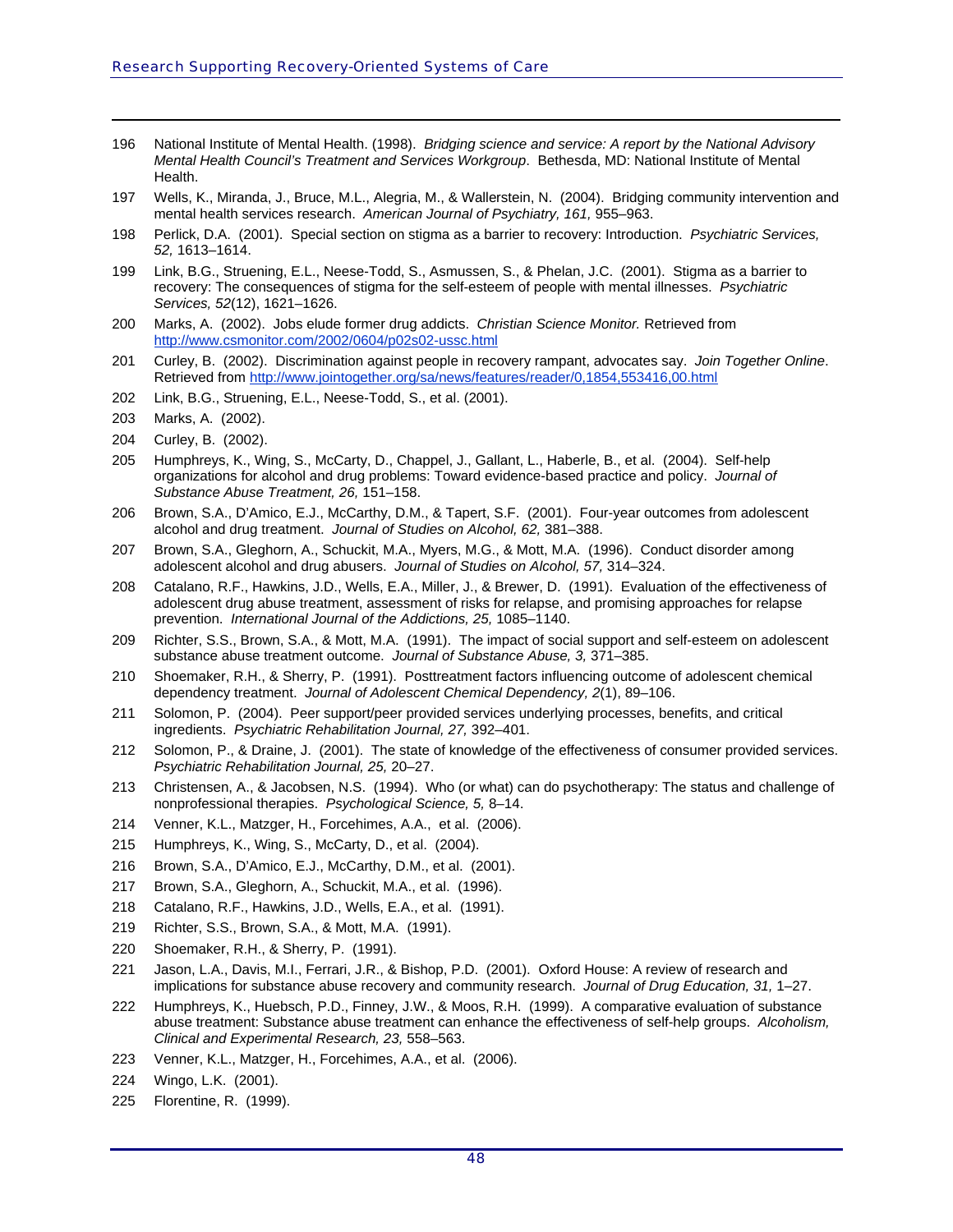- 226 Morgenstern, J., Labouvie, E., McCrady, et al. (1997).
- 227 Jason, L.A., Davis, M.I., Ferrari, J.R., et al. (2001).
- 228 Humphreys, K., Huebsch, P.D., Finney, J.W., et al. (1999).
- 229 Jason, L.A., Davis, M.I., & Ferrari, J.R. (2007). The need for substance abuse after-care: Longitudinal analysis of Oxford House. *Addictive Behaviors, 32,* 803–818.
- <span id="page-54-0"></span>230 Mankowski, E.S., Humphreys, K., & Moos, R.H. (2001). Individual and contextual predictors of involvement in twelve-step self-help groups after substance abuse treatment. *American Journal of Community Psychology, 29,* 537–563.
- 231 Timko, C., Moos, R.H., Finney, J.W., & Moos, B.S. (1994). Outcome of treatment for alcohol abuse and involvement in Alcoholics Anonymous among previously untreated problem drinkers. *Journal of Mental Health Administration, 21*(2), 145–160.
- 232 Fiorentine, R., & Hillhouse, M.P. (2000). Exploring the additive effects of drug misuse treatment and twelvestep involvement: Does Twelve-Step ideology matter? *Substance Use and Misuse, 35,* 367–397.
- 233 Emrick, C.D., Tonigan, J.S., Montgomery, H., & Little, L. (1993). Alcoholics Anonymous: What is currently known. In B.S. McCrady & W.R. Miller (Eds.), *Research on Alcoholics Anonymous* (pp. 41–76). Brunswick, NJ: Rutgers Center of Alcohol Studies.
- 234 Tucker, J.A., Vuchinich, R.E., & Gladsjo, J.A. (1994). Environmental events surrounding natural recovery from alcohol-related problems. *Journal of Studies on Alcohol, 55,* 401–411.
- 235 McKay, J.R., McLellan, A.T., Alterman, A.I., Cacciola, J.S., Rutherford, M.J., & O'Brien, C.P. (1998). Predictors of participation in aftercare sessions and self-help groups following completion of intensive outpatient treatment for substance abuse. *Journal of Studies on Alcohol, 59,* 152–162.
- 236 Fiorentine, R., & Hillhouse, M. (2000). Drug treatment and 12-step participation: The additive effects of integrated recovery activities. *Journal of Substance Abuse Treatment, 18*(1), 65–74.
- 237 Hoffmann, N., Harrison, P., & Belille, C. (1983). Alcoholics Anonymous after treatment: Attendance and abstinence. *International Journal of the Addictions, 18*(3), 311–318.
- 238 Florentine, R. (1999).

- 239 Fiorentine, R., & Hillhouse, M.P. (2000).
- 240 Emrick, C.D., Tonigan, J.S., Montgomery, H., et al. (1993).
- 241 Hoffmann, N., Harrison, P., & Belille, C. (1983).
- 242 Cohen, C., Humphreys, K., & Moos, R.H. (1997). Social and community resources and long-term recovery from treated and untreated alcoholism. *Journal of Studies on Alcohol, 58*(3), 231–238.
- 243 Emrick, C.D. (1987). Alcoholics Anonymous: Affiliation processes and effectiveness as treatment. *Alcoholism, Clinical and Experimental Research, 11,* 416–423.
- 244 Kingree, J.B. (1995). Understanding gender differences in psychosocial functioning and treatment retention. *American Journal of Drug and Alcohol Abuse, 21*(2), 267–281.
- 245 McKay, J.R., Alterman, A.I., McLellan, A.T., & Snider, E.C. (1994). Treatment goals, continuity of care, and outcome in a day hospital substance abuse rehabilitation program. *American Journal of Psychiatry, 151,* 254– 259.
- 246 Timko, C., & Sempel, J.M. (2004). Intensity of acute services, self-help attendance and one-year outcomes among dual diagnosis patients. *Journal of Studies on Alcohol, 65,* 274–282.
- 247 Jason, L.A., Davis, M.I., Ferrari, J.R., et al. (2001).
- 248 Jason, L.A., Davis, M.I., & Ferrari, J.R. (2007).
- 249 Biernacki, P. (1986). *Pathways from heroin addiction: Recovery without treatment*. Philadelphia: Temple University Press.
- 250 Gruber, K.J., Fleetwood, T.W., & Herring, M.W. (2001). In-home continuing care services for substanceaffected families: The bridges program. *Social Work, 46,* 267–277.
- 251 Miller, W.R. (1998).
- 252 Landry, M.J. (1994). *Understanding drugs of abuse: The processes of addiction, treatment, and recovery*. Arlington, VA: American Psychiatric Publishing.
- 253 Davis, K.E., & O'Neill, S.J. (2005). A focus group analysis of relapse prevention strategies for persons with substance use and mental disorders. *Psychiatric Services, 56,* 1288–1291.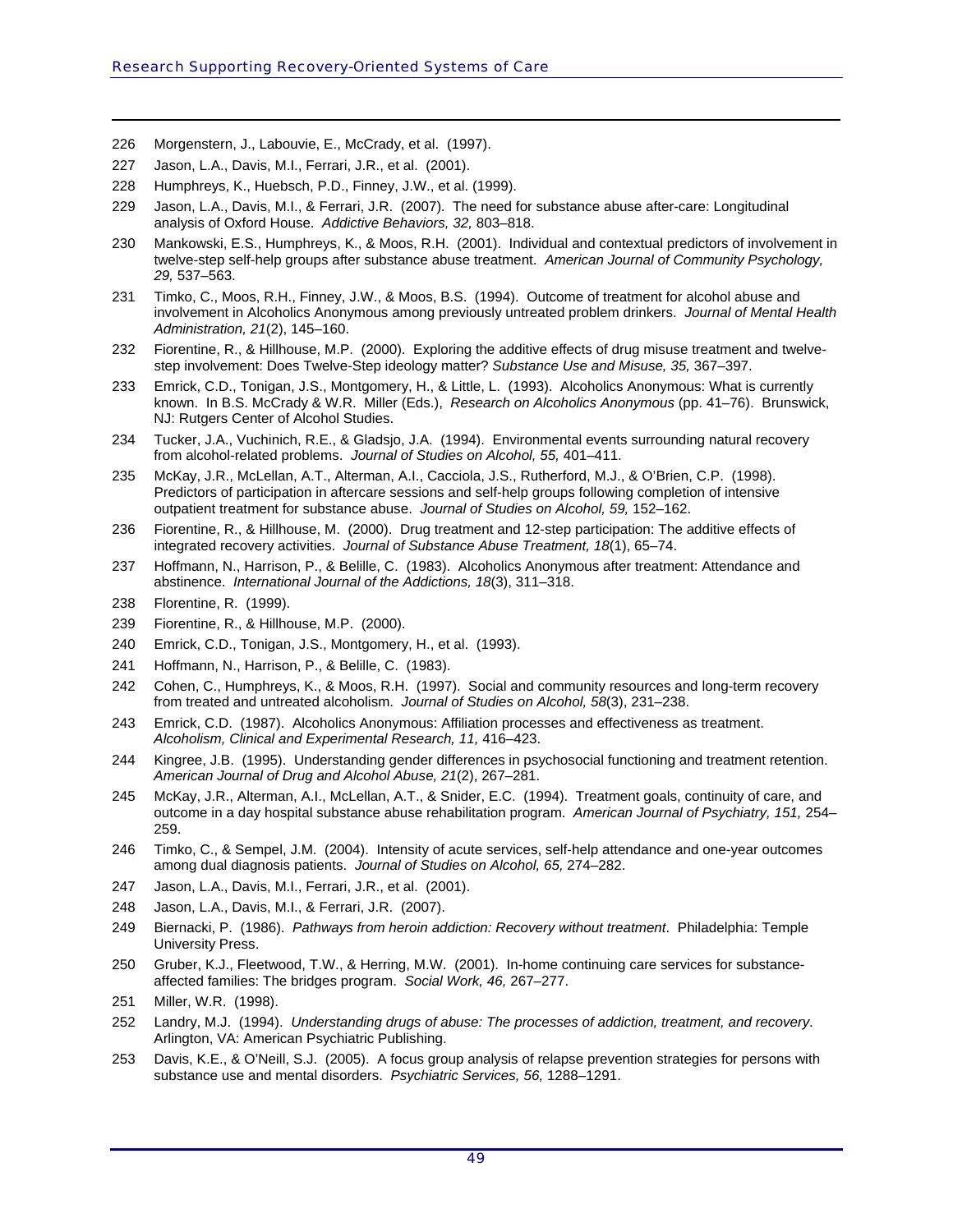- 254 Moos, R. H. (1994). Why do some people recover from alcohol dependence, whereas others continue to drink and become worse over time? *Addiction, 89,* 31–34.
- 255 Miller, W.R., & Rollnick, S. (2002).
- 256 Cohen, C., Humphreys, K., & Moos, R.H. (1997).
- 257 Granfield, R., & Cloud, W. (2001).
- <span id="page-55-0"></span>258 Ibid.

- 259 Vaillant, G.E. (1988). What can long-term follow-up teach us about relapse and prevention of relapse in addiction? *British Journal of Addictions, 83,* 1147–1157.
- 260 Miller, W.R. (1996).
- 261 Landry, M.J. (1994).
- 262 Davis, K.E., & O'Neill, S.J. (2005).
- 263 Moos, R. H. (1994).
- 264 Vaillant, G.E. (1988).
- 265 Miller, W.R., & Rollnick, S. (2002).
- 266 Flynn, P.M., Joe, G.W., Broome, K.M., et al. (2003).
- 267 Margolis, R., Kilpatrick, A., & Mooney, B. (2000). A retrospective look at long-term adolescent recovery: Clinicians talk to researchers. *Journal of Psychoactive Drugs, 32,* 117–125.
- 268 Margolis, R., Kilpatrick, A., & Mooney, B. (2000).
- 269 Kessler, R.C. (1994). The National Comorbidity Survey of the United States. *International Review of Psychiatry, 6,* 365–376.
- 270 Dawson, D.A. (1996). Correlates of past-year status among treated and untreated persons with former alcohol dependence: United States, 1992. *Alcoholism, Clinical and Experimental Research, 20,* 771–779.
- 271 Robins, L.N., & Regier, D.A. (1991). *Psychiatric disorders in America: The Epidemiologic Catchment Area Study*. New York: Free Press.
- 272 Schutte, K.K., Nichols, K.A., Brennan, P.L., & Moos, R.H. (2003). A ten-year follow-up of older problem drinkers: Risk of relapse and implications of successfully sustained remission. *Journal of Studies on Alcohol, 64*(3),3 67–374.
- 273 Ojesjo, L. (1981). Long-term outcome in alcohol abuse alcoholism among males in the Lundby general population, Sweden. *British Journal of Addictions, 76,* 391–400.
- 274 Dawson, D.A., Grant, B.F., Stinson, F.S., Chou, P.S., Huang, B., & Ruan, W.J. (2005). Recovery from DSM-IV alcohol dependence: United States, 2001-2002. *Addiction, 100,* 281–292.
- 275 Vaillant, G.E. (2003). A 60-year follow-up of alcoholic men. *Addiction, 98,* 1043–1051.
- 276 Helzer, J.E., Burnam, A., & McEvoy, L.T. (1991). Alcohol abuse and dependence. In L.N. Robins & D.A. Regier (Eds.), *Psychiatric disorders in America: The Epidemiologic Catchment Area Study* (pp. 81–115). New York: Free Press.
- 277 Dawson, D.A. (1996).
- 278 Faces and Voices of Recovery. (2001). *The road to recovery: A landmark national study on the public perceptions of alcoholism and barriers to treatment*. San Francisco: Peter D. Hart Research Associates / The Recovery Institute.
- 279 Brigham, T. (1979). Some effects of choice on academic performance. In L.C. Perlmuter & R.A. Monty (Eds.), *Choice and perceived control*. Hillsdale, NJ: Lawrence Erlbaum.
- 280 Laugharne, R., & Priebe, S. (2006). Trust, choice and power in mental health: A literature review. *Social Psychiatry and Psychiatric Epidemiology, 41*(11), 843–852.
- 281 Langer, E., & Rodin, J. (1976). The effects of choice and enhanced personal responsibility for the aged: A field experiment in an institutional setting. *Journal of Personality and Social Psychology, 34*, 191–198.
- 282 Calsyn, R.J., Winter, J.P., & Morse, G.A. (2000). Do consumers who have a choice of treatment have better outcomes? *Community Mental Health Journal, 36,* 149–160.
- 283 Thompson, C.E., & Wankel, L.M. (1980). The effects of perceived activity choice upon frequency of exercise behavior. *Journal of Applied Psychology, 10,* 436–443.
- 284 Rokke, P.D., Tomhave, J.A., & Jocic, Z. (1999). The role of client choice and target selection in selfmanagement therapy for depression in older adults. *Psychology of the Aging, 14*(1), 155–169.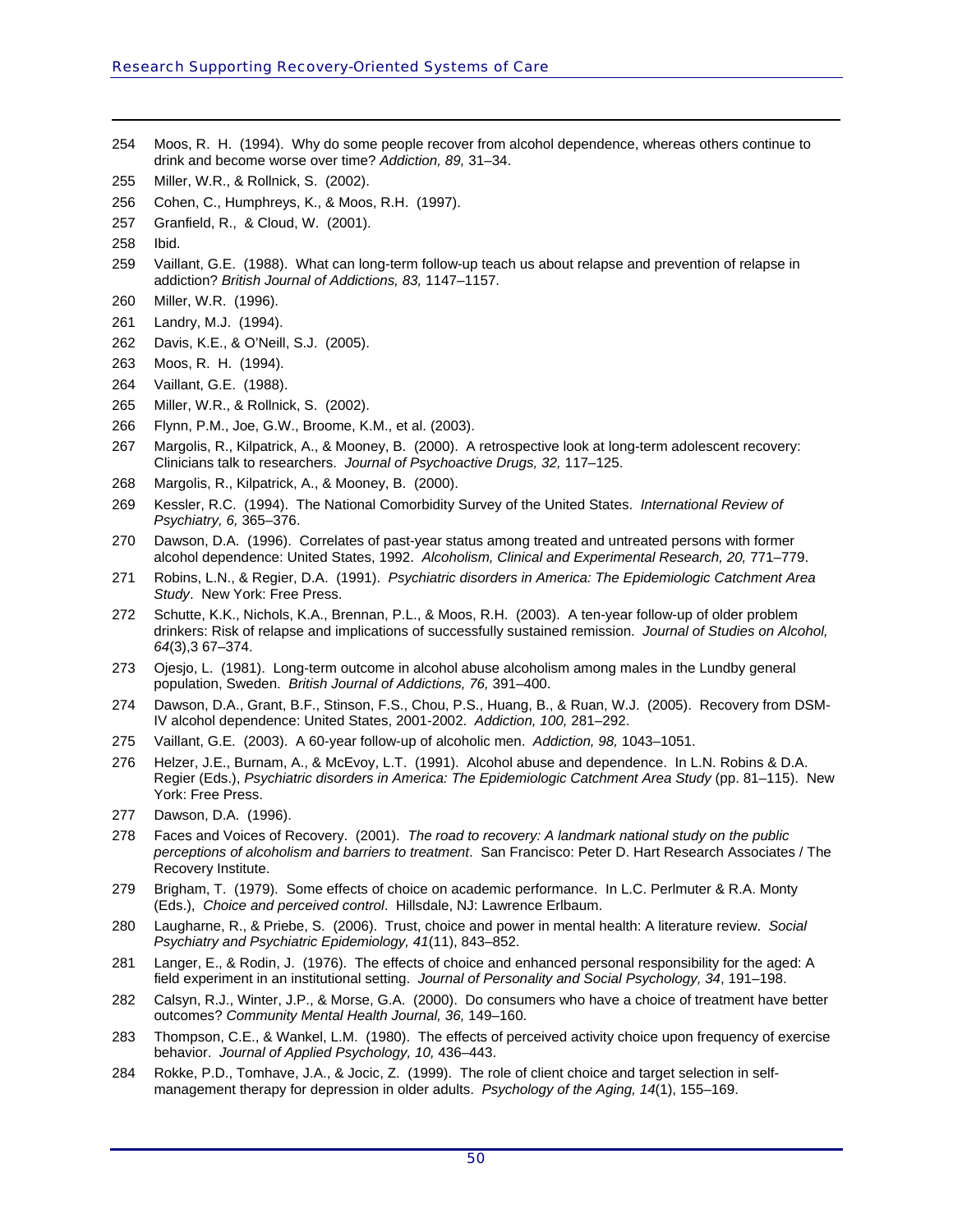- 285 Kissin, B., Platz, A., & Su, W.H. (1971). Selective factors in treatment choice and outcome in alcoholics. In N.K. Mello and J.K. Mendelson (Eds.), *Recent advances in studies of alcoholism* (NIMH Publication No. [HSM] 71–9045, pp. 781–802). Washington, DC: U.S. Government Printing Office.
- 286 Miller, W.R. (1985). Motivation for treatment: A review with special emphasis on alcoholism. *Psychological Bulletin, 98,* 84–107.
- <span id="page-56-0"></span>287 Langer, E., & Rodin, J. (1976).
- 288 Calsyn, R.J., Winter, J.P., & Morse, G.A. (2000).
- 289 Thompson, C.E., & Wankel, L.M. (1980).
- 290 Rokke, P.D., Tomhave, J.A., & Jocic, Z. (1999).
- 291 McCrady, B.S., Noel, N.E., Abrams, D.B., Stout, R.L., Nelson, H.F., & Hay, W.M. (1986). Comparative effectiveness of three types of spouse involvement in outpatient behavioral alcoholism treatment. *Journal of Studies on Alcohol, 47*(6), 459–467.
- 292 O'Farrell, T.J., Cutter, H.S.G., & Floyd, F.J. (1985). Evaluating behavioral marital therapy for male alcoholics: Effects on marital adjustment and communication from before to after therapy. *Behavior Therapy, 16,* 147– 167.
- 293 Noel, N.E., McCrady, B.S., Stout, R.L., & Fisher-Nelson, H. (1987). Predictors of attrition from an outpatient alcoholism treatment program for couples. *Journal of Studies on Alcohol, 48*(3), 229–235.
- 294 Higgins, S.T., Budney, A.J., Bickel, W.K., & Badger, G.J. (1994). Participation of significant others in outpatient behavioral treatment predicts greater cocaine abstinence. *The American Journal of Drug and Alcohol Abuse, 20,* 47–56.
- 295 Jason, L.A., Davis, M.I., & Ferrari, J.R. (2007).
- 296 McCrady, B.S. (2004). To have but one true friend: Implications for practice of research on alcohol use disorders and social networks. *Psychology of Addictive Behaviors, 18,* 113–121.
- 297 Drake, R.E., Wallach, M.A., & McGovern, M.P. (2005).
- 298 Gruber, K.J., & Fleetwood, T.W. (2004). In-home continuing care services for substance use affected families. *Substance Use and Misuse, 39,* 1379–1403.
- 299 Ibid.

- 300 Brown, S., & Lewis, V. (1998). *The Alcoholic Family in Recovery. A Developmental Model*. New York: The Guilford Press.
- 301 Carten, A.J. (1996). Mothers in recovery: Rebuilding families in the aftermath of addiction. *Social Work, 41,* 214–223.
- 302 Donovan, D.M. (1998). Continuing care: Promoting the maintenance of change. In: W.R. Miller & N. Heather (Eds.), *Treating addictive behaviors* (2nd ed.). New York: Plenum Press.
- 303 Higgins, C., Duxbury, L., & Lee, C. (1994). Impact of life-cycle stage and gender on the ability to balance work and family responsibilities. *Family Relations, 43*(2), 144–150.
- 304 O'Farrell, T.J., Choquette, K.A., Cutter, H.S., Brown, E.D., & McCourt, W.F. (1993). Behavioral marital therapy with and without additional couples relapse prevention sessions for alcoholics and their wives. *Journal of Studies on Alcohol, 54,* 652–666.
- 305 Simpson, D. & Joe, G. (2003). A longitudinal evaluation of treatment engagement and recovery stages. *Journal of Substance Abuse Treatment, 27,* (2), 89-97.
- 306 Finney, J.W., Noyes, C.A., Coutts, A.I., & Moos, R.H. (1998). Evaluating substance abuse treatment process models: Changes on proximal outcome variables during 12-step and cognitive-behavioral treatment. *Journal of Studies on Alcohol, 59,* 371–380.
- 307 Granfield, R., & Cloud, W. (2001).
- 308 Laudet, A. B., Morgen, K., & White, W. L. (2006).
- 309 Weisner, C., Delucchi, K., Matzger, H., & Schmidt, L. (2003). The role of community services and informal support on five-year drinking trajectories of alcohol dependent and problem drinkers. *Journal of Studies on Alcohol, 64,* 862–873.
- 310 Berkman, L.F. (2000). Social support, social networks, social cohesion and health. *Social Work and Health Care, 31,* 3–14.
- 311 Azrin, N.H., Sisson, R.W., Meyers, R., & Godley, M. (1982). Alcoholism treatment by disulfiram and community reinforcement therapy. *Journal of Behavior Therapy and Experimental Psychiatry, 13, 105–112.*
- 312 McCrady, B.S., Noel, N.E., Abrams, D.B., et al. (1986).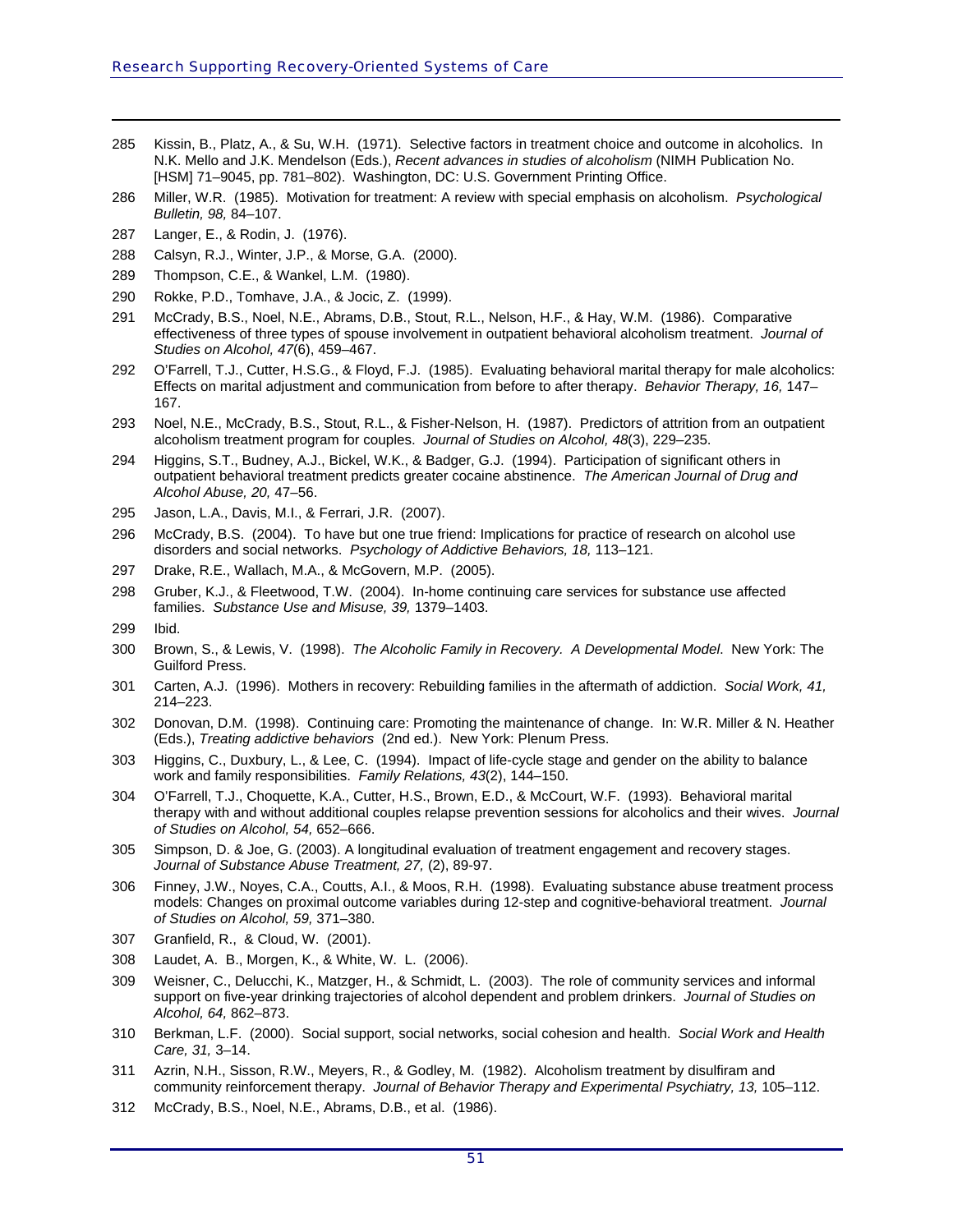313 O'Farrell, T.J., Cutter, H.S.G., & Floyd, F.J. (1985).

- 314 Barber, J.G., & Crisp, B.R. (1995). The "pressures to change"' approach to working with the partners of heavy drinkers. *Addiction, 90*(2), 269–276.
- 315 O'Farrell, T.J., Choquette, K.A., Cutter, H.S., et al. (1993).
- 316 Higgins, S.T., Budney, A.J., Bickel, W.K., et al. (1994).
- <span id="page-57-0"></span>317 Hser, Y.I., Polinsky, M.L., Maglione, M., & Anglin, M.D. (1999). Matching clients' needs with drug treatment services. *Journal of Substance Abuse Treatment, 16,* 299–305.
- 318 McLellan, A.T., Grissom, G.R., Brill, P., Durell, J., Metzger, D.S., & O'Brien, C.P. (1993). Private substance abuse treatments: Are some programs more effective than others? *Journal of Substance Abuse Treatment, 10*(3), 243–254.
- 319 McLellan, A.T., Alterman, A.I., Metzger, D.S., Grissom, G.R., Woody, G.E., Luborsky, L., et al.. (1994). Similarity of outcome predictors across opiate, cocaine, and alcohol treatments: Role of treatment services. *Journal of Consulting and Clinical Psychology, 62*(6), 1141–1158.
- 320 Pringle, J.L., Edmondston, L.A., Holland, C.L., Kirisci, L., Emptage, N., Balavage, V.K., et al. (2002). The role of wrap around services in retention and outcome in substance abuse treatment: Findings from the Wrap Around Services Impact Study. *Addictive Disorders and their Treatment, 1*(4), 109–118.
- 321 Devine, J.A., & Wright, J.D. (1997). Losing the housing game. The leveling effects of substance abuse. *American Journal of Orthopsychiatry, 67,* 618–631.
- 322 Brecht, M.L., Anglin, M.D., & Wang, J.C. (1993). Treatment effectiveness for legally coerced versus voluntary methadone maintenance clients. *American Journal of Drug and Alcohol Abuse, 19,* 89–106.
- 323 DeLeon, G. (1988). Legal pressure in therapeutic communities. *Journal of Drug Issues, 18,* 625–640.
- 324 Hser, Y.I., Polinsky, M.L., Maglione, M., et al. (1999).
- 325 Pringle, J.L., Edmondston, L.A., Holland, C.L., et al. (2002).
- 326 Friedmann, P.D., Hendrickson, J.C., Gerstein, D.R., & Zhang, Z. (2004). Designated case managers as facilitators of medical and psychosocial service delivery in addiction treatment programs. *Journal of Behavior Health Services Research, 31,* 86–97.
- 327 Hser, Y.I., Polinsky, M.L., Maglione, M., et al. (1999).
- 328 McLellan, A.T., Grissom, G.R., Brill, P., et al. (1993).
- 329 Pringle, J.L., Edmondston, L.A., Holland, C.L., et al. (2002).
- 330 Friedmann, P.D., Hendrickson, J.C., Gerstein, D.R., et al. (2004).
- 331 Kessler, R.C., Berglund, P., Demler, O., Jin, R., Merikangas, K.R., & Walters, E.E. (2005). Lifetime prevalence and age-of-onset distributions of DSM-IV disorders in the National Comorbidity Survey Replication. *Archives of General Psychiatry, 62,* 593–602.
- 332 Ross, H.E., Glaser, F.B., & Germanson, T. (1988). The prevalence of psychiatric disorders in patients with alcohol and other drug problems. *Archives of General Psychiatry, 45,* 1023–1031.
- 333 Anglin, M.D., Hser, Y.I., & Booth, M.W. (1987). Sex differences in addict careers. 4. Treatment. *American Journal of Drug and Alcohol Abuse, 13,* 253–280.
- 334 Grella, C.E., & Joshi, V. (1999). Gender differences in drug treatment careers among clients in the National Drug Abuse Treatment Outcome Study. *American Journal of Drug and Alcohol Abuse, 25*(3), 385–406.
- 335 Wechsberg, W.M., Craddock, S.G., & Hubbard, R.L. (1998). How are women who enter substance abuse treatment different than men? A gender comparison from the Drug Abuse Treatment Outcome Study (DATOS). *Drugs and Society, 1*3(1/2), 97–115.
- 336 Tims, F., Leukefeld, C., & Platt, J. (2001). *Relapse and recovery in addictions*. New Haven, CT: Yale University Press.
- 337 Halfon, N., & Hochstein, M. (2002). Life course health development: An integrated framework for developing health, policy, and research. *Milbank Quarterly, 80,* 433–79, iii.
- 338 Antonucci, T.C. (1990). Social supports and social relationships. In R.H. Binstock (Ed.), *Handbook of aging and the social sciences* (3rd ed.). New York: Van Nostrand Reinhold.
- 339 Rice, C., Longabaugh, R., Beattie, M., & Noel, N. (1993). Age group differences in response to treatment for problematic alcohol use. *Addiction, 88*(10), 1369–1375.
- 340 Bartels, S.J., Blow, F.C., Brockmann, L.M., & Van Citters, A.D. (2005). *Substance abuse and mental health among older Americans: The state of the knowledge and future directions.* Rockville, MD: Westat.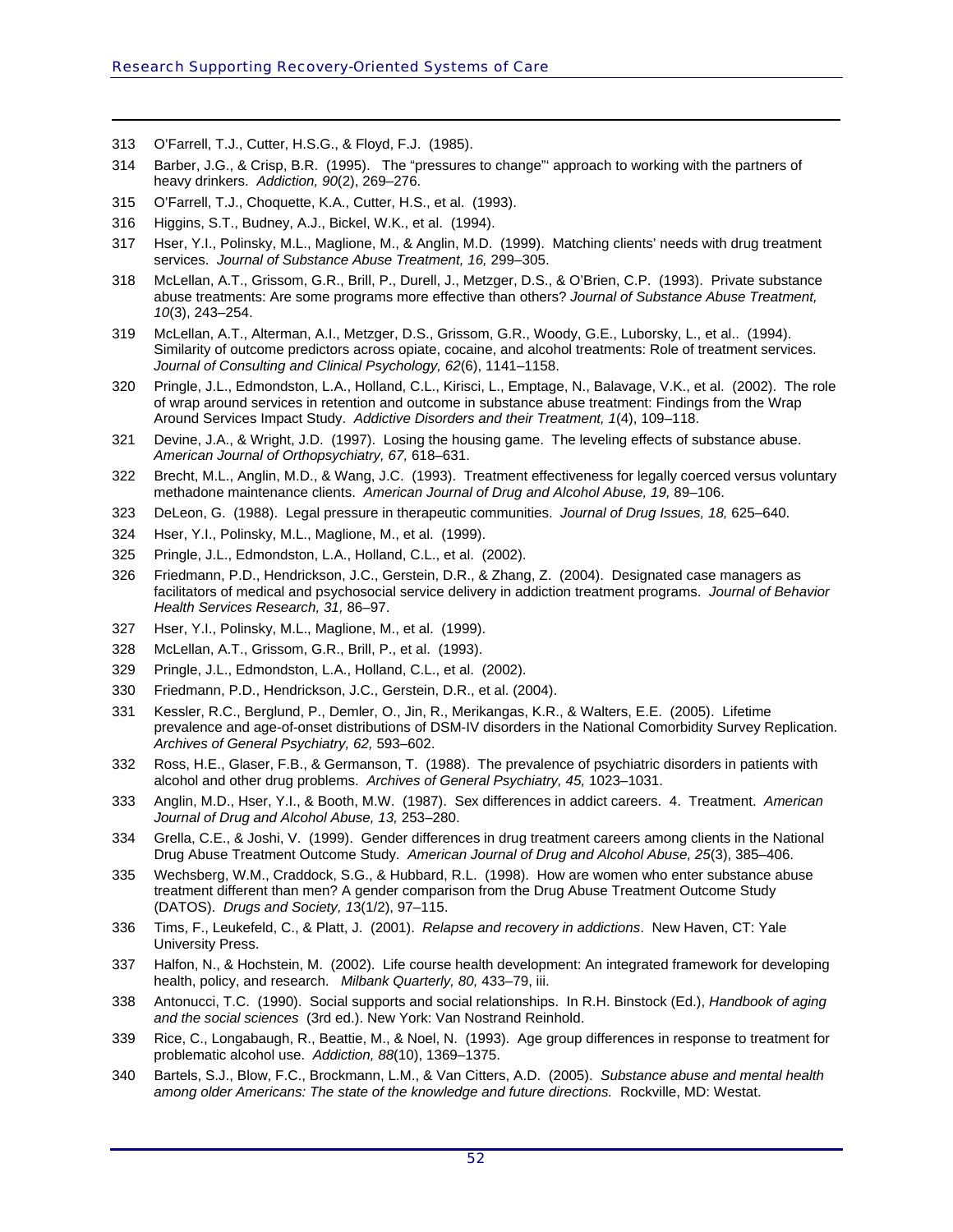- 341 Blow, F.C., Walton, M.A., Chermack, S.T., Mudd, S.A., & Brower, K.J. (2000). Older adult treatment outcome following elder-specific inpatient alcoholism treatment. *Journal of Substance Abuse Treatment, 19*(1), 67–75.
- 342 Schonfeld, L., & Dupree, L.W. (1995). Treatment approaches for older problem drinkers. *International Journal of the Addictions, 30*(13–14), 1819–1842.
- <span id="page-58-0"></span>343 Benshoff, J.J., Harrawood, L.K., & Koch, D.S. (2003). Substance abuse and the elderly: Unique issues and concerns. *Journal of Rehabilitation, 69,* 43–48.
- 344 Satre, D.D., Mertens, J.R., Arean, P.A., & Weisner, C. (2004). Five-year alcohol and drug treatment outcomes of older adults versus middle-aged and younger adults in a managed care program. *Addiction, 99,* 1286–1297.
- 345 Tims, F., Leukefeld, C., & Platt, J. (2001).
- 346 Blow, F.C., Walton, M.A., Chermack, S.T., et al. (2000).
- 347 Schonfeld, L., & Dupree, L.W. (1995).

- 348 Benshoff, J.J., Harrawood, L.K., & Koch, D.S. (2003).
- 349 Berk, L.E. (2007). *Development through the lifespan* (4th ed.). Boston: Allyn & Bacon.
- 350 Featherman, D.L., & Lerner, R.M. (1985). Ontogenesis and sociogenesis: Problematics for theory and research about development and socialization across the lifespan. *American Sociological Review, 50*(5), 659– 676.
- 351 Rice, C., Longabaugh, R., Beattie, M., et al. (1993).
- 352 Schonfeld, L., & Dupree, L.W. (1995).
- 353 Bartels, S.J., Blow, F.C., Brockmann, L.M., et al. (2005).
- 354 Blow, F.C., Walton, M.A., Chermack, S.T., et al. (2000).
- 355 Fortney, J.C., Booth, B.M., Blow, F.C., & Bunn, J.Y. (1995). The effects of travel barriers and age on the utilization of alcoholism treatment aftercare. *American Journal of Drug and Alcohol Abuse, 21,* 391–406.
- 356 Rice, C., Longabaugh, R., Beattie, M., et al. (1993).
- 357 Bartels, S.J., Blow, F.C., Brockmann, L.M., et al. (2005).
- 358 Blow, F.C., Walton, M.A., Chermack, S.T., et al. (2000).
- 359 Schonfeld, L., & Dupree, L.W. (1995).
- 360 Fillmore, K.M., Grant, M., Hartka, E., et al. (1988).
- 361 Sobell, L.C., Ellingstad, T.P., & Sobell, M.B. (2000).
- 362 Humphreys, K., Moos, R.H., & Finney, J.W. (1995). Two pathways out of drinking problems without professional treatment. *Addictive Behaviors, 20,* 427–441.
- 363 Granfield, R., & Cloud, W. (2001).
- 364 Drake, R.E., Wallach, M.A., & McGovern, M.P. (2005).
- 365 Hser, Y.I., Grella, C.E., Hsieh, S.C., Anglin, M.D., & Brown, B.S. (1999). Prior treatment experience related to process and outcomes in DATOS. *Drug and Alcohol Dependence, 57,* 137–150.
- 366 Simpson, D.D., Joe, G.W., Greener, J.M., & Rowan-Szal, G.A. (2000). Modeling year 1 outcomes with treatment process and post-treatment social influences. *Substance Use and Misuse, 35,* 1911–1930.
- 367 Broome, K.M., Simpson, D.D., & Joe, G.W. (2002). The role of social support following short-term inpatient treatment. *American Journal of Addictions, 11,* 57–65.
- 368 Bradizza, C.M., & Stasiewicz, P.R. (2003). Qualitative analysis of high-risk drug and alcohol use situations among severely mentally ill substance abusers. *Addictive Behaviors, 28,* 157–169.
- 369 Bradizza, C.M., Stasiewicz, P.R., & Carey, K.B. (1998). High-risk alcohol and drug use situations among seriously mentally ill inpatients: A preliminary investigation. *Addictive Behaviors, 23,* 555–560.
- 370 Alverson, H., Alverson, M., & Drake, R.E. (2000). An ethnographic study of the longitudinal course of substance abuse among people with severe mental illness. *Community Mental Health Journal, 36,* 557–569.
- 371 Sells, D.J., Rowe, M., Fisk, D., & Davidson, L. (2003). Violent victimization of persons with co-occurring psychiatric and substance use disorders. *Psychiatric Services, 54,* 1253–1257.
- 372 Sells, D.J., Rowe, M., Fisk, D., et al. (2003).
- 373 Kisthardt, W. (1997). The strengths model of case management: Principles and helping functions. In D. Saleeby (Ed.), *The Strengths Perspective in Social Work Practice* (2nd ed., pp. 97–114). New York: Longman.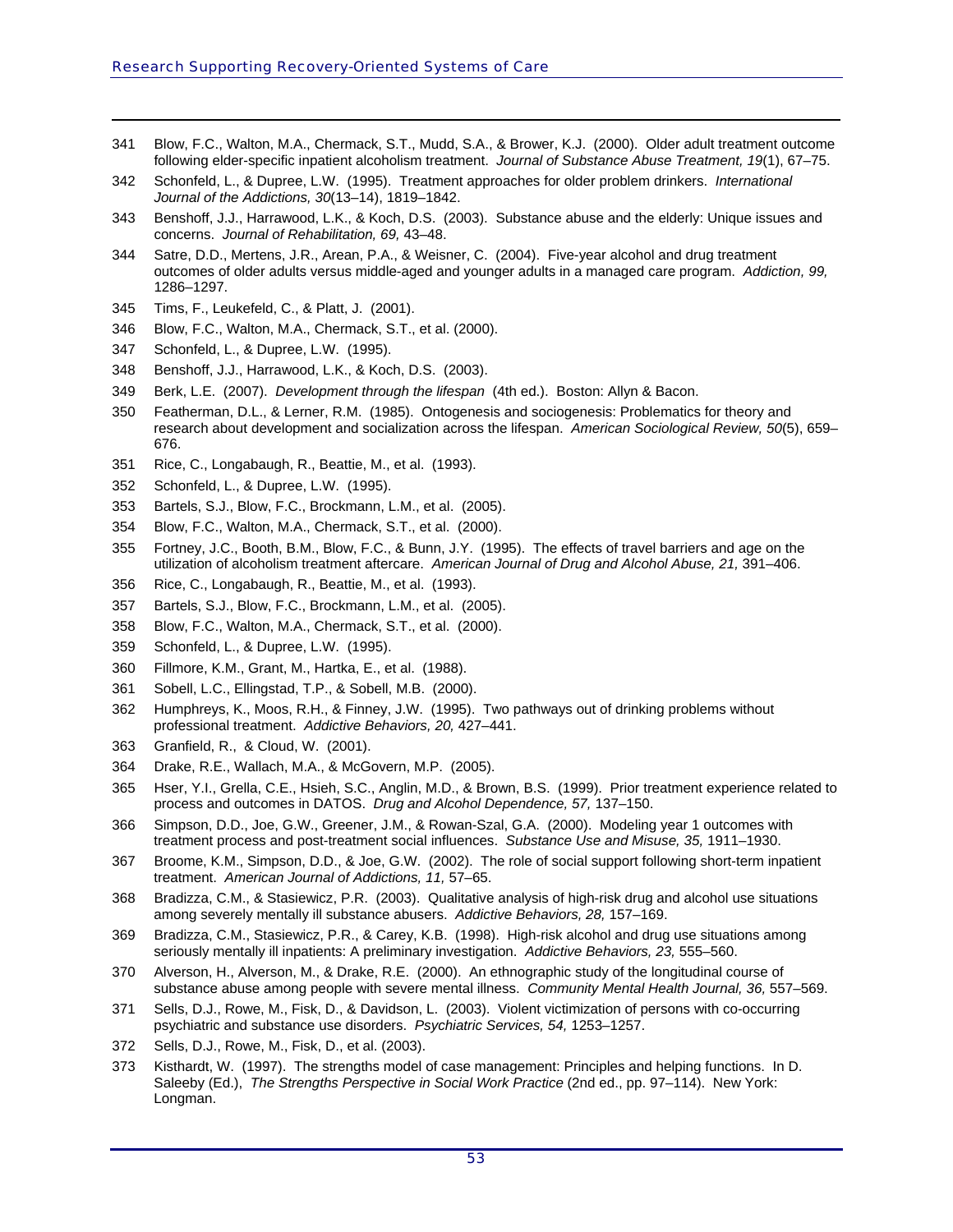- 374 Rapp, C.A. (1998). *The strengths model: Case management with people suffering from severe and persistent mental illness*. New York: Oxford University Press.
- 375 Carten, A.J. (1996).

- 376 Rapp, C.A. (1998).
- <span id="page-59-0"></span>377 Blankertz, L., McKay, C., & Robinson, S. (1998). Work as a rehabilitative tool for individuals with dual diagnosis. *Journal of Vocational Rehabilitation, 11,* 113–123.
- 378 Comerford, A.W. (1999). Work dysfunction and addiction: Common roots. *Journal of Substance Abuse Treatment, 16,* 247–253.
- 379 Dickinson, K., & Maynard, R. (1981). *The impact of supported work on ex-addicts*. New York: MDRC.
- 380 Platt, J.J. (1995). Vocational rehabilitation of drug abusers. *Psychological Bulletin, 117,* 416–433.
- 381 Room, R. (1998). Drinking patterns and alcohol-related social problems: Frameworks for analysis in developing societies. *Drug and Alcohol Review, 17,* 389–398.
- 382 Pringle, J.L., Edmondston, L.A., Holland, C.L., et al. (2002).
- 383 McDaid, D., & Thornicroft, G. (2005). *Mental health II: Balancing institutional and community-based care*. World Health Organization Regional Office for Europe.
- 384 Trieman, N., Leff, J., & Glover, G. (1999). Outcome of long stay psychiatric patients resettled in the community: Prospective cohort study. *British Medical Journal, 319,* 13–16.
- 385 Ibid.
- 386 Harrison, L.D. (2001). The revolving prison door for drug involved offenders: Challenges and opportunities. *Crime & Delinquency, 47*(3), 462–485.
- 387 Knight, K., Simpson, D.D., & Hiller, M. (1999). Three-year reincarceration outcomes for in-prison therapeutic community treatment in Texas. *Prison Journal, 79,* 337–351.
- 388 Haggerty, J.L., Reid, R.J., Freeman, G.K., Starfield, B.H., Adair, C.E., & McKendry, R. (2003). Continuity of care: A multidisciplinary review. *British Medical Journal, 327*, 1219–1221.
- 389 Ibid.
- 390 Moos, R.H. (2003). Addictive disorders in context: Principles and puzzles of effective treatment and recovery. *Psychology of Addictive Behaviors, 17,* 3–12.
- 391 Miller, W.R., & Hester, R.K. (1986). Inpatient alcoholism treatment: Who benefits? *American Psychologist, 41,* 794–805.
- 392 Fortney, J.C., Booth, B.M., Blow, F.C., et al. (1995).
- 393 McKay, J.R. (2001). Effectiveness of continuing care interventions for substance abusers: Implications for study of long-term treatment effects. *Evaluation Review, 25*(2), 211–232.
- 394 Gruber, K.J., Fleetwood, T.W., & Herring, M.W. (2001).
- 395 Gruber, K.J., & Fleetwood, T.W. (2004).
- 396 Godley, M.D., Godley, S.H., Dennis, M.L., Funk, R., & Passetti, L.L. (2002). Preliminary outcomes from the assertive continuing care experiment for adolescents discharged from residential treatment. *Journal of Substance Abuse Treatment, 23,* 21–32.
- 397 Dennis, M., Scott, C.K., & Funk, R. (2003). An experimental evaluation of recovery management checkups (RMC) for people with chronic substance use disorders. *Evaluation and Program Planning, 26,* 339–352.
- 398 Donovan, D.M. (1998).
- 399 Godley, M.D., Godley, S.H., Dennis, M., Funk, R., & Passetti, L.L. (2007). The effect of assertive continuing care on continuing care linkage, adherence and abstinence following residential treatment for adolescents with substance use disorders. *Addiction, 102,* 81–93.
- 400 Godley, M.D., Godley, S.H., Dennis, M., et al. (2007).
- 401 Druss, B.G., & von Esenwein, S.A. (2006). Improving general medical care for persons with mental and addictive disorders: Systematic review. *General Hospital Psychiatry, 28,* 145–153.
- 402 Rothman, J., Rudnick, D., Slifer, M., Agins, B., Heiner, K., & Birkhead, G. (2007). Co-located substance use treatment and HIV prevention and primary care services, New York State, 1990-2002: A model for effective service delivery to a high-risk population. *Journal of Urban Health, 84,* 226–242.
- 403 Hitchcock, H.C., Stainback, R.D., & Roque, G.M. (1995). Effects of halfway house placement on retention of patients in substance abuse aftercare. *American Journal of Drug and Alcohol Abuse, 21,* 379–390.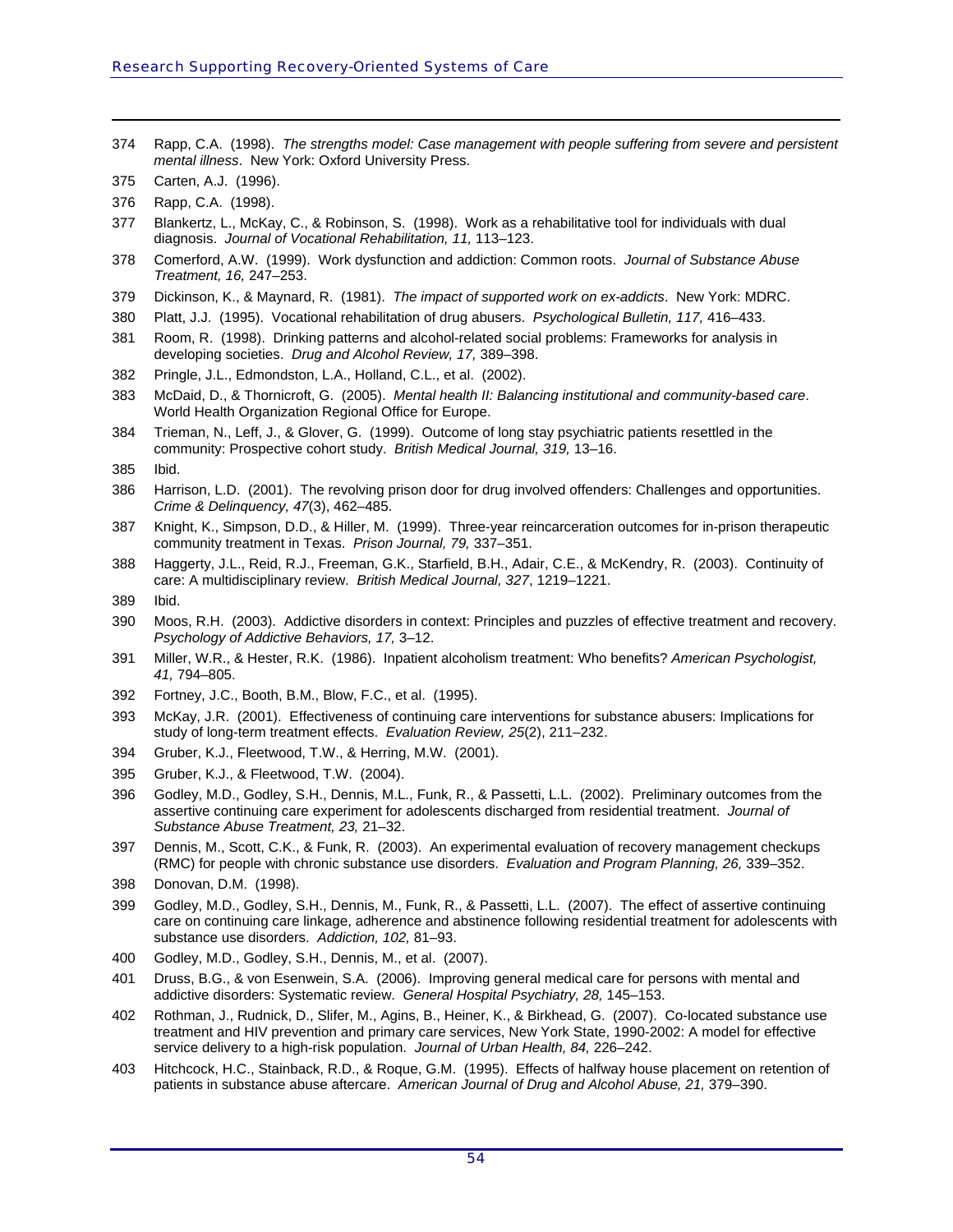- 404 Rosenheck, R., & Gallup, P. (1991). Involvement in an outreach and residential treatment program for homeless mentally ill veterans. *Journal of Nervous and Mental Disease, 179,* 750–754.
- 405 Moos, R.H., Finney, J.W., Ouimette, P.C., & Suchinsky, R.T. (1999). A comparative evaluation of substance abuse treatment: I. Treatment orientation, amount of care, and 1-year outcomes. *Alcoholism, Clinical and Experimental Research, 23,* 529–536.
- <span id="page-60-0"></span>406 Farabee, D., Prendergast, M. Cartier, J., Wexler, H., Knight, K., & Anglin, M.D. (1999). Barriers to implementing effective correctional drug treatment programs. *Prison Journal, 7*(2), 150–162.
- 407 Wolff, N., Plemmons, D., Veysey, B., & Brandli, A. (2002). Release planning for inmates with mental illness compared with those who have other chronic illnesses. *Psychiatric Services, 53,* 1469–1471.
- 408 Sung, H.E., & Richter, L. (2006). Contextual barriers to successful reentry of recovering drug offenders. *Journal of Substance Abuse Treatment, 31,* 365–374.
- 409 Butzin, C.A., Martin, S.S., & Inciardi, J.A. (2002). Evaluating component effects of a prison-based treatment continuum. *Journal of Substance Abuse Treatment, 22,* 63–69.
- 410 Wexler, H.K., Melnick, G., Lowe, L., & Peters, J. (1999). Three-year reincarceration outcomes for Amity inprison therapeutic community and aftercare in California. *Prison Journal, 79,* 321–336.
- 411 Broome, K.M., Simpson, D.D., & Joe, G.W. (1999). Patient and program attributes related to treatment process indicators in DATOS. *Drug and Alcohol Dependence, 57,* 127–135.
- 412 Joe, G.W., Simpson, D.D., Dansereau, D.F., & Rowan-Szal, G.A. (2001). Relationships between counseling rapport and drug abuse treatment outcomes. *Psychiatric Services, 52,* 1223–1229.
- 413 Alverson, H., Alverson, M., & Drake, R.E. (2001). Social patterns of substance use among people with dual diagnoses. *Mental Health Services Research, 3,* 3–14.
- 414 Moos, R.H., Finney, J.W., Ouimette, P.C., et al. (1999).
- 415 Farabee, D., Prendergast, M. Cartier, J., et al. (1999).
- 416 Wolff, N., Plemmons, D., Veysey, B., et al. (2002).
- 417 Sung, H.E., & Richter, L. (2006).
- 418 Butzin, C.A., Martin, S.S., & Inciardi, J.A. (2002).
- 419 Wexler, H.K., Melnick, G., Lowe, L., et al. (1999).
- 420 Broome, K.M., Simpson, D.D., & Joe, G.W. (1999).
- 421 Ibid,

- 422 Joe, G.W., Simpson, D.D., Dansereau, D.F., et. Al. (2001).
- 423 Alverson, H., Alverson, M., & Drake, R.E. (2001).
- 424 Green, J.M. (1996). Engagement and empathy: A pilot study of the therapeutic alliance in outpatient child psychiatry. *Child Psychology and Psychiatry Review, 1,* 130–138.
- 425 Meier, P.S., Barrowclough, C., & Donmall, M.C. (2005). The role of the therapeutic alliance in the treatment of substance misuse: A critical review of the literature. *Addiction, 100,* 304–316.
- 426 Felton, B.J., Barr, A., Clark, G., & Tsemberis, S.J. (2006). ACT team members' responses to training in recovery-oriented practices. *Psychiatric Rehabilitation Journal, 30,* 112–119.
- 427 Lorig, K.R., & Holman, H. (2003).
- 428 Ibid, p. 2.
- 429 Ibid, p. 1.
- 430 Moos, R.H. (2003).
- 431 Simpson, D.D. (2004). A conceptual framework for drug treatment process and outcomes. *Journal of Substance Abuse Treatment, 27,* 99–121.
- 432 Connors, G.J., Carroll, K.M., DiClemente, C.C., Longabaugh, R., & Donovan, D.M. (1997). The therapeutic alliance and its relationship to alcoholism treatment participation and outcome. *Journal of Consulting and Clinical Psychology, 65,* 588–598.
- 433 Dearing, R.L., Barrick, C., Dermen, K.H., & Walitzer, K.S. (2005). Indicators of client engagement: Influences on alcohol treatment satisfaction and outcomes. *Psychology of Addictive Behaviors, 19,* 71–78.
- 434 Miller, W.R., & Wilbourne, P.L. (2002). Mesa Grande: A methodological analysis of clinical trials of treatments for alcohol use disorders. *Addiction, 97,* 265–277.
- 435 Dearing, R.L., Barrick, C., Dermen, K.H., et al. (2005).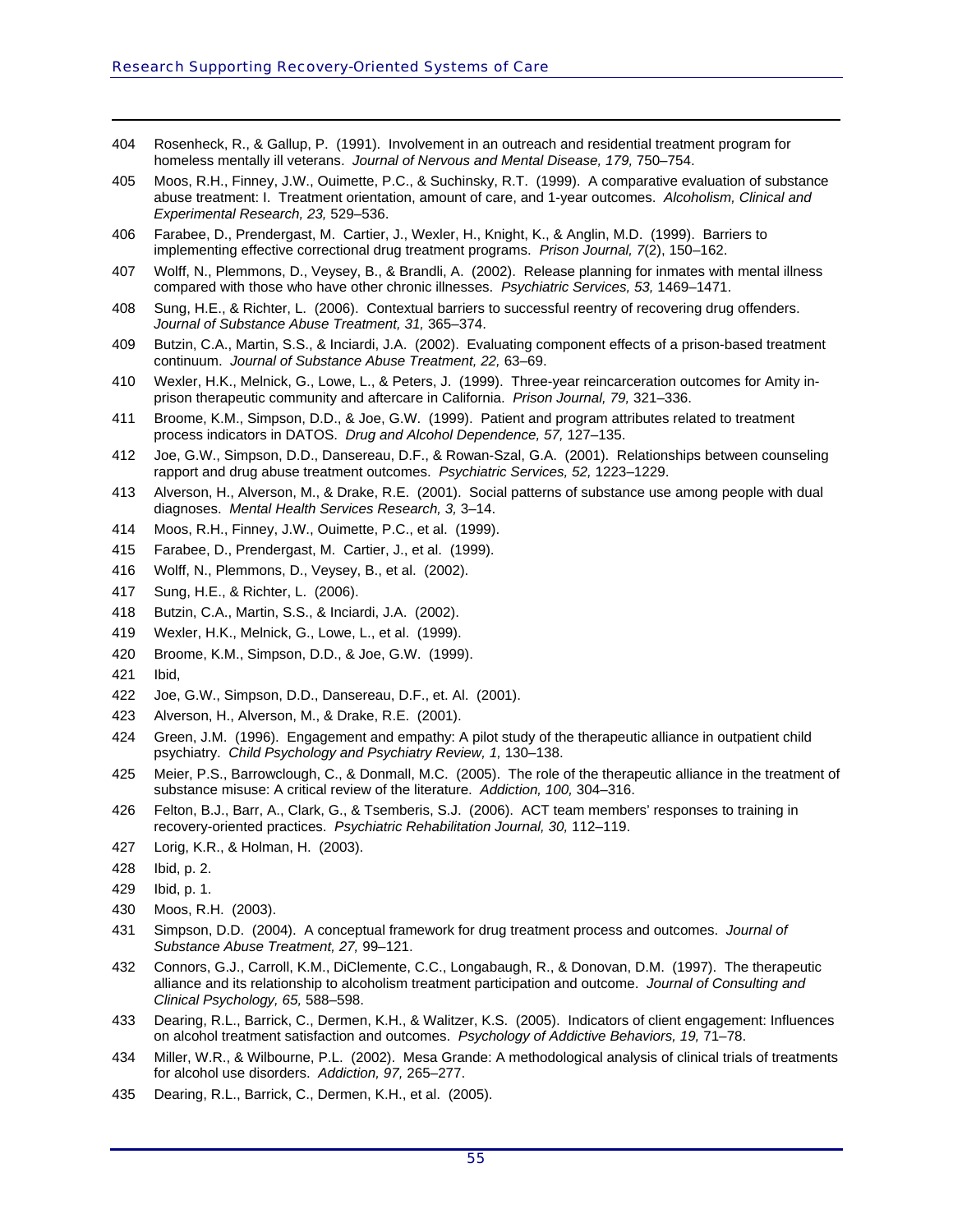- 436 Belding, M.A., Iguchi, M.Y., Morral, A.R., & McLellan, A.T. (1997). Assessing the helping alliance and its impact in the treatment of opiate dependence. *Drug and Alcohol Dependence, 48,* 51–59.
- 437 Petry, N.M., & Bickel, W.K. (1999). Therapeutic alliance and psychiatric severity as predictors of completion of treatment for opioid dependence. *Psychiatric Services, 50,* 219–227.
- <span id="page-61-0"></span>438 Diamond, G.M., Diamond, G.S., & Liddle, H.A. (2000). The therapist-parent alliance in family-based therapy for adolescents. *Journal of Clinical Psychology, 56,* 1037–1050.
- 439 Kasarabada, N.D., Hser, Y.I., Boles, S.M., & Huang, Y.C. (2002). Do patients' perceptions of their counselors influence outcomes of drug treatment? *Journal of Substance Abuse Treatment, 23*(4), 327–334.
- 440 Ilgen, M., Tiet, Q., Finney, J., & Moos, R.H. (2006). Self-efficacy, therapeutic alliance, and alcohol-use disorder treatment outcomes. *Journal of Studies on Alcohol, 67*(3), 465–472.
- 441 Ilgen, M.A., McKellar, J., Moos, R., & Finney, J.W. (2006). Therapeutic alliance and the relationship between motivation and treatment outcomes in patients with alcohol use disorder. *Journal of Substance Abuse Treatment, 31*(2), 157–162. Epub 2006 Jul 13.

- 443 Siegal, H.A., Fisher, J.H., Rapp, R.C., Kelliher, C.W., Wagner, J.H., O'Brien, W.F., et al. (1996). Enhancing substance abuse treatment with case management: Its impact on employment. *Journal of Substance Abuse Treatment, 13*(2), 93–98.
- 444 Hall, J.A., Carswell, C., Walsh, E., Huber, D.L., & Jampoler, J.S. (2002). Iowa case management: Innovative social casework. *Social Work, 47,* 132–141.
- 445 Rapp, R.C., Kelliher, C.W., Fisher, J.H., & Hall, F.J. (1994). Strengths-based case management. A role in addressing denial in substance abuse treatment. *Journal of Case Management, 3,* 139–144.
- 446 Saleebey, D. (1996). The strengths perspective in social work practice: Extensions and cautions. *Social Work, 41,* 296–305.
- 447 Weick, A., Rapp, C., Sullivan, W.P., & Kisthardt, W. (1989). A strengths perspective for social work practice. *Social Work, 34* (4): 350–354.
- 448 Siegal, H.A., Fisher, J.H., Rapp, R.C., et al. (1996).
- 449 Siegal, H.A., Li, L., & Rapp, R.C. (2002). Case management as a therapeutic enhancement: Impact on posttreatment criminality. *Journal of Addictive Disorders, 21*(4), 37–46.
- 450 Rapp, R.C., Siegal, H.A., Li, L., & Saha, P. (1998). Predicting post primary treatment services and drug use outcome: A multivariate analysis. *American Journal of Drug and Alcohol Abuse, 24,* 603–615.
- 451 Arredondo, P., Toperek, R., Brown, S.P., Jones, J., Locke, D.C., Sanchez, J., et al. (1996). Operationalization of the multicultural counseling competencies. *Journal of Multicultural Counseling and Development, 24,* 42– 78.
- 452 Office of Minority Health (2001). *National standards for culturally and linguistically appropriate services in health care: Final report*. Rockville, MD: U.S. Department of Health and Human Services. Retrieved April 2, 2007, from <http://www.omhrc.gov/templates/browse.aspx?lvl=2&lvlID=15>.
- 453 Brach, C., & Fraser, I. (2000). Can cultural competency reduce racial and ethnic health disparities? A review and conceptual model. *Medical Care Research Review, 57* (S1): 181–217.
- 454 Lavizzo-Mourey, R., & Mackenzie. E.R. (1996). Cultural competence: Essential measurements of quality for managed care organizations. *Annals of Internal Medicine, 124* (10): 919–920.
- 455 Lawson, W.B. (1996). The art and science of the psychopharmacotherapy of African Americans. *Mount Sinai Journal of Medicine, 63*(5–6): 301–305.
- 456 Moffic, H.S., & Kinzie, J.D. (1996). The history and future of cross-cultural psychiatric services. *Community Mental Health Journal, 32*(6): 581–592.
- 457 Cheung, F.K., & Snowden, L.R. (1990). Community mental health and ethnic minority populations. *Community Mental Health Journal, 26,* 277–291.
- 458 Simpson, D.D. (2004).
- 459 Office of Minority Health (2001).
- 460 Brach, C., & Fraser, I. (2000).
- 461 Ford, E.S., & Cooper, R.S. (1995). Implications of race/ethnicity for health and health care use. *Health Services Research, 30*(1), 237–252.

<sup>442</sup> Carten, A.J. (1996).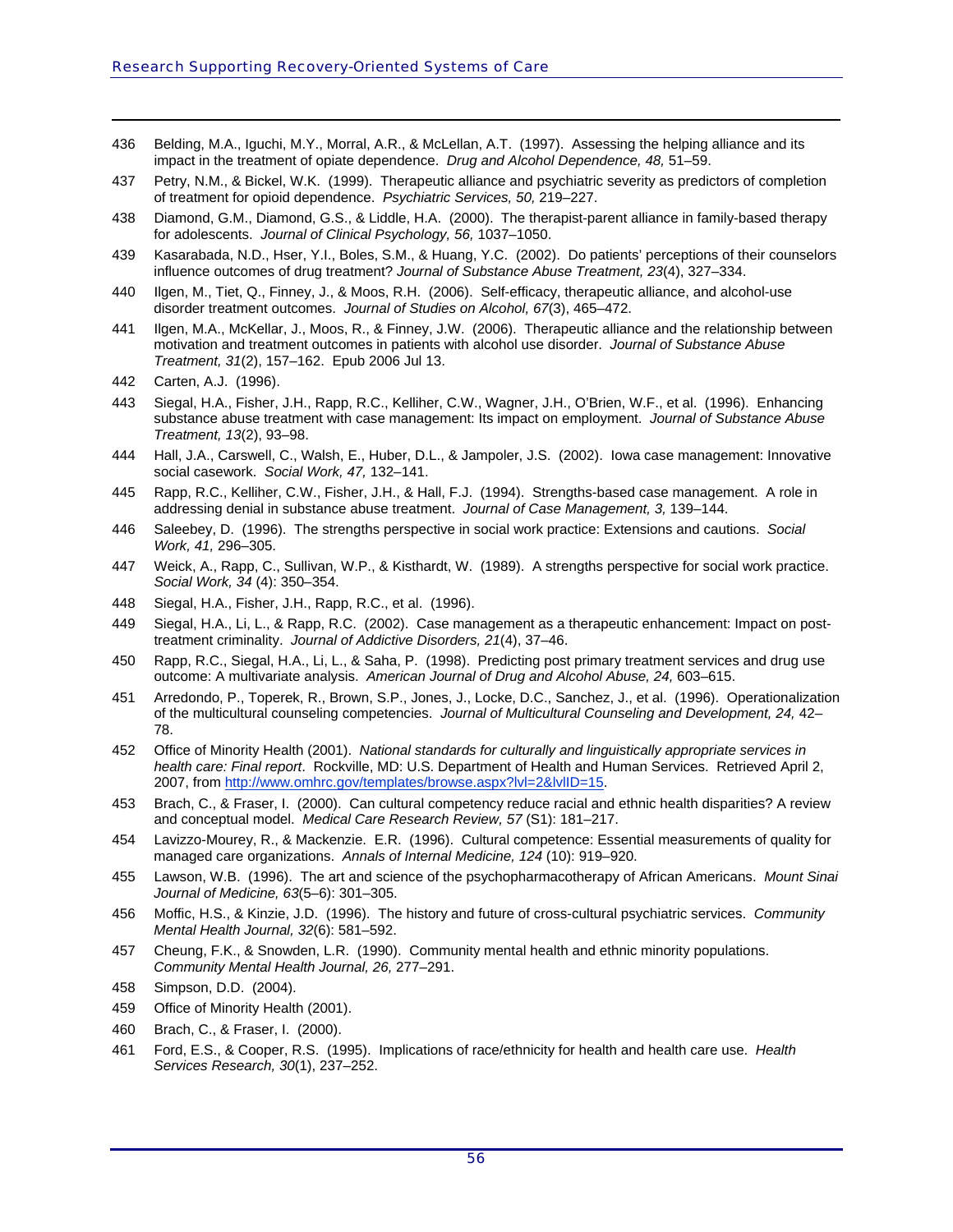- 462 Gornick, M.E., Eggers, P.W., Reilly, T.W., Mentnech, R.M., Fitterman, L.K., Kucken, L.E., et al. (1996). Effects of race and income on mortality and use of services among Medicare beneficiaries. *New England Journal of Medicine, 335*(11), 791–799.
- 463 Mayberry, R.M., Mili, F., Vaid, I.G.M., Samadi, A., Ofili, E., McNeal, M.S., et al. (1999). *Racial and ethnic differences in access to medical care: A synthesis of the literature.* Menlo Park, CA: Henry J. Kaiser Family Foundation.
- <span id="page-62-0"></span>464 Kington, R.S., & Smith, J.P. (1997). Socioeconomic status and racial and ethnic differences in functional status associated with chronic diseases. *American Journal of Public Health, 87*(5), 805–810.
- 465 Williams, D.R. (1999). Race, socioeconomic status, and health: The added effects of racism and discrimination. *Annals of the New York Academy of Sciences, 896,* 173–188.
- 466 Nickens, H.W. (1995). The role of race/ethnicity and social class in minority health status. *Health Services Research, 30* (1, Part II), 151–162.
- 467 Hyun, M.S., Kools, S., & Kim, S.A. (2003).
- 468 Uziel-Miller, N.D., Lyons, J.S., Kissiel, C., & Love, S. (1998). Treatment needs and initial outcomes of a residential recovery program for African-American women and their children. *American Journal of Addictions, 7,* 43–50.
- 469 Campbell, C.I., & Alexander, J.A. (2002). Culturally competent treatment practices and ancillary service use in outpatient substance abuse treatment. *Journal of Substance Abuse Treatment, 22*(3), 109–119.
- 470 Longshore, D., Grills, C., & Annon, K. (1999). Effects of a culturally congruent intervention on cognitive factors related to drug-use recovery. *Substance Use and Misuse, 34*(9), 1223–1241.
- 471 Campbell, C.I., & Alexander, J.A. (2002).
- 472 Ehrmin, J.T. (2005). Dimensions of culture care for substance-dependent African American women. *Journal of Transcultural Nursing, 16,* 117–125.
- 473 Miller, W.R. (1998).

- 474 Miller, W.R., Meyers, R.J., & Hiller-Sturmhofel, S. (1999). The community-reinforcement approach. *Alcohol Research and Health, 23,* 116–121.
- 475 Ehrmin, J.T. (2005).
- 476 Arnold, R., Avants, S.K., Margolin, A., & Marcotte, D. (2002). Patient attitudes concerning the inclusion of spirituality into addiction treatment. *Journal of Substance Abuse Treatment, 23,* 319–326.
- 477 Avants, S.K., Warburton, L.A., & Margolin, A. (2001). Spiritual and religious support in recovery from addiction among HIV-positive injection drug users. *Journal of Psychoactive Drugs, 33,* 39–45.
- 478 Brizer, D.A. (1993). Religiosity and drug abuse among psychiatric inpatients. *American Journal of Drug and Alcohol Abuse, 19,* 337–345.
- 479 Gorsuch, R.L. (1994). Toward motivational theories of intrinsic religious commitment. *Journal of Science and Studies in Religion*, 33(4), 315–325.
- 480 Kendler, K.S., Gardner, C.O., & Prescott, C.A. (1997). Religion, psychopathology, and substance use and abuse: A multimeasure, genetic-epidemiologic study. *American Journal of Psychiatry, 154,* 322–329.
- 481 Mathew, R.J., Georgi, J., Wilson, W.H., & Mathew, V.G. (1996). A retrospective study of the concept of spirituality as understood by recovering individuals. *Journal of Substance Abuse Treatment, 13,* 67–73.
- 482 Miller, W.R. (1998).
- 483 Avants, S.K., Warburton, L.A., & Margolin, A. (2001).
- 484 Muffler, J., Langrod, J.G., & Larson, D. (1992). "There is a balm in Gilead." Religion and substance abuse treatment. In J.H. Lowinson, P. Ruiz, & R.B. Millman (Eds.), *Substance abuse: A comprehensive textbook* (2nd ed., pp. 584–595). Baltimore: Williams & Wilkins.
- 485 Laudet, A. B., Morgen, K., & White, W. L. (2006).
- 486 Ibid.
- 487 Pardini, D.A., Plante, T.G., Sherman, A., & Stump, J.E. (2000). Religious faith and spirituality in substance abuse recovery: Determining the mental health benefits. *Journal of Substance Abuse Treatment, 19,* 347– 354.
- 488 Kondo, C., Iimuro, T., Iwai, K., Kurata, K., Kouda, M., Tachikawa, H., et al. (2000). [A study of recovery factor about drug addiction recovery center (DARC)]. *Nihon Arukoru Yakubutsu Igakkai Zasshi, 35,* 258–270.
- 489 Flynn, P.M., Joe, G.W., Broome, K.M., et al. (2003).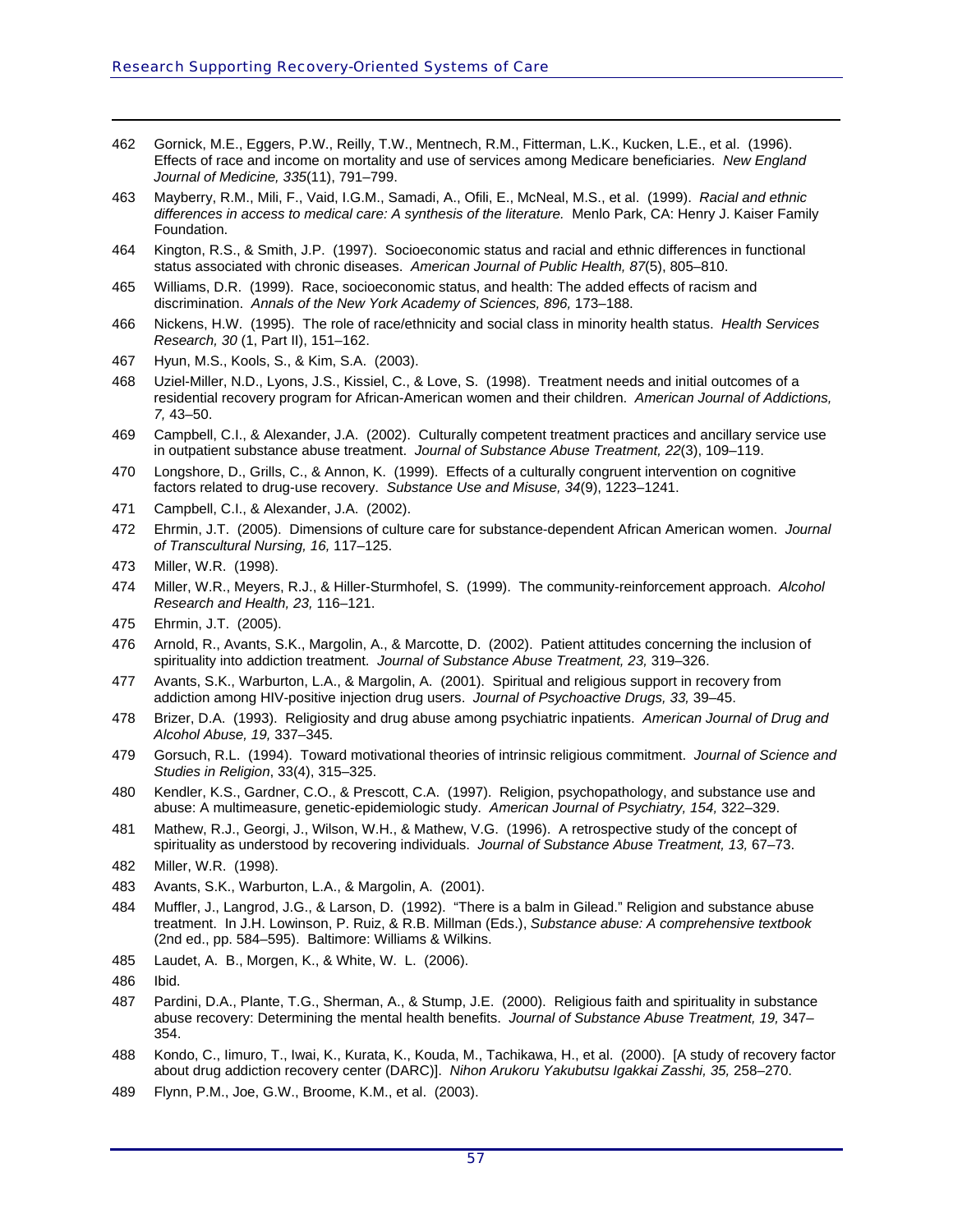490 Laudet, A. B., Morgen, K., & White, W. L. (2006). p. 15.

- 492 Miller, W.R. (1998). Why do people change addictive behavior? The 1996 H. David Archibald Lecture. *Addiction, 93,* 163–172.
- 493 Arnold, R., Avants, S.K., Margolin, A., et al. (2002).
- <span id="page-63-0"></span>494 Institute of Medicine. (2006).
- 495 Humphreys, K., Wing, S., McCarty, D., et al. (2004).
- 496 Galanter, M., Dermatis, H., Egelko, S., & De Leon, G. (1998). Homelessness and mental illness in a professional- and peer-led cocaine treatment clinic. *Psychiatric Services, 49*(4), 533–535.
- 497 Bandura, A. (1997). The anatomy of stages of change. *American Journal of Health Promotion, 12,* 8–10.
- 498 Lorig, K.R., Ritter, P., Stewart, A.L., et al. (2001).
- 499 Institute of Medicine. (2006).
- 500 Bodenheimer, T., Lorig, K., Holman, H., & Grumbach, K. (2002). Patient self-management of chronic disease in primary care. *JAMA, 288,* 2469–2475.
- 501 Moos, R.H., Moos, B.S., Timko, C. (2006). Gender, Treatment, and Self-Help in Remission from Alcohol Use and Disorders. *Clinical Medical Research, 4,* 163-174.
- 502 Morgenstern, J., Labouvie, E., McCrady, B.S. et al. (1997).
- 503 Humphreys, K. (2004). A few apologies, but no regrets. *Addiction, 99,* 155–156.
- 504 Humphreys, K., Mankowski, E., Moos, R., & Finney, J. (1999). Do enhanced friendship networks and active coping mediate the effect of self-help groups on substance abuse? *Annals of Behavioral Medicine, 21*(1), 54– 60.
- 505 McKellar, J., Stewart, E., & Humphreys, K. (2003). Alcoholics anonymous involvement and positive alcoholrelated outcomes: Cause, consequence, or just a correlate? A prospective 2-year study of 2,319 alcoholdependent men. *Journal of Consulting and Clinical Psychology, 71,* 302–308.
- 506 Connors, G.J., Tonigan, J.S., & Miller, W.R. (2001). A longitudinal model of intake symptomatology, AA participation and outcome: Retrospective study of the project MATCH outpatient and aftercare samples. *Journal of Studies on Alcohol, 62,* 817–825.
- 507 Owen, P.L., Slaymaker, V., Tonigan, J.S., McCrady, B.S., Epstein, E.E., Kaskutas, L.A., et al. (2003). Participation in Alcoholics Anonymous: Intended and unintended change mechanisms. *Alcoholism, Clinical and Experimental Research, 27,* 524–532.
- 508 Humphreys, K., & Moos, R. (2001). Can encouraging substance abuse patients to participate in self-help groups reduce demand for health care? A quasi-experimental study. *Alcoholism, Clinical and Experimental Research, 25,* 711–716.
- 509 Hawkins, J.D., & Catalano, R.F. (1985). Aftercare in drug abuse treatment. *International Journal of the Addictions, 20,* 917–945.
- 510 Johnson, N.P., & Chappel, J.N. (1994). Using AA and other 12-step programs more effectively. *Journal of Substance Abuse Treatment, 11*(2), 137–142.
- 511 Khantzian, E.J., & Mack, J.E. (1994). How AA works and why it's important for clinicians to understand. *Journal of Substance Abuse Treatment, 11*(2), 77–92.
- 512 Connors, G.J., Tonigan, J.S., & Miller, W.R. (2001).
- 513 Humphreys, K., Mankowski, E., Moos, R., et al. (1999).
- 514 Owen, P.L., Slaymaker, V., Tonigan, J.S., et al. (2003).
- 515 Humphreys, K., & Moos, R. (2001).
- 516 Johnson, N.P., & Chappel, J.N. (1994).
- 517 Khantzian, E.J., & Mack, J.E. (1994).
- 518 Hawkins, J.D., & Catalano, R.F. (1985).
- 519 Troyer, T.N., Acampora, A.P., O'Connor, L.E., & Berry, J.W. (1995). The changing relationship between therapeutic communities and 12-Step programs: A survey. *Journal of Psychoactive Drugs, 27,* 177–180.
- 520 Fiorentine, R., & Hillhouse, M.P. (2000).
- 521 Caldwell, P.E., & Cutter, H.S. (1998). Alcoholics Anonymous affiliation during early recovery. *Journal of Substance Abuse Treatment, 15,* 221–228.

<sup>491</sup> Ibid.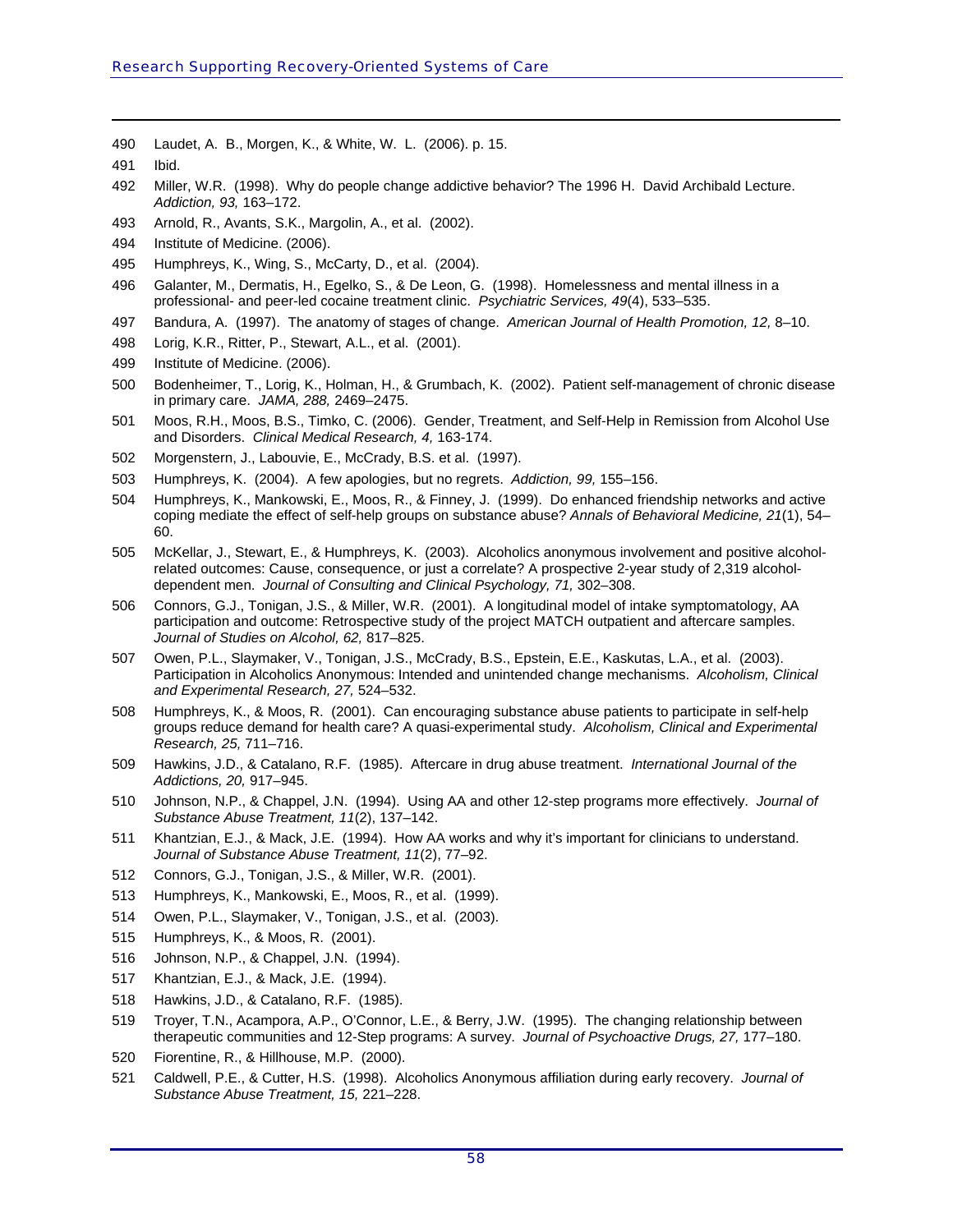- 522 Etheridge, R.M., Craddock, S.G., Hubbard, R.L., & Rounds-Bryant, J.L. (1999). The relationship of counseling and self-help participation to patient outcomes in DATOS. *Drug and Alcohol Dependence, 57,* 99– 112.
- 523 Vanicelli, M. (1978). Impact of aftercare in the treatment of alcoholics: A cross-lagged panel analysis. *Journal of Studies on Alcohol, 39,* 1875–1886.
- <span id="page-64-0"></span>524 Kissina, W., McLeoda, C., & McKay, J. (2003). The longitudinal relationship between self-help group attendance and course of recovery. *Evaluation and Program Planning, 26,* 311–323.
- 525 Morgenstern, J., Labouvie, E., McCrady, B.S., et al. (1997).
- 526 Humphreys, K., Mankowski, E., Moos, R., et al. (1999).
- 527 Galanter, M., Egelko, S., &Edwards, H. (1993). Rational recovery: Alternative to AA for addiction? *American Journal of Drug and Alcohol Abuse, 19,* 499–510.
- 528 Brooks, A.J., & Penn, P.E. (2003). Comparing treatments for dual diagnosis: Twelve-step and selfmanagement and recovery training. *American Journal of Drug and Alcohol Abuse, 29,* 359–383.
- 529 Scutchfield, F.D., Ireson, C., & Hall, L. (2004). The voice of the public in public health policy and planning: The role of public judgment. *Journal of Public Health Policy, 25,* 197–205.
- 530 Merzel, C., & D'Afflitti, J. (2003). Reconsidering community-based health promotion: Promise, performance, and potential. *American Journal of Public Health, 93*(4), 557–574.
- 531 Ibid.

- 532 Jeffs, L., Law, M., Baker, G.R., & Norton, P.G. (2005). *Patient safety research in Australia, United Kingdom, United States and Canada: A summary of research priority areas, agenda-setting processes, and directions for future research in the context of their patient safety initiatives*. Canadian Patient Safety Institute.
- 533 Ibid.
- 534 Dwyer, J. (1989). The politics of participation. *Community Health Studies, 13,* 59–65.
- 535 Sofaer, S. (1999). Challenges for the public in negotiating the health system in the 21st century. *Journal of Urban Health, 76,* 211–228.
- 536 Walsh, D. (1996). A journey toward recovery: From the inside out. *Psychiatric Rehabilitation Journal, 20*(2), 85–90.
- 537 Sofaer, S. (1999).
- 538 Ibid.
- 539 Moggi, F., Hirsbrunner, H.P., Brodbeck, J., & Bachmann, K.M. (1999). One-year outcome of an integrative inpatient treatment for dual diagnosis patients. *Addictive Behaviors, 24*(4), 589–592.
- 540 Weisner, C., Mertens, J., Parthasarathy, S., Moore, C., & Lu, Y. (2001). Integrating primary medical care with addiction treatment: A randomized controlled trial. *JAMA, 286,* 1715–1723.
- 541 Parthasarathy, S., Mertens, J., Moore, C., & Weisner, C. (2003). Utilization and cost impact of integrating substance abuse treatment and primary care. *Medical Care, 41,* 357–367.
- 542 McAlpine, C., Marshall, C.C., & Doran, N.H. (2001). Combining child welfare and substance abuse services: A blended model of intervention. *Child Welfare, 80,* 129–149.
- 543 Friedmann, P.D., Hendrickson, J.C., Gerstein, D.R., et al. (2004).
- 544 Weisner, C., Mertens, J., Parthasarathy, S., et al. (2001).
- 545 Friedmann, P.D., Lemon, S.C., Stein, M.D., Etheridge, R.M., D'Aunno, T. A. (2001). Linkage to medical services in the Drug Abuse Treatment Outcome Study. *Medical Care, 39,* 284–295.
- 546 Parthasarathy, S., Mertens, J., Moore, C., et al. (2003).
- 547 McAlpine, C., Marshall, C.C., & Doran, N.H. (2001)
- 548 McLellan, A.T., Hagan, T.A., Levine, M., Gould, F., Meyers, K., Bencivengo, M., et al. (1998). Supplemental social services improve outcomes in public addiction treatment. *Addiction, 93,* 1489–1499.
- 549 Marsh, J.C., D'Aunno, T.A., & Smith, B.D. (2000). Increasing access and providing social services to improve drug abuse treatment for women with children. *Addiction, 95,* 1237–1247.
- 550 Minkoff, K. (1991). Program components of a comprehensive integrated care system for serious mentally ill patients with substance disorders. *New Directions in Mental Health Services,* (50), 13–27.
- 551 Osher, F.C., & Kofoed, L.L. (1989). Treatment of patients with psychiatric and psychoactive substance abuse disorders. *Hospital and Community Psychiatry, 40,* 1025–1030.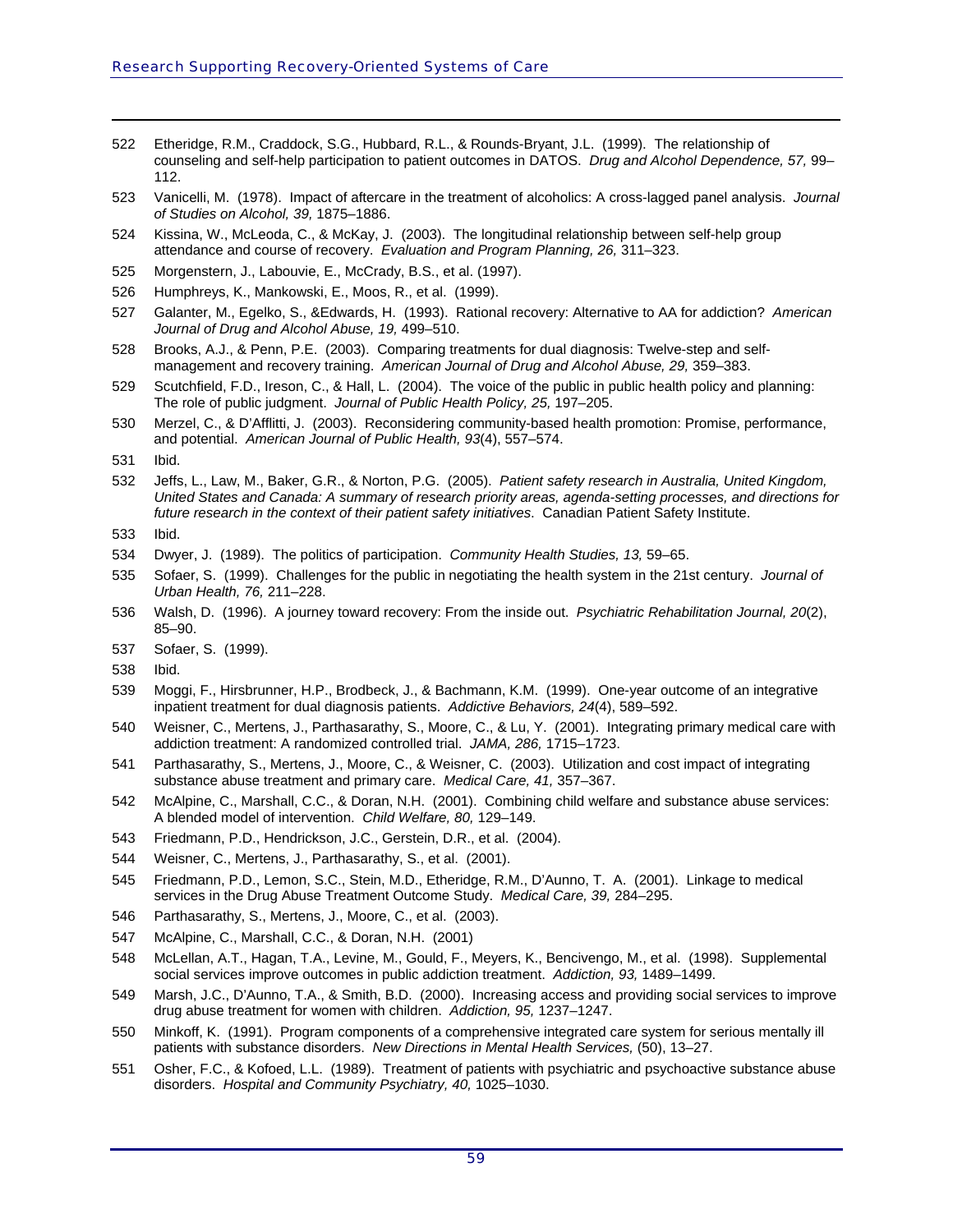- 552 Swindle, R.W., Phibbs, C.S., Paradise, M.J., Recine, B.P., & Moos, R.H. (1995). Inpatient treatment for substance abuse patients with psychiatric disorders: A national study of determinants of readmission. *Journal of Substance Abuse, 7*(1), 79–97.
- 553 Moggi, F., Hirsbrunner, H.P., Brodbeck, J., et al. (1999)

- 554 Weisner, C., Mertens, J., Parthasarathy, S., et al. (2001).
- <span id="page-65-0"></span>555 Golden, O. (1992). *Poor children and welfare reform*. Westport, CT: Auburn House.
- 556 Swick, K.J. (1992). *A descriptive assessment of project FOCUS' home visit program*. (ERIC Document Reproduction Service No. ED 346962)
- 557 Boyd, B. (1992). Impacts of interagency collaboration on participating organizations. Paper presented at the annual meeting of the American Educational Research Association, San Francisco, CA: (ERIC Document Reproduction Service No. ED 346566)
- 558 Kagan, S.L. (1991). *United we stand: Collaboration for childcare an early education services.* New York: Teachers College Press.
- 559 Raack, L., Kunesh, L.G., & Shulman, I. (1992). *Interagency collaboration in the heartland: Challenges and opportunities. Proceedings of the NCREL Early Childhood Connection Regional Forum (1st, Elmhurst, Illinois, October 14-15, 1991)*. ERIC Document Reproduction Service No. ED 344670.
- 560 Washburn, N.J., Simmons, S., Sommer, V., Adkins, B., Gerken, P., Rogers, M., et al. (2006). Outcome of interventions to identify family history and risk management for women with breast cancer in the ambulatory setting. *Journal of Clinical Oncology, 24*(18S), 6121.
- 561 Weingarten, S.R., Henning, J.M., Badamgarav, E., Knight, K., Hasselblad, V., Gano, A., Jr., et al. (2002). Interventions used in disease management programmes for patients with chronic illness—which ones work? Meta-analysis of published reports. *British Medical Journal, 325*, 925.
- 562 Davis, D.A., Thomson, M.A., Oxman, A.D., Haynes, R.B. (1992). Evidence for the effectiveness of CME. A review of 50 randomized controlled trials. *JAMA, 268,* 1111–1117.
- 563 Weingarten, S.R., Henning, J.M., Badamgarav, E., et al. (2002).
- 564 Bukstein, D.A., Jones, C.A., Ledford, D.K., Smith, P., Wechsler, M.E., & Urbano, F.L. (2005). Discussing the COSTS of Asthma: Controlling Outcomes, Symptoms, and Treatment Strategies. *American Journal of Managed Care, 11*(11S), S318–S336.
- 565 Dennis, M., Scott, C.K., & Funk, R. (2003).
- 566 Dubar-Jacob, J., Burke, L.E., & Puczynski, S. (1995). Clinical assessment and management of adherence to medical regimens. In P.M. Nicassio, & T.W. Smith (Eds.), *Managing chronic illness: A biosychosocial perspective* (pp. 313–349). Washington, DC: American Psychological Association.
- 567 Nicassio, P.M., Schoenfeld-Smith, K., Radojevic, V., & Schuman, C. (1995). Pain coping mechanisms in fibromyalgia: Relationship to pain and functional outcomes. *Journal of Rheumatology, 22,* 1552–1558.
- 568 Roter, D.L., Hall, J.A., Merisca, R., Nordstrom, B., Cretin, D., & Svarstad, B. (1998). Effectiveness of interventions to improve patient compliance: A meta-analysis. *Medical Care, 36,* 1138–1161.
- 569 McLellan, A.T., Lewis, D.C., O'Brien, C.P., et al. (2000).
- 570 Dennis, M., Scott, C.K., & Funk, R. (2003).
- 571 Institute of Medicine. (2006).
- 572 McKay, J.R., Alterman, A.I., Rutherford, M.J., Cacciola, J.S., & McLellan, A.T. (1999). The relationship of alcohol use to cocaine relapse in cocaine dependent patients in an aftercare study. *Journal of Studies on Alcohol, 60,* 176–180.
- 573 McKay, J.R., Lynch, K.G., Shepard, D.S., Ratichek, S., Morrison, R., Koppenhaver, J., et al. (2004). The effectiveness of telephone-based continuing care in the clinical management of alcohol and cocaine use disorders: 12-month outcomes. *Journal of Consulting and Clinical Psychology, 72,* 967–979.
- 574 McLellan, A.T. (2002). Have we evaluated addiction treatment correctly? Implications from a chronic care perspective. *Addiction, 97,* 249–252.
- 575 Hser, Y.I., Joshi, V., Anglin, M.D., & Fletcher, B. (1999). Predicting posttreatment cocaine abstinence for firsttime admissions and treatment repeaters. *American Journal of Public Health, 89,* 666–671.
- 576 Simpson, D.D., & Savage, L.J. (1980). Drug abuse treatment readmissions and outcomes: Three-year followup of DARP patients. *Archives of General Psychiatry, 37,* 896–901.
- 577 Myrtle, R.C., & Wilber, K.H. (1994). Designing service delivery systems: Lessons from the development of community-based systems of care for the elderly. *Public Administration Review*, *54*(3), 245–252.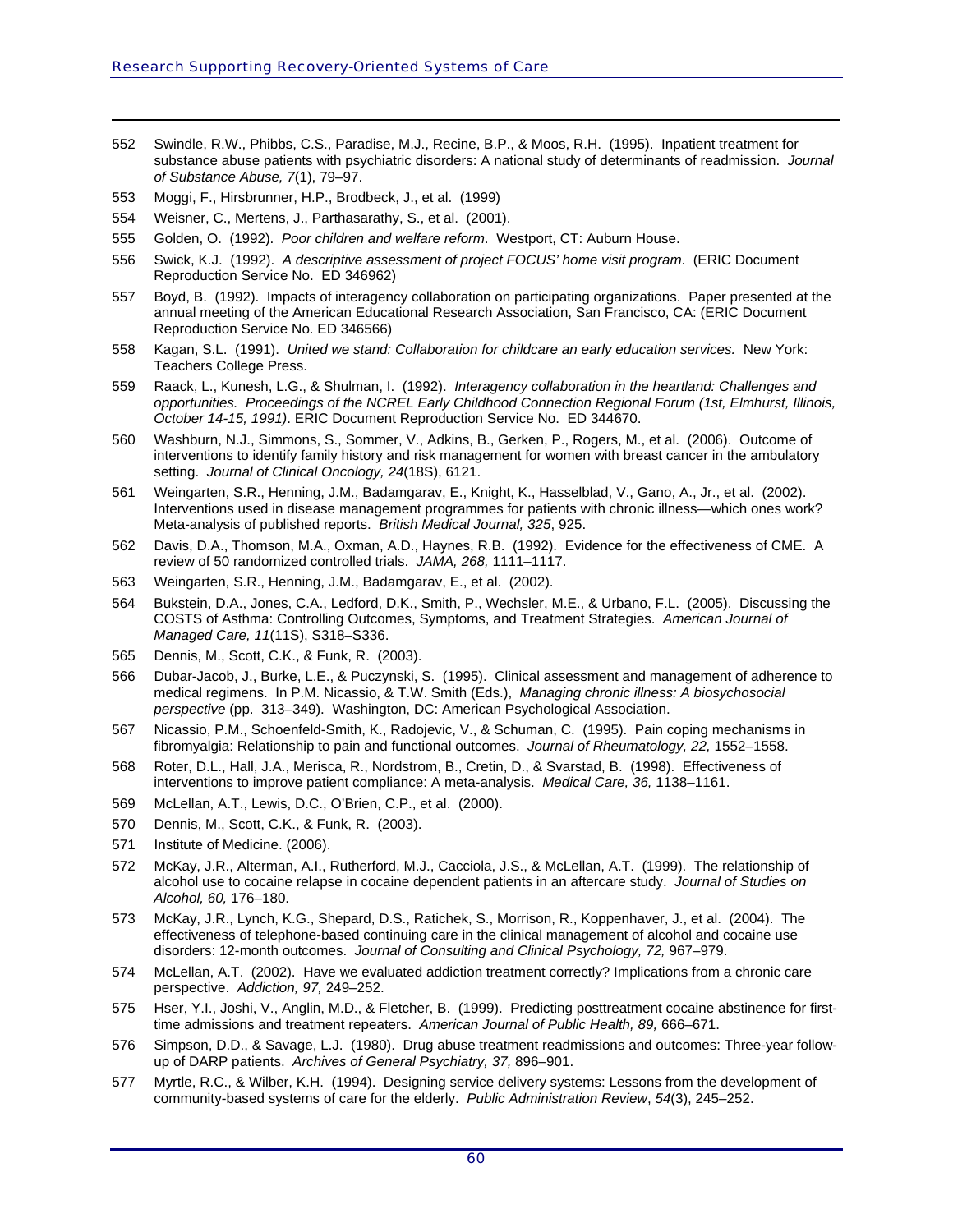- 578 Reynolds, K., & Koster,V. (2005). *Innovative ways to finance mental health services in a primary care setting*. Washtenaw, MI: Washtenaw Community Health Association.
- 579 Davidson, L., Tondora, J., O'Connell, M.J., Kirk, T. Jr., Rockholz, P., & Evans, A.C. (2007). Creating a recovery-oriented system of behavioral health care: moving from concept to reality. *Psychiatric Rehabilitation Journal, 31*(1), 23–31.

581 O'Connell, M., Tondora, J., Croog, G., Evans, A., & Davidson, L. (2005).

- 583 Davidson, L., Tondora, J., O'Connell, M.J., et al. (2007).
- 584 White, W.L. (2007). A recovery revolution in Philadelphia. *Counselor, 8*(5), 34–38.
- 585 White, W.L. (2007). p. 36.
- 586 Ibid.
- 587 Ibid.
- 588 Ibid.
- 589 Barreira, P., Espey, B., Fishbein, R., Moran, D., & Flannery, R.B. (2000). Linking substance abuse and serious mental illness service delivery systems: Initiating a statewide collaborative. *Journal of Behavioral Health Services & Research, 27*(1), 107-113.
- 590 Barreira, P., Espey, B., Fishbein, R., et al. (2000).
- 591 Jacobson, N., & Curtis, L. (2000).
- 592 Solomon, P., & Stanhope, V. (2004).
- 593 Ibid. p. 318.
- <span id="page-66-2"></span>594 Ibid. p. 319.

<span id="page-66-0"></span><sup>580</sup> Ibid.

<span id="page-66-1"></span><sup>582</sup> Ibid.